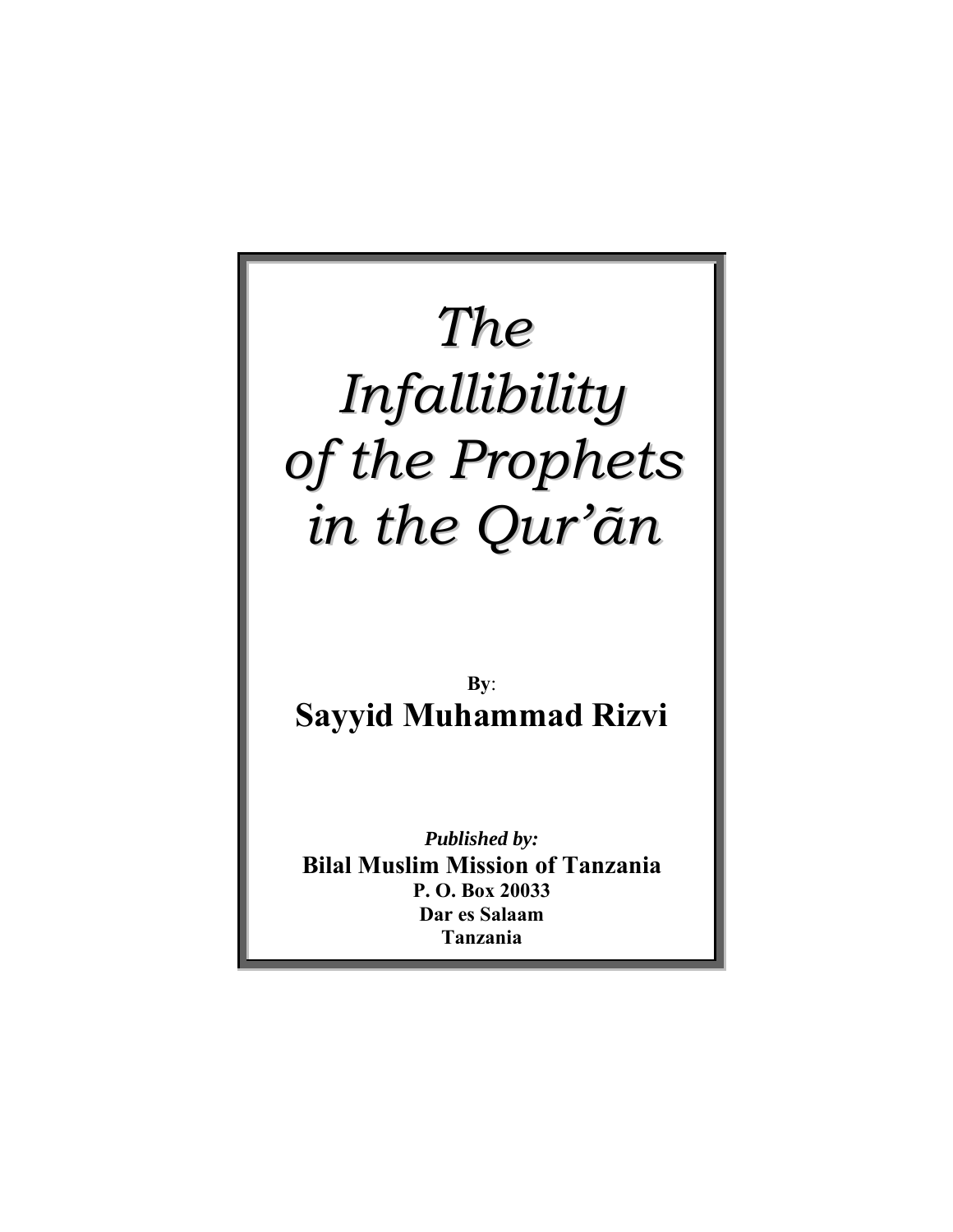*II S. M. Rizvi*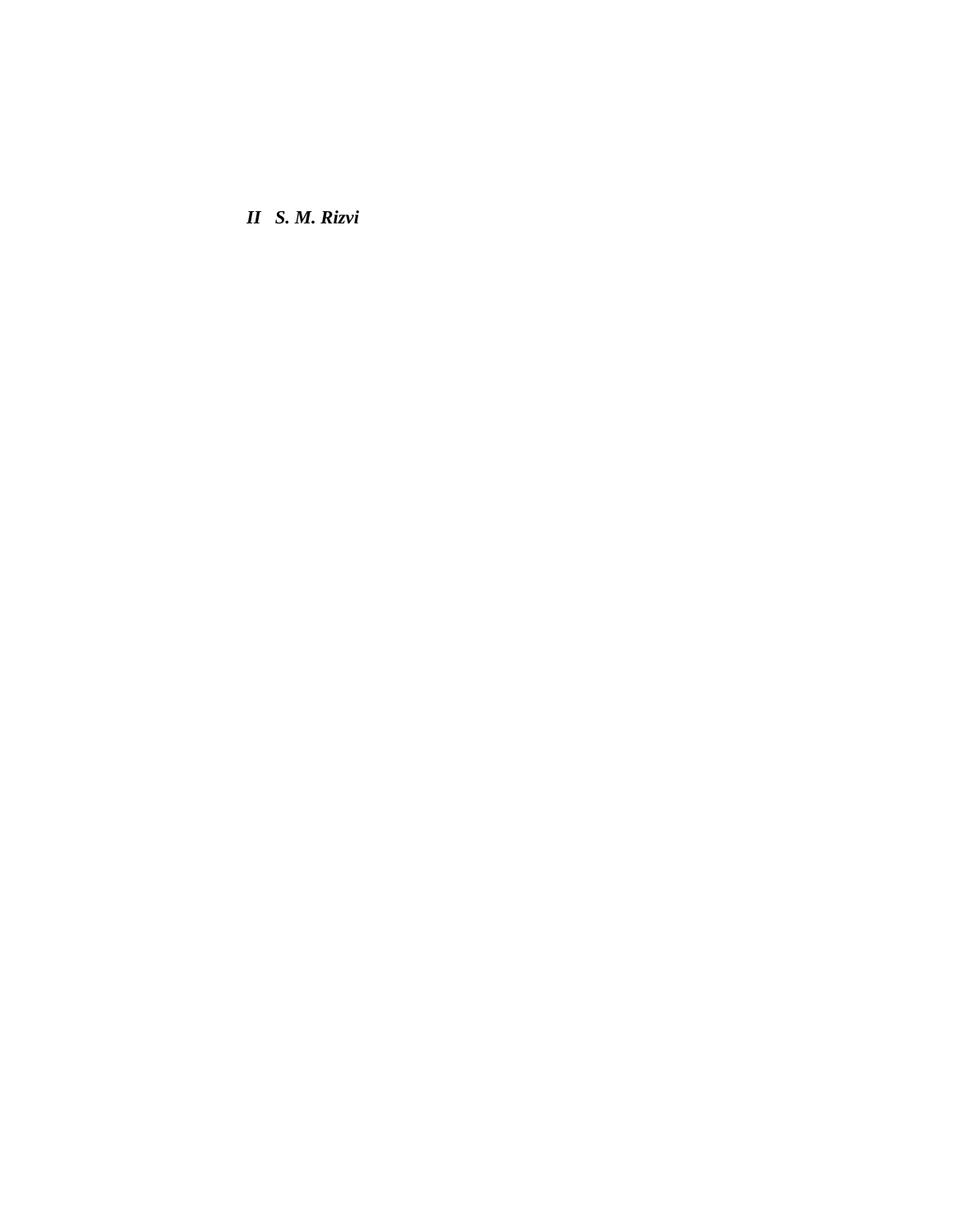*The Infallibility & the Qur'ãn III*



**In The Name of Allãh, The Beneficent, The Merciful**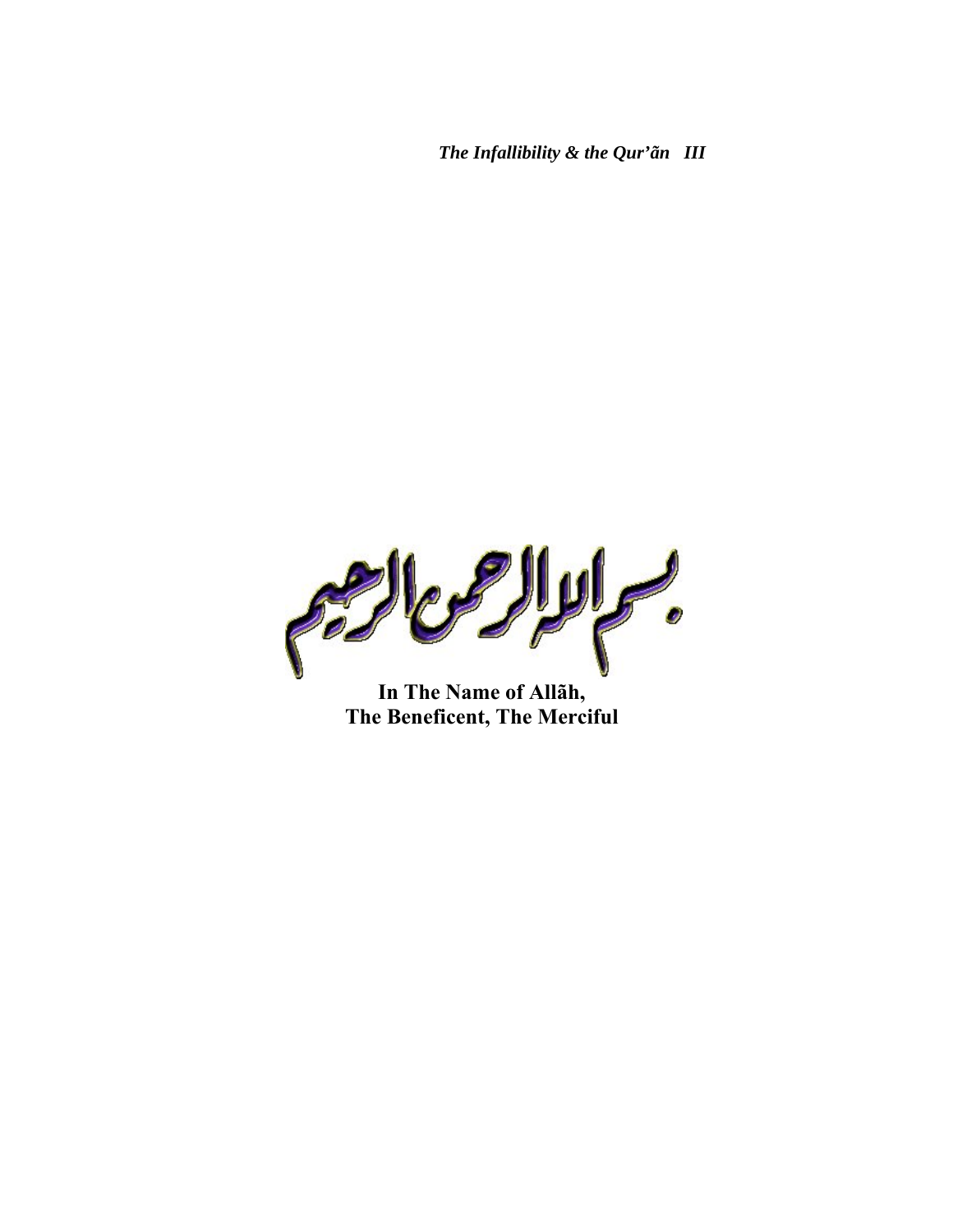*IV S. M. Rizvi* 

All Rights Reserved © Bilal Muslim Mission of Tanzania



**Title: The Infallibility of the Prophets in the Qur'ãn Author: Sayyid Muhammad Rizvi Printer & Publisher: Bilal Muslim Mission of Tanzania First Edition: 2005 / 1416 Copies: 2500 ISBN 9987 620 40 X Size: A 5 Number of Pages: 48** 

**BILAL MUSLIM MISSION OF TANZANIA P. O. Box 20033 Dar es Salaam Tanzania Tel: 2120111 / 2112419 Fax: ++ 251-22-2116550 E-mail: bilal@cats-net.com / bilal@raha.com**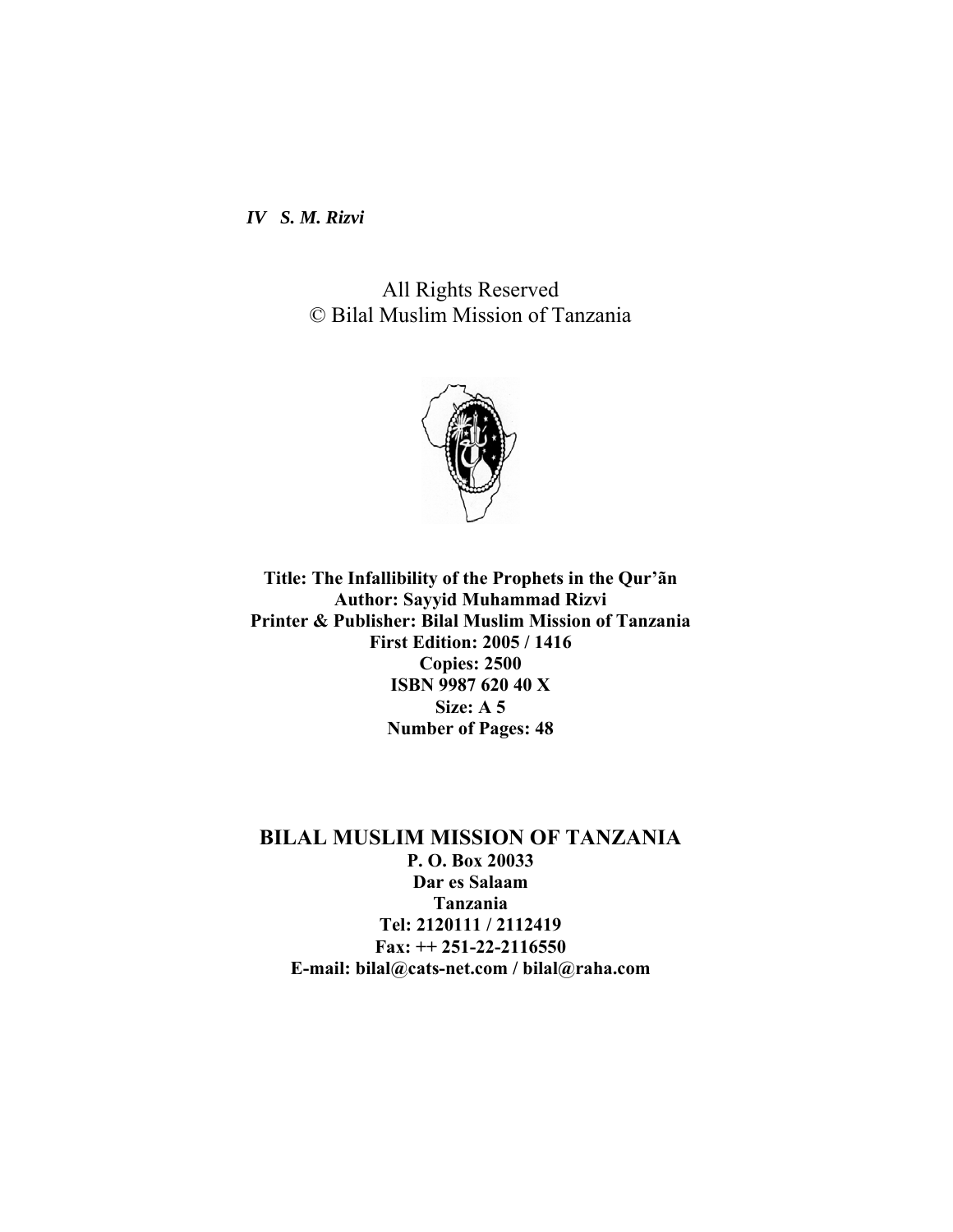## **Contents**

| Foreward                                        | VH |
|-------------------------------------------------|----|
| Preface                                         | IX |
| 1. The Definition of <i>T¥mah</i>               | 11 |
| Muslims & the Belief in <i>T¥mah</i><br>$2_{-}$ | 12 |
| 3. Why $I\#mah$ ?                               | 14 |
| 4. Humanism & Infallibility                     | 16 |
| 5. The Allegorical Verses of the Qur'an         | 18 |
| (A) The Case of $\tilde{A}$ dam (a.s.).         | 20 |
| Chap. 2, vr. 30-39; Chap. 7, vr. 19-25;         |    |
| Chap. 20, vr. 116-126.                          |    |
| (B) The Case of Prophet Ibrãhim (a.s.)          | 28 |
| Chap. 6, vr. 75-80; Chap. 21, vr. 62-63;        |    |
| Chap. 2, vr. 260                                |    |
| (C) The Case of Prophet Músã (a.s.)             | 32 |
| Chap. 28, vr. 15-16.                            |    |
| (D) The Case of Prophet Yúnus (a.s.)            | 34 |
| Chap. 21, vr. 87-88                             |    |
| (E) The Case of Prophet Mu¦ammad (s.a.w.) 36    |    |
| Chap. 93, vr. 7; Chap. 48, vr. 2-3;             |    |
| Chap. 80, vr. 1-10; Chap. 66, vr. 1-12          |    |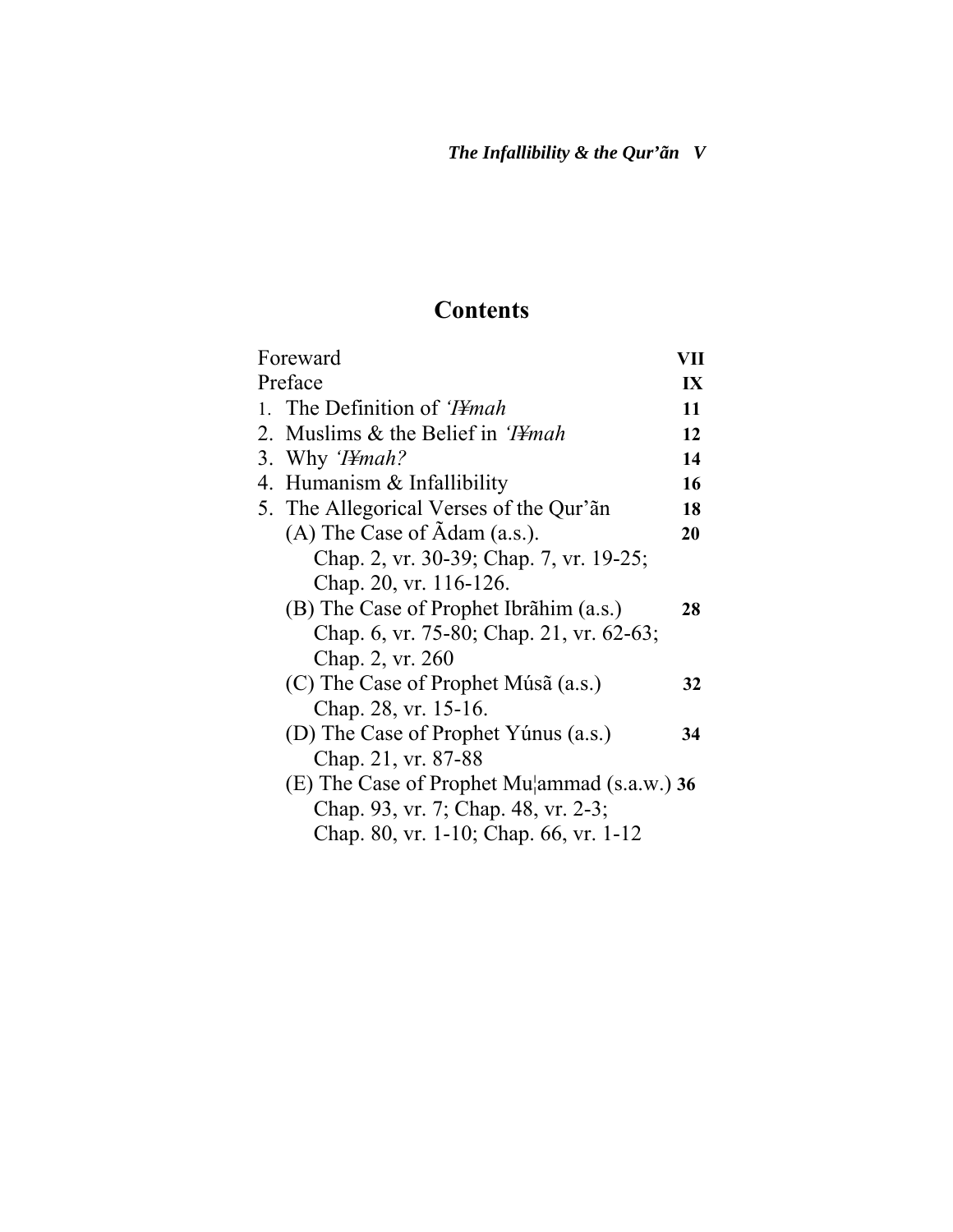*VI S. M. Rizvi*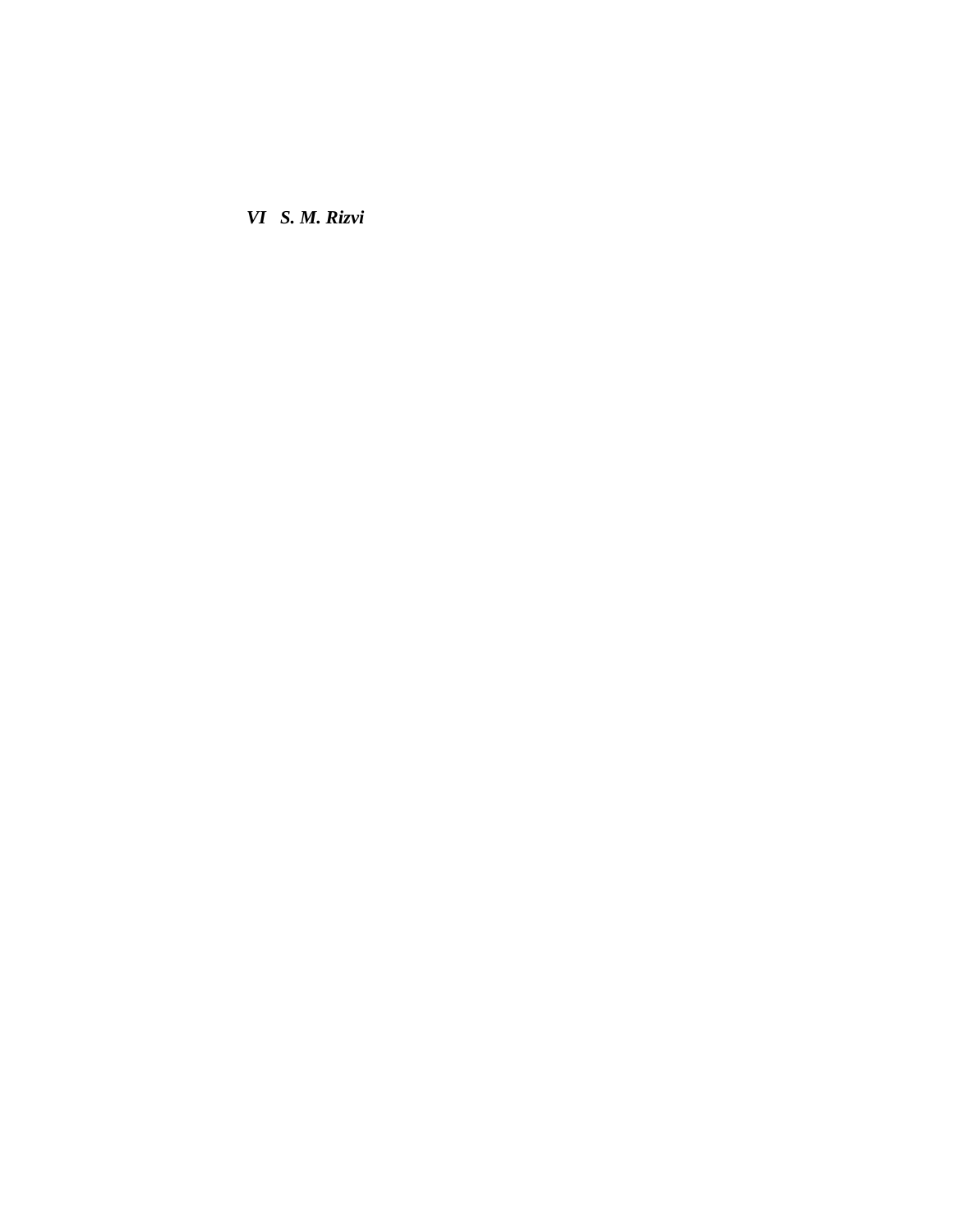#### **FOREWARD**

Since the departure of Rais`ul-Mubaligheen Allamah Al-Haj Sayyid Saeed Akhtar Rizvi (r.a.) from this earthly abode in 2002, the Mission is grateful to Hujjatul Islam wal Muslimeen Al-Haj Sayyid Muhammad Rizvi (d.z.) for his wise guidance and advice.

The Mission is grateful to Maulana Rizvi for his valued contribution. This is not the first book by Maulana Rizvi, we are printing. We have already published three of his most valuable studies in the past two years and we hope he will, by will of Almighty Allah, be able to send us more.

A sinful person, a transgressor of moral laws or a man dubious morality or respectability cannot be trusted and/or believed, as his own character is questionable. It is very pertinent, therefore that a prophet or Imam should be sinless and his character impeccable.

Our holy Prophet Muhammad (s.a.w.w.) proved himself as as-Sadiq and al-Ameen among his people i.e. "truthful" and "trustworthy."

History has recorded that he asked his people that 'if I tell you that there is an army beyond these mountains who are about to attack you, would you believe me?' they all replied in unison "Yes we believe you because you have proved yourself as-Sadiq and Al-Ameen.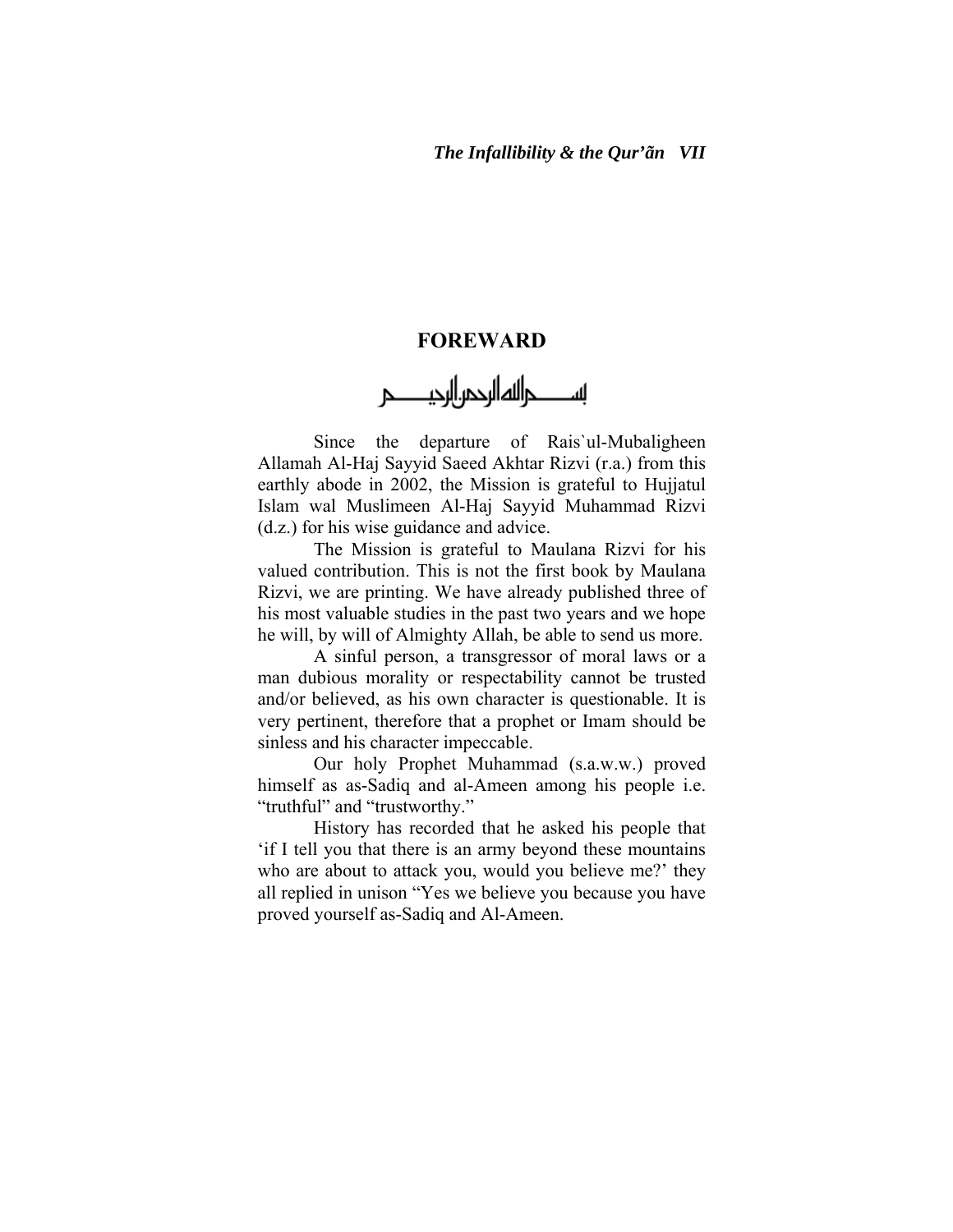#### *VIII S. M. Rizvi*

His enemies called him a magician and gave him all other names but they could never call him a liar, as he had proved himself a man of integrity and trustworthiness.

Allah (s.w.t.) in the Holy Qur'ãn eulogises his Prophet in the following words "*Verily there is for you in the Messenger of Allah an excellent pattern (of conduct")*, 33:21; the real excellence and the matchless beauty of his divinely moulded conduct and character.

"The Infallibility of the Prophets in the Qur'ãn" by Hujjatul Islam wal Muslimeen Al-Haj Sayyid Muhammad Rizvi is an elaborated and serious treatise based on lectures he had delivered to the weekly classes on Islamic Theology.

I trust that the readers will benefit very much on the concept of "*Ismah*" in the light of the Qur'ãn.

F. H. Abdullah Founding Member & Trustee Bilal Muslim Mission of Tanzania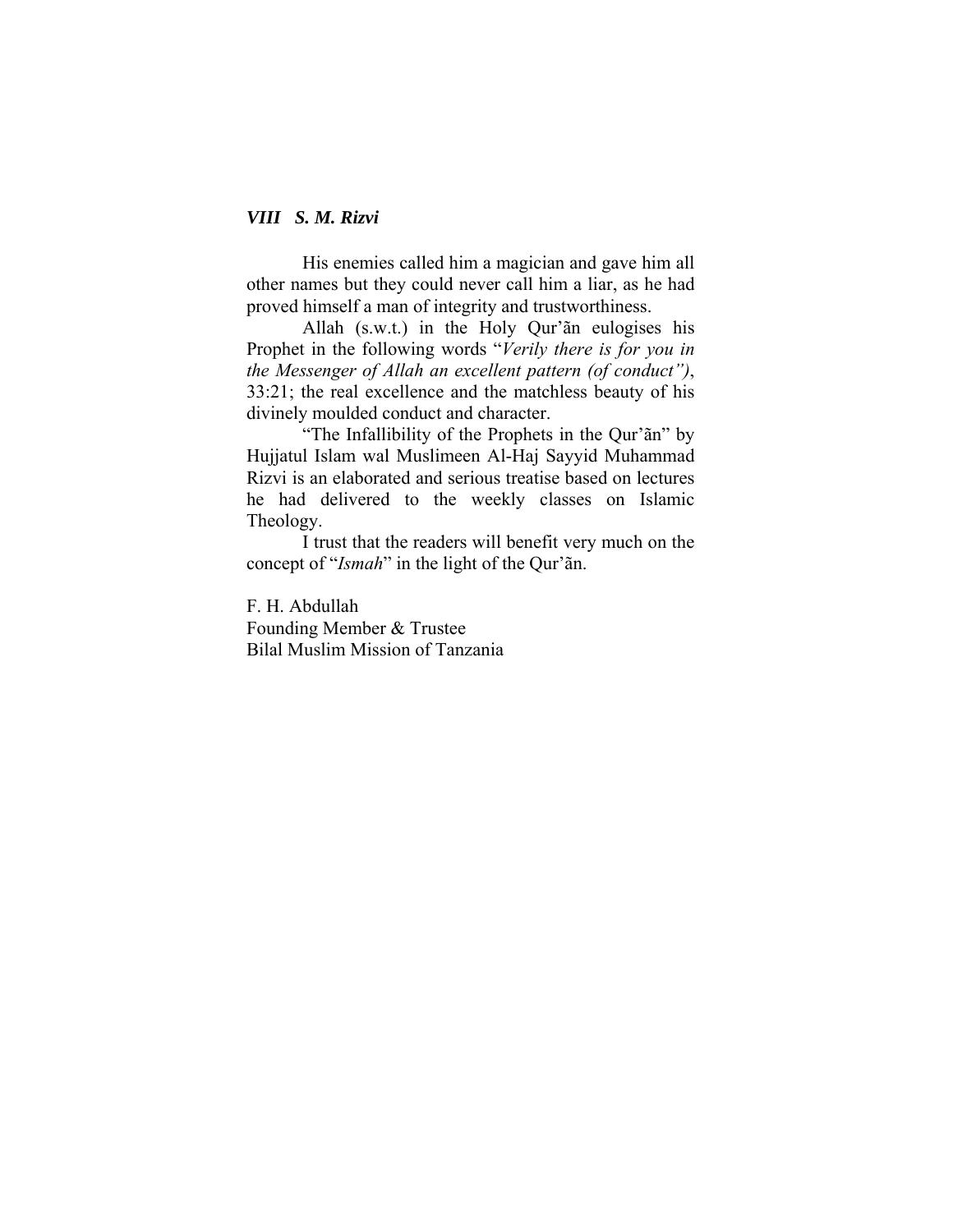## **PREFACE**

بسم الله الرحمن الرحيم<br>الحمد لله رب العالمين الصلاة و السلام على و الصلاة سيد النبيين و خاتم المرسلين محمد و آله الطاهرين<br>سيد النبيين و خاتم المرسلين محمد و آله الطاهرين

 Muslims consider *'i¥mah,* infallibility, as an important quality for the person who holds the position of prophethood. This quality is not confined to the Prophet of Islam, Mu¦ammad (peace be upon him and his progeny) but is also found in all the prophets and messengers of God who came before Islam.

 However, there are some verses of the Qur'ãn that apparently imply that Prophet Ãdam and some other prophets had committed sins. This treatise is an attempt to study the concept of *'i¥mah* in light of the Qur'ãn.

 This treatise is an expanded version of the lectures that I had given to the weekly classes on Islamic theology at Toronto in 1995. I pray and hope that this serves as a small but important step in studying the Qur'ãn from the thematic approach.

 *Rabbanã taqabbal minna, innaka Samí'u 'd-du'ã'.* 

December 2001 / Shawwãl 1422 Toronto Sayyid M. Rizvi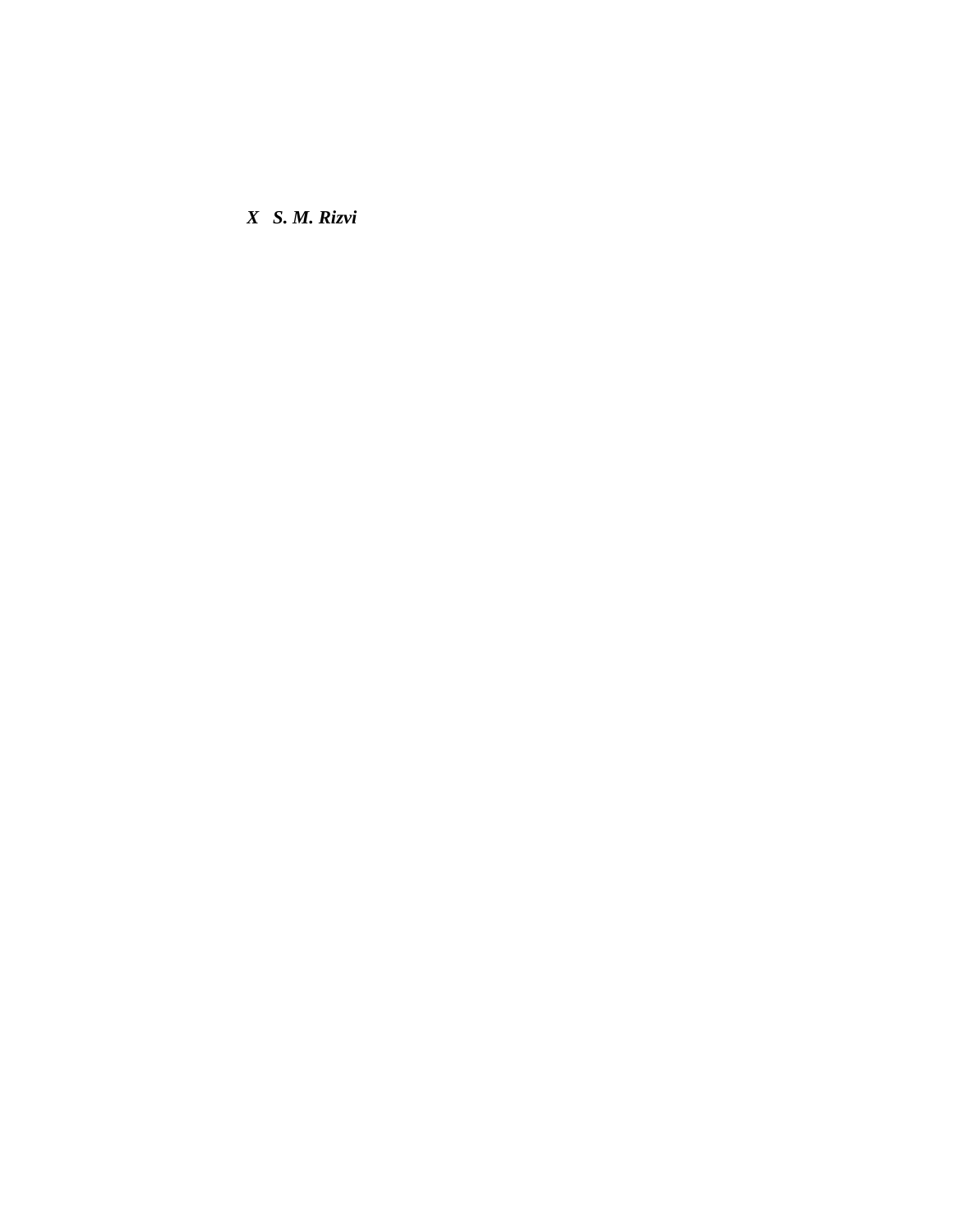## 1. The Definition of *'I¥mah*

 The word *'i¥mah* (**ٌةَمْصِع** (literally means "protection". In Islamic terminology, it means "infallibility". Infallibility is defined as "a spiritual grace *(lu§f* **ٌفْطُل** (of Allãh to a person which enables him to abstain from sins by his own free will."<sup>1</sup>

 A person who has been given that grace of God is called a *ma'¥ūm* (**ٌمْوُصْعَم**(, infallible, sinless.

 This power of *'i¥mah* does not make the *ma'¥ūm* person incapable of committing sins. A *ma'¥ūm* refrains from sins and mistakes by his power and will. If it were otherwise, then there would be no merit in being *ma'¥ūm*! A *ma'¥ūm* is able to abstain from sins because of (a) highest level of righteousness, and (b) ever-present consciousness and love for God, and (c) certain knowledge about the consequences of committing sins.

 We come across some ordinary people who are very upright in their character and would not even dream of committing certain sins or crimes. The strength of their character makes them *relatively* an infallible person. For example, it is within the power of any person to go naked on the streets. But would a person who was brought up as a good Muslim, ever think of doing so? No, because it is far below his dignity to behave in this way. It is not impossible for him to do so, but he will never even imagine of doing

 $\overline{a}$ 

<sup>1</sup> Al-Muf¢d, *Ta¥¦¢¦u 'l-I'tiqãd,* p. 128 (in vol. 5 of *Mu¥annafãtu 'sh-Shaykhi 'l-Muf¢d,* Qum, 1413 AH); al-°illi, *al-Bãbu 'l-Hãdi 'Ashar,* p. 179 (Qum: Nashr Navid Islam, 1367 [solar] with Persian translation by A.R.A. Bakhshãishi); also see its English by W.M. Miller (London: Luzac & Co, 1958) p. 58- 59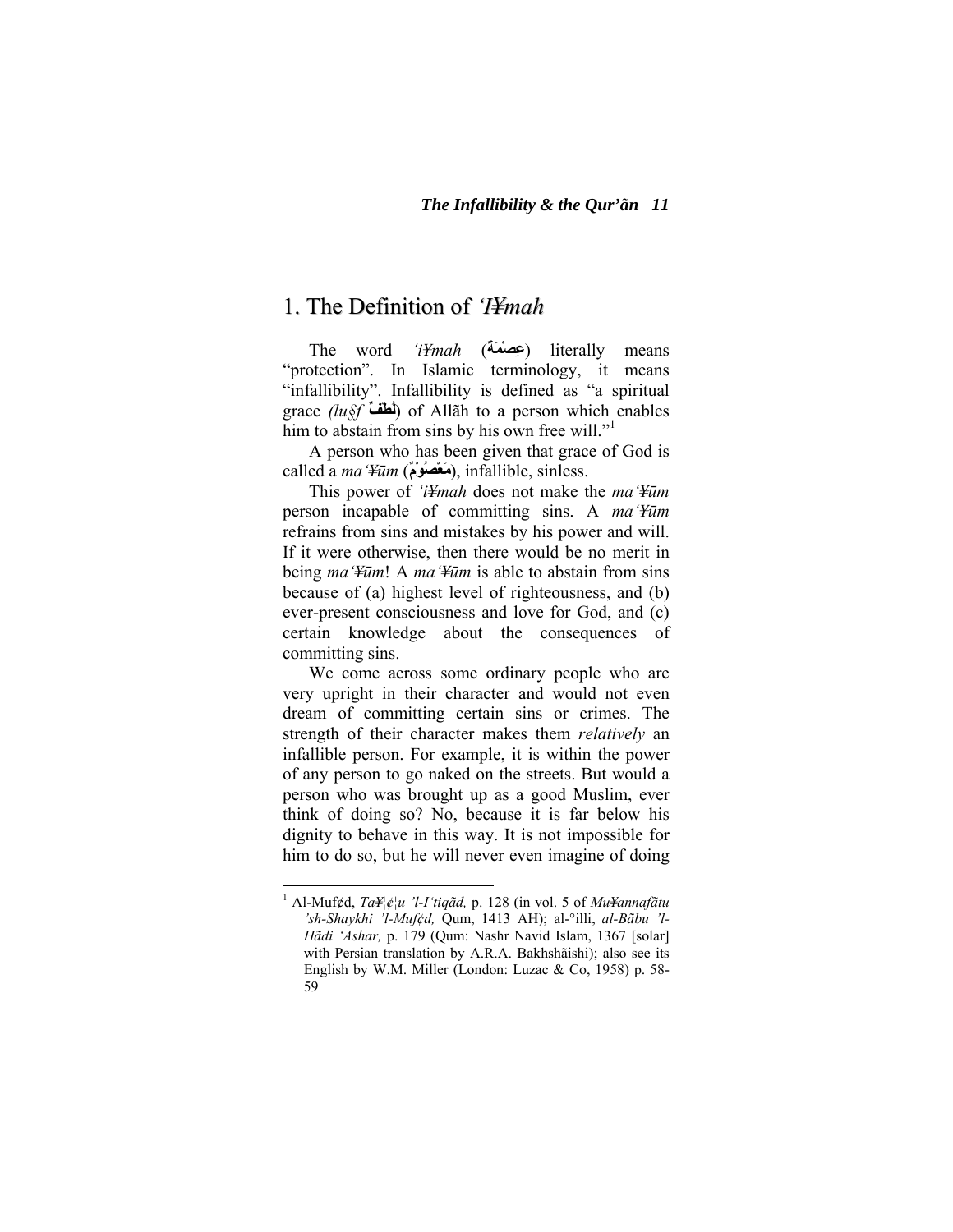so. Why? Because he has been taught and brought up with the idea that such behaviour will tarnish his honour and is beneath the dignity of a civilized human being.

 Similarly, though a *ma'¥ūm* has the ability to commit sin, he never even imagines of committing a sin because (a) the love for God in his heart leaves no room for displeasing Him by committing sins, and (b) he is full aware of the consequences of committing sins.

## 2. Muslims & the Belief in *'I¥mah*

 Although the majority of Muslims believe in the *'i¥mah* of the prophets, there is a great difference about the extent of their '*i¥mah*.

**1. Sunni Muslims:** As far as the Sunnis are concerned, they have a great difference of opinion among themselves. Their views are as the followings:

- On lying & infidelity *(kufr):* all Sunnis believe that prophets could not tell a lie, neither intentionally nor by mistake, nor could they be infidel before or after the declaration of their prophethood.
- Other sins intentionally: all Sunnis believe that the prophets could not commit other sins intentionally.
- Major sins unintentionally: majority believes that the prophets could commit such sins; however, a minority says that this is not possible.
- Minor sins: majority believes that the prophets could commit minor sins, though not such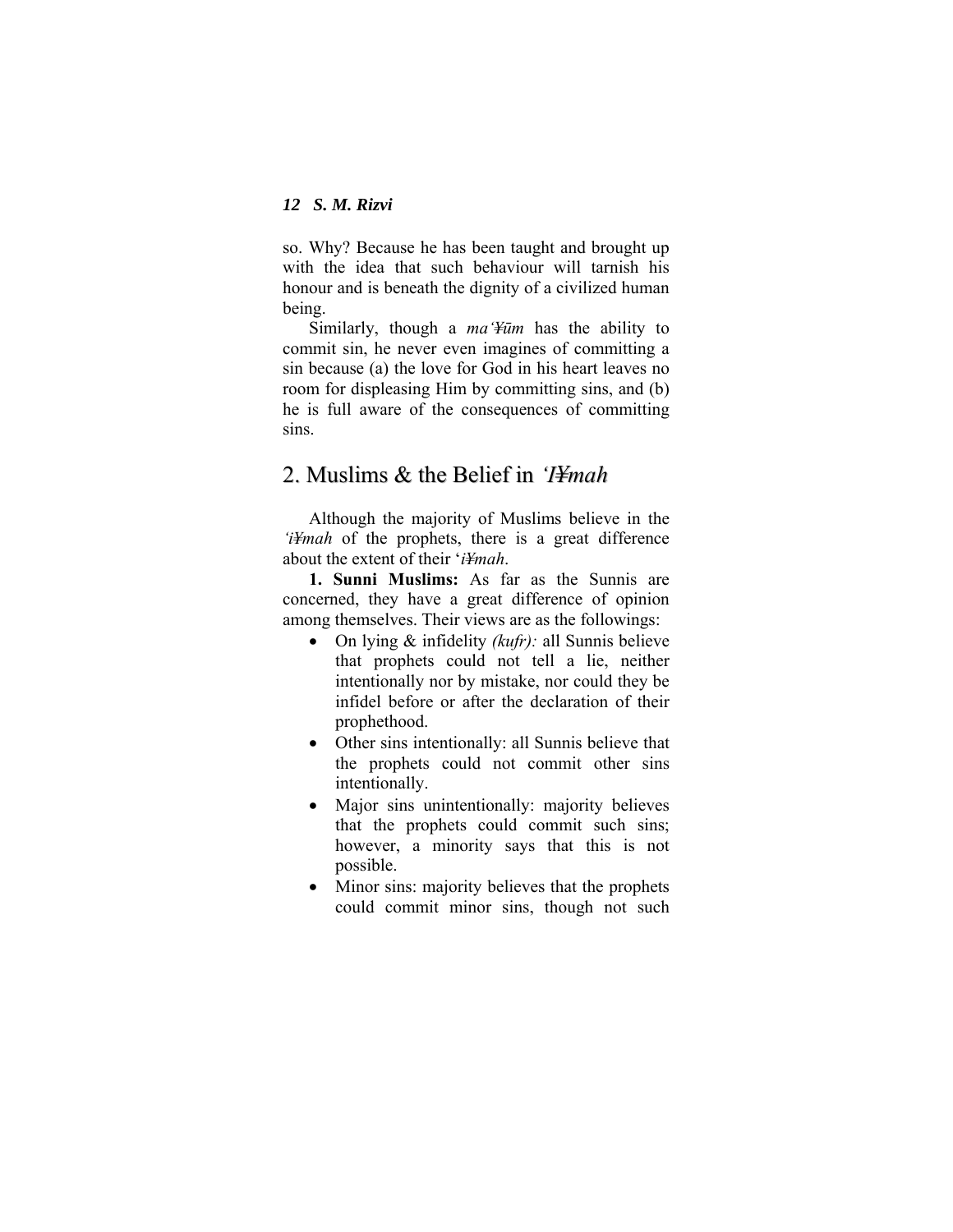minor sins which would disgrace them in public's eyes. $<sup>2</sup>$ </sup>

**2. Shí'a Ithnã-'Ashariyyah Muslims:** The Shí'as Muslims believe that all the Prophets were *ma'¥ūm*, sinless and infallible; they could commit no sin neither a major sin nor a minor sin; neither intentionally nor inadvertently; and this applies to them from the beginning to the end of their lives.

 This is the belief of the Shí'a Ithnã-'Ashariyyah. Below are three quotations from the Shí'a scholars of early days to the present century that shows the consistency of this belief among the Shí'as.

 Shaykh Abu Ja'far a¥-¯adūq, a scholar born during the Minor Occultation *(ghaybat ¥ughra)* of the Present Imam and died in 381 AH, says: "Our belief concerning the prophets, apostles, Imams and angels is that they are infallible *(ma'¥ūm),* purified from all defilement *(danas),* and that they do not commit any sin, whether it be minor or major...He who denies infallibility to them in any matter appertaining to their status is ignorant of them. Our belief concerning them is that they are infallible and possess the attributes of perfection, completeness and knowledge, from the beginning to the end of their careers..."<sup>3</sup>

 'Allãmah Ibn Mu§ahhar al-°illi (d. 728 AH) writes the following on prophecy: "He is immune to sin from the first of his life to the last of it." $4$ 

Shaykh Mu¦ammad Ri¤ã al-Mu¨affar, a famous Shí'a scholar of the first half of this century, writes:

 $\overline{a}$ 

<sup>2</sup> See al-Qã¤i 'Abdu 'l-Jabbãr, *Shar¦u 'l-U¥ûli 'l-Khamsah,* p. 573-575; al-Qawshaji, *Shar¦u 't-Tajríd,* p. 464. 3

A¥-¯adūq, *al-I'tiqadãt,*p. 96 (in vol. 5 of *Mu¥annafãtu 'sh-Shaykhi 'l-Muf¢d*); the above quotation is based on its English translation, *A Shi'ite Creed,* A.A.A. Fyzee, tr. (Tehran:

WOFIS, 1982) p. 87. 4 Al-°illi, *al-Bãbu '-°ãdi 'Ashar,* p. 179; in its English translation, see p. 58.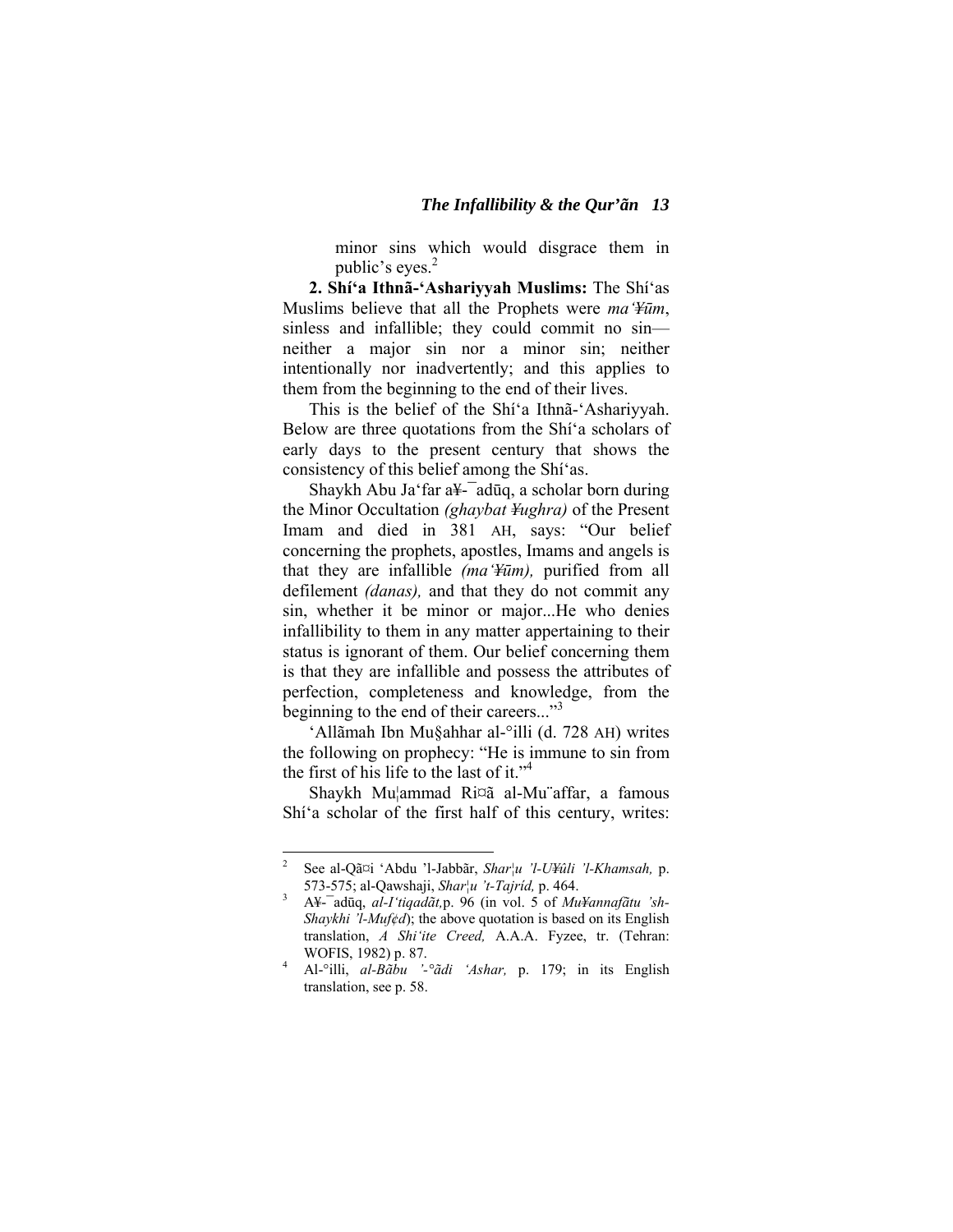"We believe that all the prophets are infallible...Infallibility means purity from all sins, both major and minor ones, and from mistakes and forgetfulness."<sup>5</sup>

## 3. Why *'I¥mah*?

 The prophets have to be *ma'¥ūm* for the same reason for which they were sent: to guide and lead the people towards God. God, who decided to guide mankind, also intended to send immaculate and perfect human beings as models and examples. If they were not *ma'¥ūm*, then it would have been extremely difficult even to believe in the message let alone the example they present to us. There would be no trust or confidence in whatever they say: it could be true; it could be false.

 Sending fallible prophets would have defeated the very purpose for which they were sent: for the prophets to lead and guide, for the people to follow and obey.

\* \* \*

 The Qur'ãn also supports this reasoning. *The 1st Verse:* 

 $\overline{a}$ 

**وَ مَا أَرْسَلْنَا مِنْ رَسُوْلٍ إِلاَّ لِيُطَاعَ بِإِذْنِ االلهِ**

*"We did not send any prophet, except so that he may be obeyed by the will of Allah."* (4:64)

 The verse very clearly presents the divine social order: the sole purpose of the prophets on this earth is to be obeyed by their followers, not that the followers are to check every action and statement of their

<sup>5</sup> Al-Mu¨affar, *'Aqã'idu 'l-Imãmiyyah,* (Qum: Ansariyan, n.d.) p. 53-54; also see its translation, *The Faith of Shí'a Islam* (London: Muhammadi Trust, 1982) p. 21.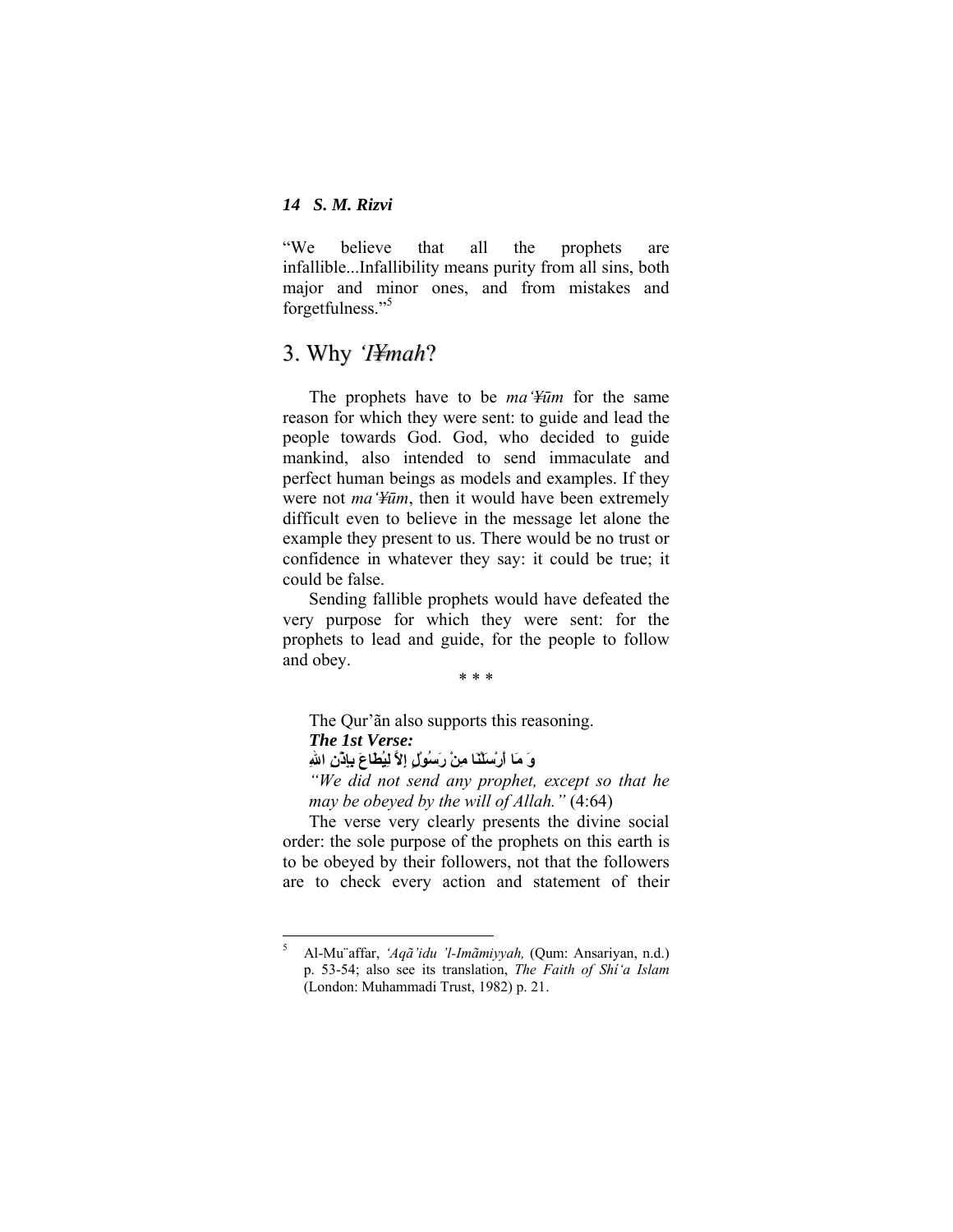prophet and then decided whether they should obey or not.

 Such absolute obedience cannot be possible unless the prophets were *ma'¥ūm*, free from sins and mistakes.

#### *The 2nd Verse:*  **يَا أَيُّهَا الَّذِيْنَ آمَنُوْا, أَطِيْعُوْا االلهَ وَ أَطِيْعُوْا الرَّسُوْلَ ...** *"O you who believe!*

*Obey Allah and obey the Messenger..."* (4:59)

 In this verse, Allãh is ordering us to obey Him and the Messenger. There are at least ten other verses where Allãh has used imperative forms to order the believers to obey the prophets and messengers. Besides these verses, there are also many verses where Allah describes the virtue of obeying the prophets, and the dire consequences of disobeying them.<sup>6</sup>

 Secondly, in most such verses, Allãh has mentioned obedience to Himself alongside with the obedience to His messengers. Actually, in one verse, obedience to the messenger is made synonymous with the obedience to Allãh:

*"And whoever obeys the Messenger has actually obeyed Allah."* (4:80)

 Such assertion on part of Allãh would have been impossible if the prophets and the messengers were not *ma'¥ūm* and infallible. Otherwise, we would have found ourselves in an impossible situation: a non*ma'¥ūm* prophet or messenger exhorts us to do something which is wrong—should we follow or not. In both cases, we would be doomed. If we obeyed the prophet and committed the sin, then we would be guilty of disobeying Allãh who has told us not to commit sins. If we disobeyed the prophet and refused to commit the sin, then we would be guilty of

 $\overline{a}$ 

<sup>6</sup> See the following verses of the Qur'ãn: 4:14; 48:7; 33:66.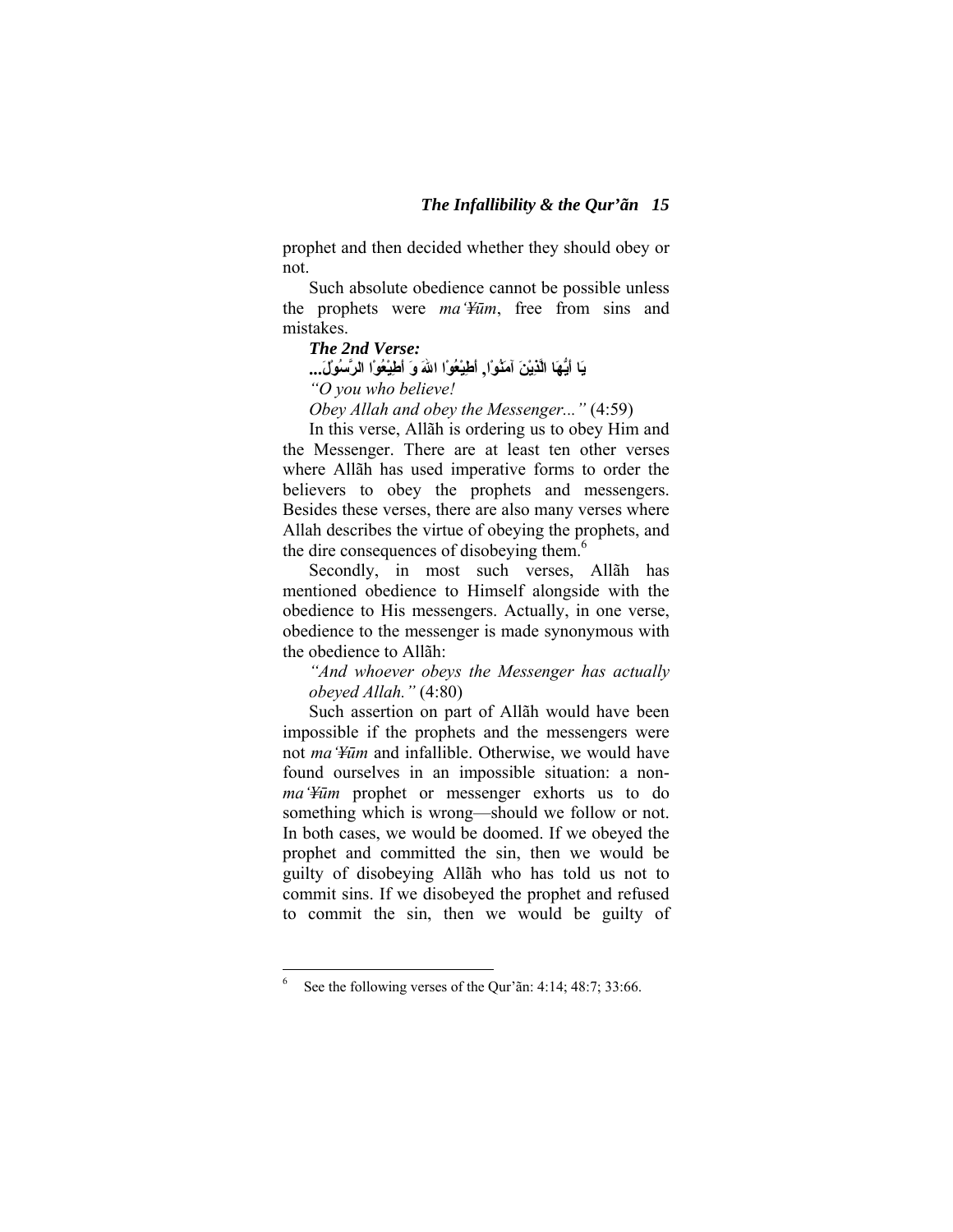disobeying Allãh who has told us to obey the prophets and messengers in an absolute way!

#### *The 3rd Verse:*

 To the above verses, add those verses in which Allãh forbids you to obey certain types of people who commit sins:

**فَلاَ تُطِعِ الْمُكَذِّبِيْن...َوَ لاَ تُطِعْ آُلَّ حَلاَّفٍ مَهِيْن...ٍمَنَّاعٍ لِلْخَيْرِ مُعْتَدٍ أَثِيْمٍ**

*"So do not obey those who accuse you of lying...& do not obey any mean swearer...forbidder of good, one who steps beyond the limits, a sinner."* (68:8- 10)

#### **وَ لاَ تُطِعْ مِنْهُمْ آثِمًا أَوْ آَفُوْرًا**

*"And do not obey among them a sinner or an ungrateful person."* (76:24)

**وَ لاَ تُطِيْعُوْا أَمْرَ الْمُسْرِفِيْنَ**

*"And do not obey the command of the prodigals..."* (26:151)

 When you put these verses alongside the previous verses, you will get the complete picture:

- (a) The prophets are to be obeyed unconditionally.
- (b) The sinners and wrongdoers are not to be obeyed.
- (c) The only logical conclusion is that the prophets are not in the categories of the sinners or the wrongdoers.

## 4. Humanism & Infallibility

 A few Muslims intellectuals, swayed by the idea of humanism, relativity and pluralism, wish to present the prophets and messengers of God as fallible in order to justify the moral weaknesses found among ordinary people.

 This motive can also be observed in the early history of Islam when the scholars attached to the political establishments tried to water down the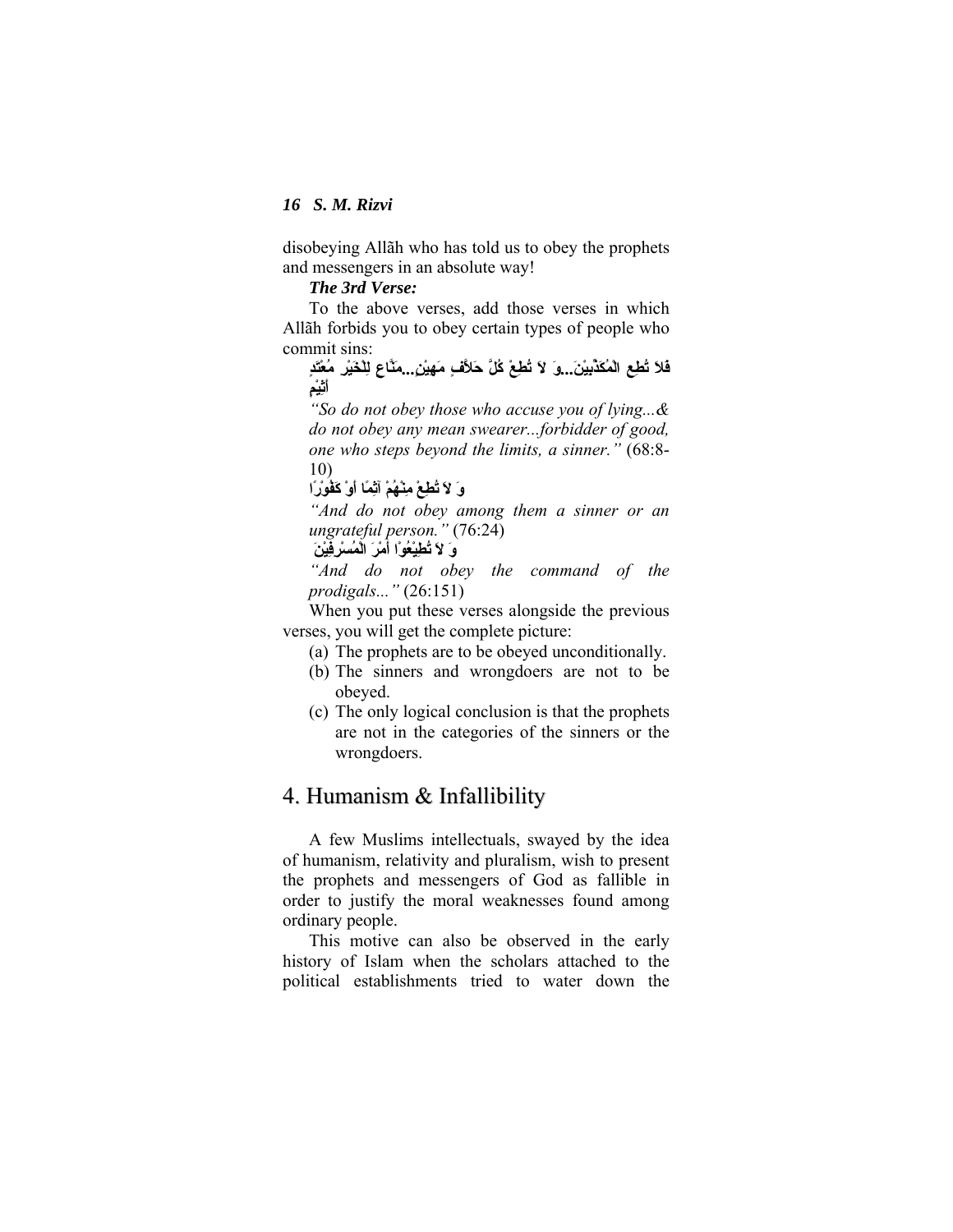infallibility of the Prophet in order to explain away the moral weakness and ethical wrongdoings of the rulers of their time. We have such examples in the modern era also.

 Malcolm X, when he was a Minister in the Nation of Islam movement, describes how he attempted to justify the adultery of the self-proclaimed prophet, Elija Muhammad. He says:

"I thought of one bridge that could be used if and when the shattering disclosure should become public. Loyal Muslims could be taught that a man's accomplishments in his life outweigh his personal, human weaknesses. Wallace Muhammad [Elija's son] helped me to review the Qur'ãn and the Bible for documentation. David's adultery with Bathsheba weighed less on history's scales, for instance, than the positive fact of David's killing Goliath. Thinking of Lot, we think not of incest, but of his saving the people from the destruction of Sodom and Gomorrah. Or, our image of Noah isn't of his getting drunk—but of his building the ark and teaching people to save themselves from the flood. We think of Moses leading the Hebrews from bondage, not of Moses' adultery with the Ethiopian women. In all of the cases I reviewed, the positive outweighed the negative."

 When he described his damage control strategy to Elija Muhammad, the leader said, "Son, I a'm not surprised...You always have had such a good understanding of prophecy, and of spiritual things. You recognize that's what all of this is—prophecy. You have the kind of understanding that only an old man has. I a'm David...When you read about how David took another man's wife. I'm that David. You read about Noah, who got drunk—that's me. You read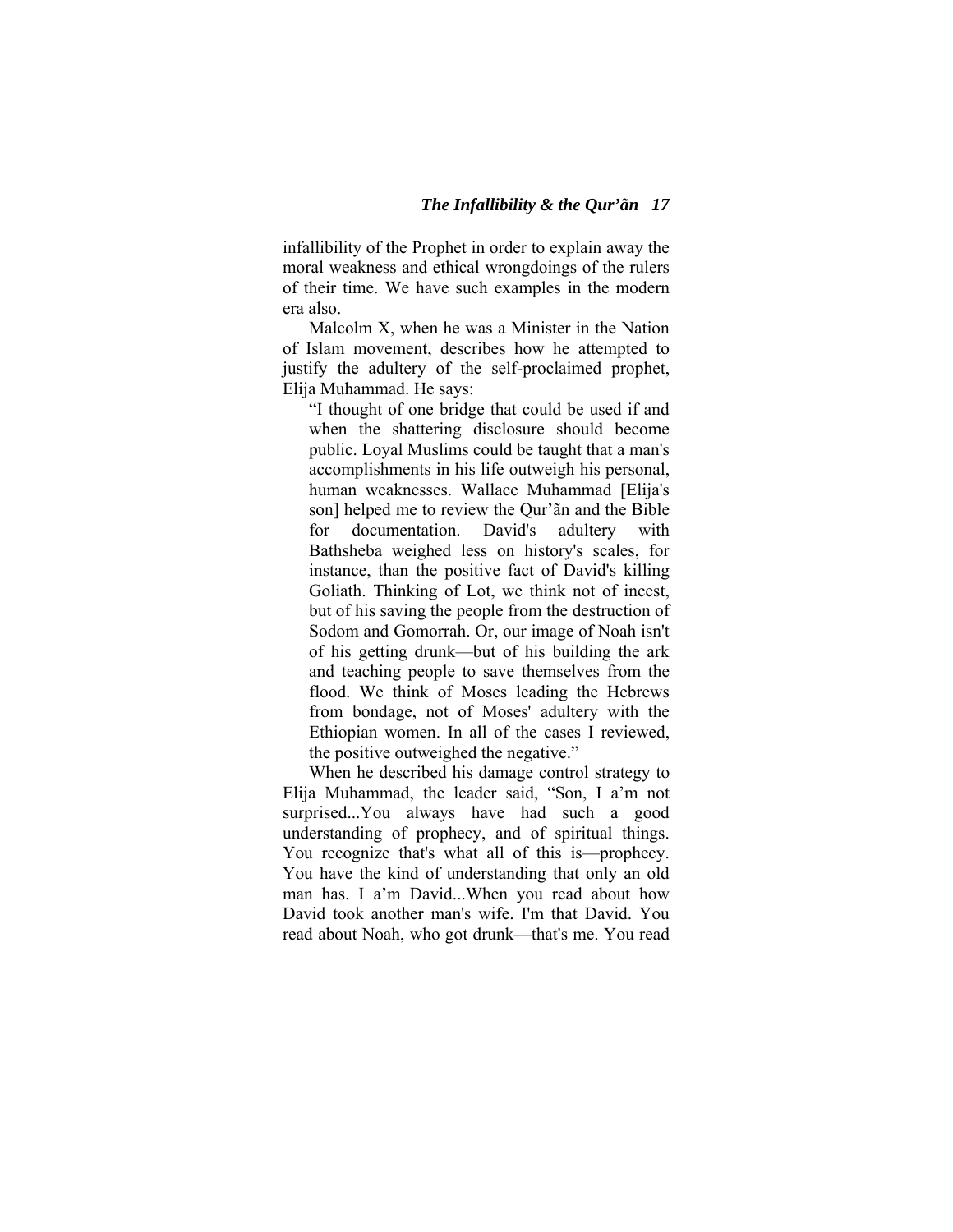$\overline{a}$ 

about Lot, who went and laid up with his own daughters. I have to fulfill all of those things."

 Tom Harpur, a theologian, an ex-Minister of the Church, and a columnist of the religious column of the *Toronto Star*, wrote the article "Not even Jesus claimed infallibility" on  $2<sup>nd</sup>$  May 1993. Once Jesus was stripped of infallibility, I was not at all surprised to see Harpur taking the second step of publishing another article a year latter entitled as "Gospels could support speculation that Jesus might have been gay."<sup>8</sup>

 This is what happens when you take away the infallibility from the prophets and the messengers of God! Instead of looking up to them as models and guides, people —especially those in position of power— justify their own immoral behaviour and lifestyle by presenting the prophets as fallible and sinners.

## 5. The Allegorical Verses of the Qur'ãn

 After explaining the meaning and importance of *'i¥mah* for the prophets and messengers of Allah which is also supported by the Qur'ãnic verses we quoted above, some people become confused when they come across verses which give an impression that Adam and other prophets committed some sins.

 This confusion will only be clear if we realize that the Qur'ãnic verses, according to the Qur'ãn itself, are of two types:

He is the one who sent upon you the book: some of its verses are clear *(mu¦kamât)*—these are the basis of the Book, while others are allegorical

<sup>7</sup> A. Haley, *The Autobiography of Malcolm X* (NY: Ballantine Books, 1964) p. 297-299.

See *The Toronto Star,* May 2, 1993, p. B5; May 15, 1994, p. A13.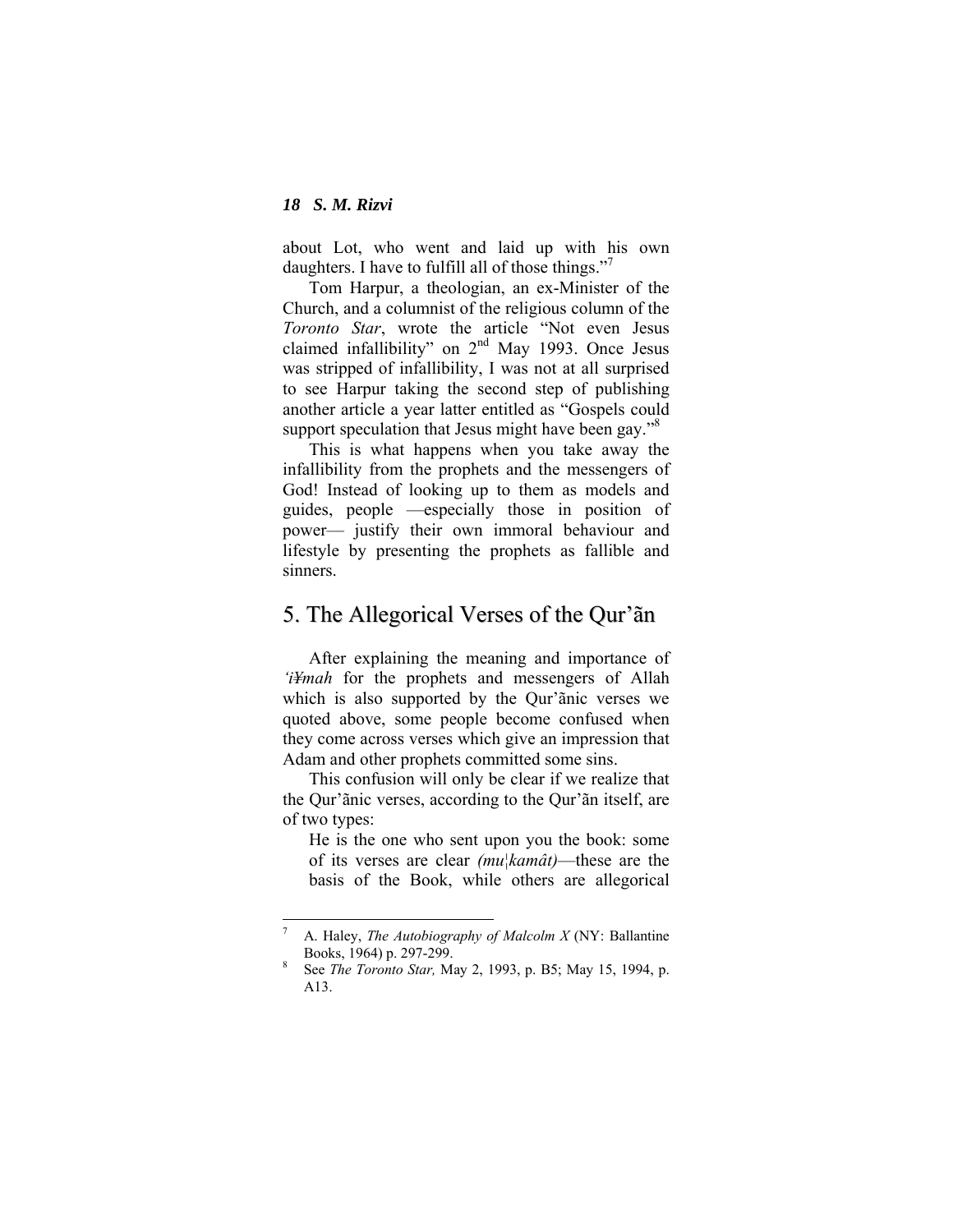*(mutashâbihât)*. As for those in whose hearts is perversity, they follow the allegorical verses, seeking to mislead and seeking to give (their own) interpretation. None know their (i.e., allegorical verses') interpretation except Allah and those who are firmly rooted in knowledge... (3:7)

 Those who do not differentiate between the clear and the allegorical verses will surely get confused when they apparently find two conflicting messages from the verses of the Qur'ãn. The issue of *'i¥mah* is one of those issues in which people have become victim of confusion.

\* \* \* \* \*

 The situation, at this stage of our discussion, is as follows:

- 1. Our earlier discussion concluded that the divine guides must be immaculate and above reproach.
- 2. Many verses of the Qur'ãn support this view, as mentioned above.
- 3. But there are some verses of the Qur'ãn that apparently attribute sins and wrongdoings to some prophets.

#### **What should be done?**

 $\overline{a}$ 

 We must accept those verses that are supported by our reason as the clear *(mu¦kamât)* verses. And the other verses should be considered allegorical *(mutashâbihât)* and their true meaning must be sought in the light of the *mu¦kamât,* the teachings of the Prophet, and the Imams of Ahlul Bayt who are the twin of the Qur'ãn by virtue of the famous saying of the Prophet that "I am leaving two precious things among you [for guidance]: the Book of Allah and my Ahlu 'l-bayt."9

<sup>9</sup> Ibn °ajar al-Makki, *as-Sawã'iqu 'l-Mu¦riqah,* chapter 11, section 1.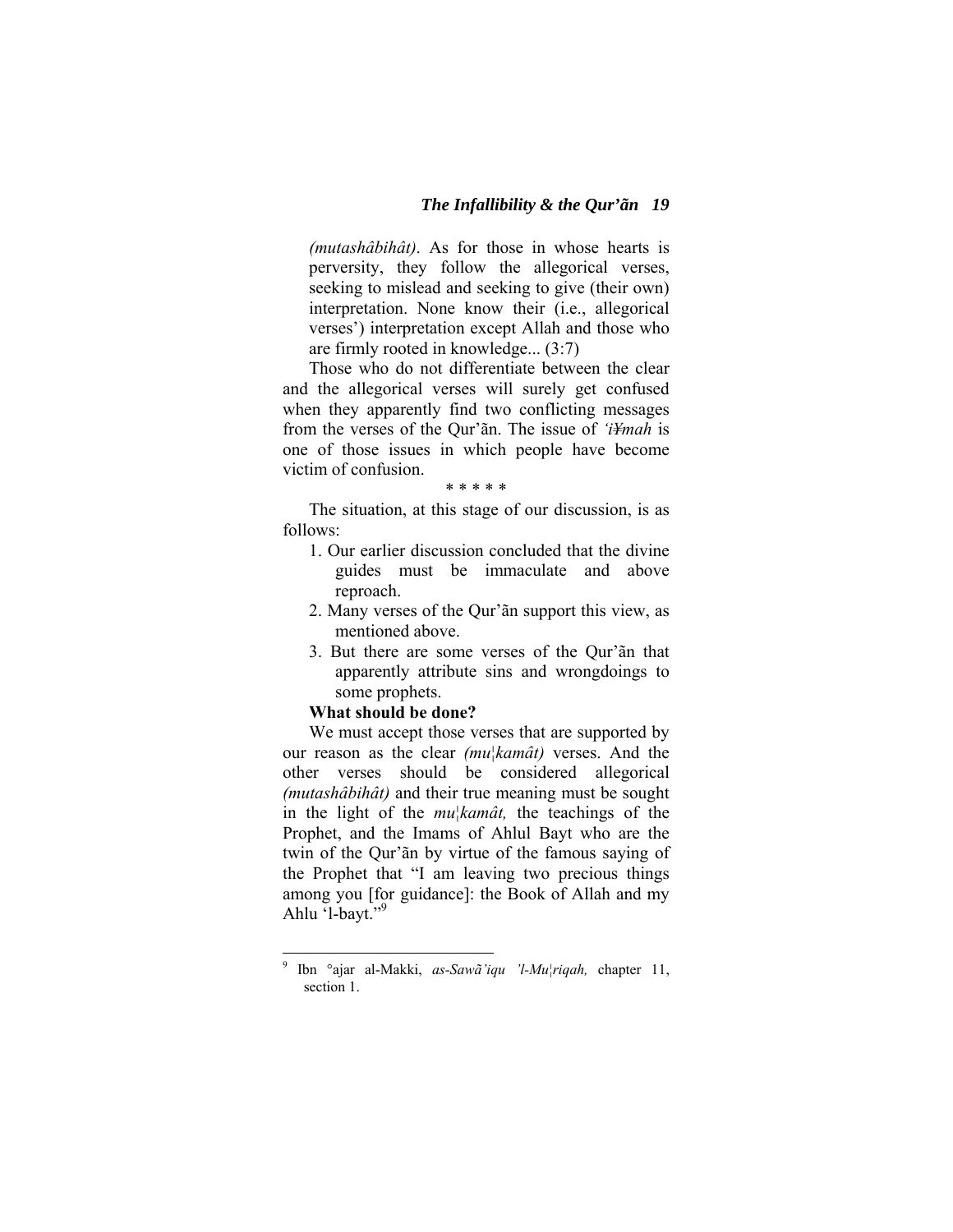In the next lesson, we will study those verses and see how can we interpret them and, at the same time, hold on to our belief in the infallibility of the prophets.

## 6. The Case of Adam (a.s.)

 It will help us greatly if we, first of all, study the verses of the Qur'ãn about the creation of Adam, his stay in Paradise, and his coming to the earth.

#### *Chapter 2 (al-Baqarah) verses 30–39:*

#### *The Creation:*

When your Lord said to the angels, "I am going to place a vicegerent on the earth," the angels said, "Will You place on the earth the one who shall act wickedly in it and shed blood; whereas we sing Your praise and glorify You?" Allah said, "Surely I know what you do not know."

And [after creating Adam] Allah taught Adam all the names. Then He presented those to the angels and said, "Tell me the names of these if you are true [in what your assumption that you are more superior than Adam]." They said, "Glory be to You! We have no knowledge except what You have taught us. You are surely the All-Knowing, the Wise." [Then] He said, "O Adam! Tell them the names of those [persons]." When Adam told them those names, Allãh said [to the angels], "Didn't I say to you that I know the unseen things of the heavens and the earth, and I know what you manifest and what you hide."

And [remember] when We said to the angels, "Prostrate before Adam." All of them prostrated except Iblis, who refused and was haughty, and [thus] he became one of the unbelievers.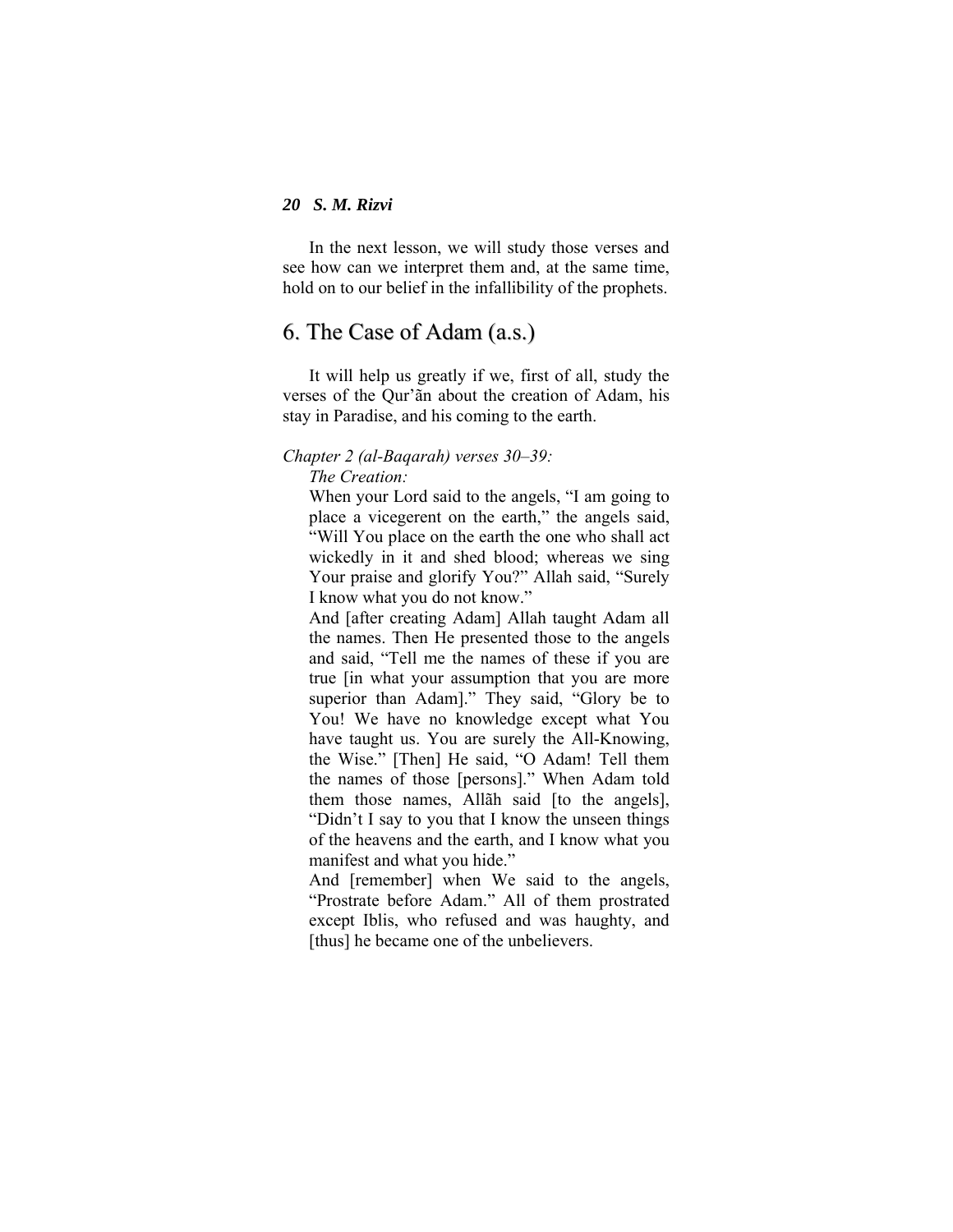#### *In Paradise:*

[After creating Hawwa}, We said, "O Adam, Dwell you and your wife in the Garden and eat from it [freely] as many [things] as you wish; but do not approach this tree, otherwise you will ". **اَلظَّالِمِيْنَ** *ãlimeen ¨*the of one become

But the Shaytãn made them slip (**اَمُلَّهَزَا** (from that [Garden by luring them to eat the fruit of the forbidden tree] and thus got them out from the state [of felicity] in which they had been.

So We said [to Adam, Hawwa, and the Shaytãn that, "All of you] get down [from the Garden to the earth] some of you being the enemies of the other, and there is on the earth your abode and the necessities [of life] for a [fixed period of] time."

[Adam felt ashamed and intended to ask Allah's forgiveness.] So Adam learnt some words from his Lord, and Allah turned to him mercifully (**ِهْيَلَع َابَت**(. Surely He is the Most-Forgiving, the Merciful.

We said, "All of you get down from the Garden. [Once you are on the earth], a guidance will certainly come to you from Me: whosoever follows My guidance, there will be no fear for them nor shall they grieve. But those who disbelieve and reject Our revelation, they are the inmates of the Fire, in it they shall abide."

#### Chapter 7 (al-A'râf) verses 19-25:

 [Allah said,] "O Adam! Dwell you and your wife in the Garden and eat from wherever you wish; but do not approach this tree, otherwise you will ". **اَلظَّالِمِيْنَ** *ãlimeen ¨*the of one become

Then the Shaytãn instilled temptation into them so as to reveal to them their private parts that were hidden from them. He said, "Your Lord has only prohibited you from this tree lest you both become rulers, or lest you become immortals." [To ensure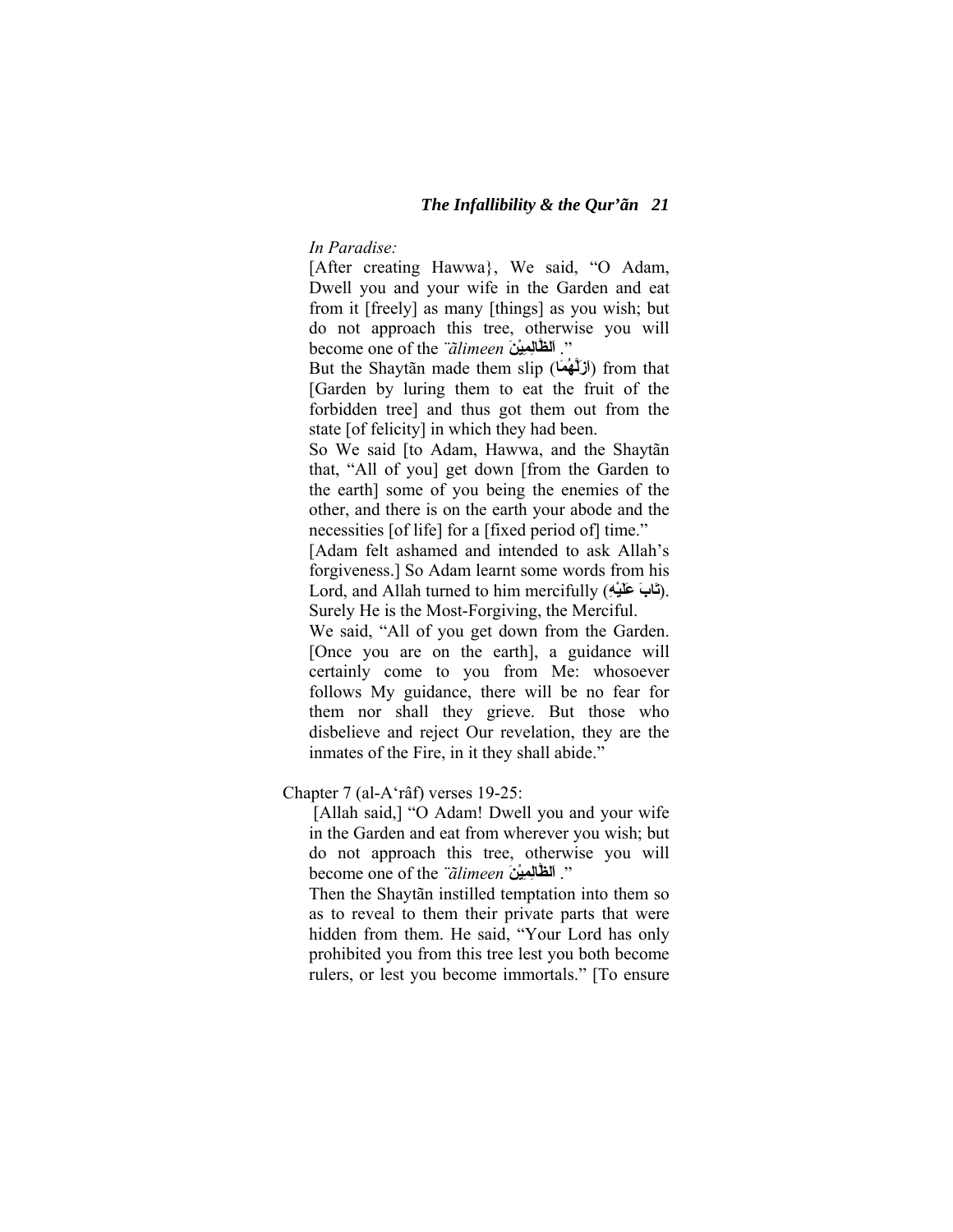that his temptation will work, the Shaytãn] swore to them both that, "Truly, I am a sincere adviser for you." Thus he misled them by delusion.

So when they tasted [the fruit of] the tree, their private parts became manifest to them, and both of them started to cover themselves with the leaves of the Garden. Their Lord called out to them, "Did I not prohibit both of you from this tree and say to you that the Shaytãn is your open enemy?"

They said, "Our Lord! We have been unjust to not do You if and); **ظَلَمْنَا أَنْفُسَنَا** *alamnã* (*¨*ourselves forgive us and have mercy on us, we shall surely be among the losers."

Allah said, "Get down [to the earth], some of you being the enemies of the others; and there is on the earth your abode and necessities [of life] for a time." He said, "Therein you shall live, therein you shall die, and from it you shall be raised [again]."

Chapter 20 (Ta Ha) verses 116-126:

And [remember] when We said to the angels, "Prostrate before Adam," all of them prostrated except Iblis who refused and was haughty.

Therefore, We said, "O Adam! this [Shaytãn] is an enemy to you and your wife. So do not let him expel you from the Garden, otherwise you will be uncomfortable (**تَشْنَقَى**): in it [i.e., the Garden] you shall neither be hungry nor naked, and you shall neither be thirsty therein nor struck by the sun's rays."

But the Shaytãn instilled temptation to him by saying, "O Adam! Shall I guide you to the tree of immortality and a kingdom which will not decline?" When [they] both ate of that tree, their private parts became manifest to them and both of them started to cover themselves with the leaves of the Garden.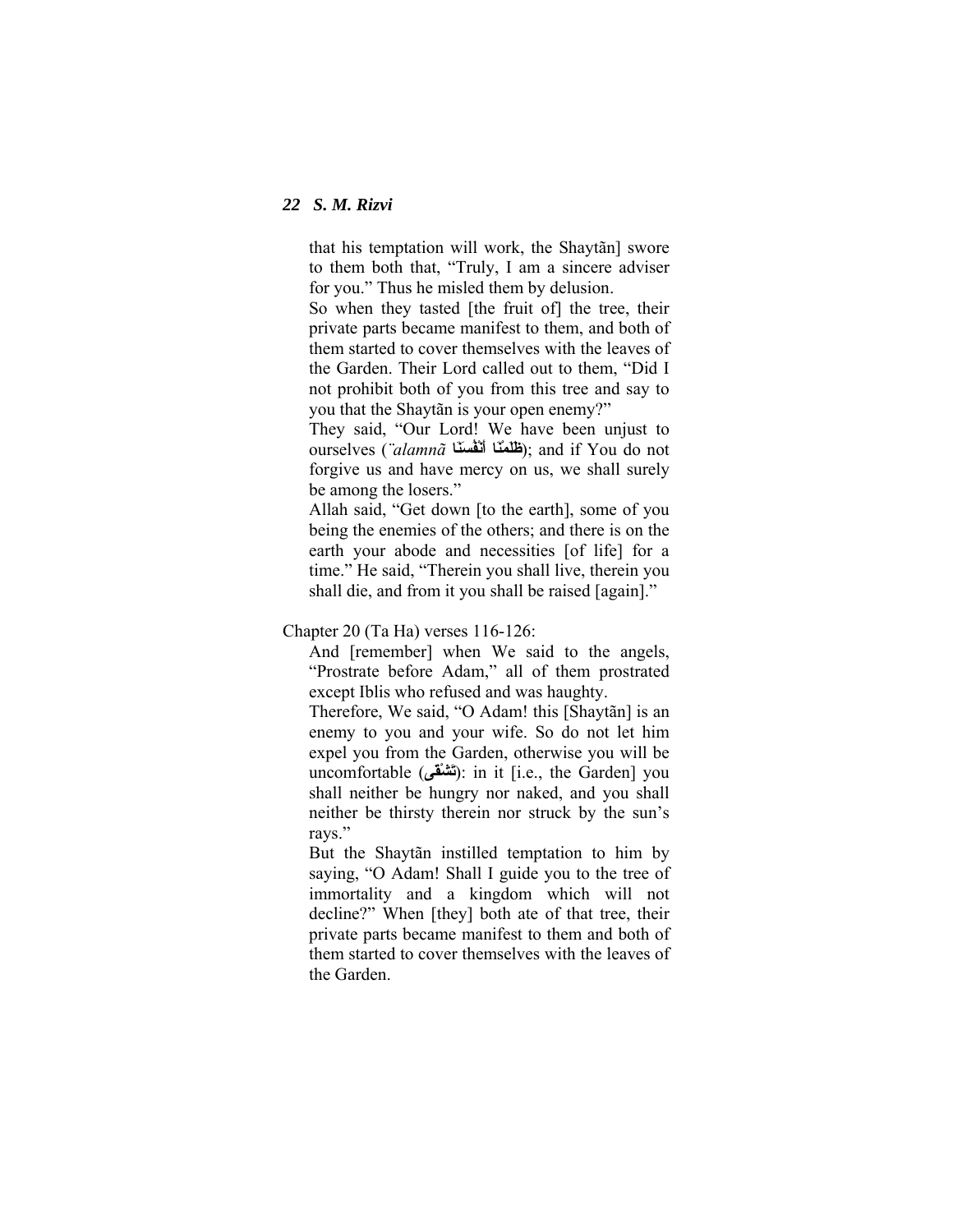Adam disobeyed (**ىَصَع** (his Lord, and so he erred (**ىَوَغ**(. Then his Lord chose him, and then He turned to him and guided him.

[Then] Allah said [to Shaytãn and Adam], "You both get down from this [Garden}, some of you being the enemies of the other. [On the earth], a guidance will certainly come to you from Me, and then whosoever follows My guidance, he shall not go astray nor will he be unhappy. But whosoever turns away from My reminder, then he shall surely have a wretched life and we shall resurrect him blind."

#### Review of Adam's Story

**1.** According to the experts of Islamic jurisprudence, the orders given by Allãh are of two types:

 (a) *Al-amr al-mawlawi,* a legislative command. Such orders must be implemented; and, if someone disobeys such a command, then he is committing a sin and is liable to be punished. For example, the command to "say the daily prayers" or "do not eat the pork" is of such nature. Neglecting the daily prayers or eating of the pork is a sin and Allãh can rightly punish the sinner.

 (b) *Al-amr al-irshãdi,* an advisory command. Such orders are of advisory nature; their purpose is to inform the people about its consequences. However, if someone disobeys such an order, then he is not committing a sin; of course, he will have to face the consequences of not following the advice. For example, the command to "say *bismillãh* when you slaughter the chicken" is of advisory nature. Now, if someone slaughters the chicken and neglects the saying of *"bismillãh,"* then has he committed a sin? No, he has not committed a sin nor is he liable for a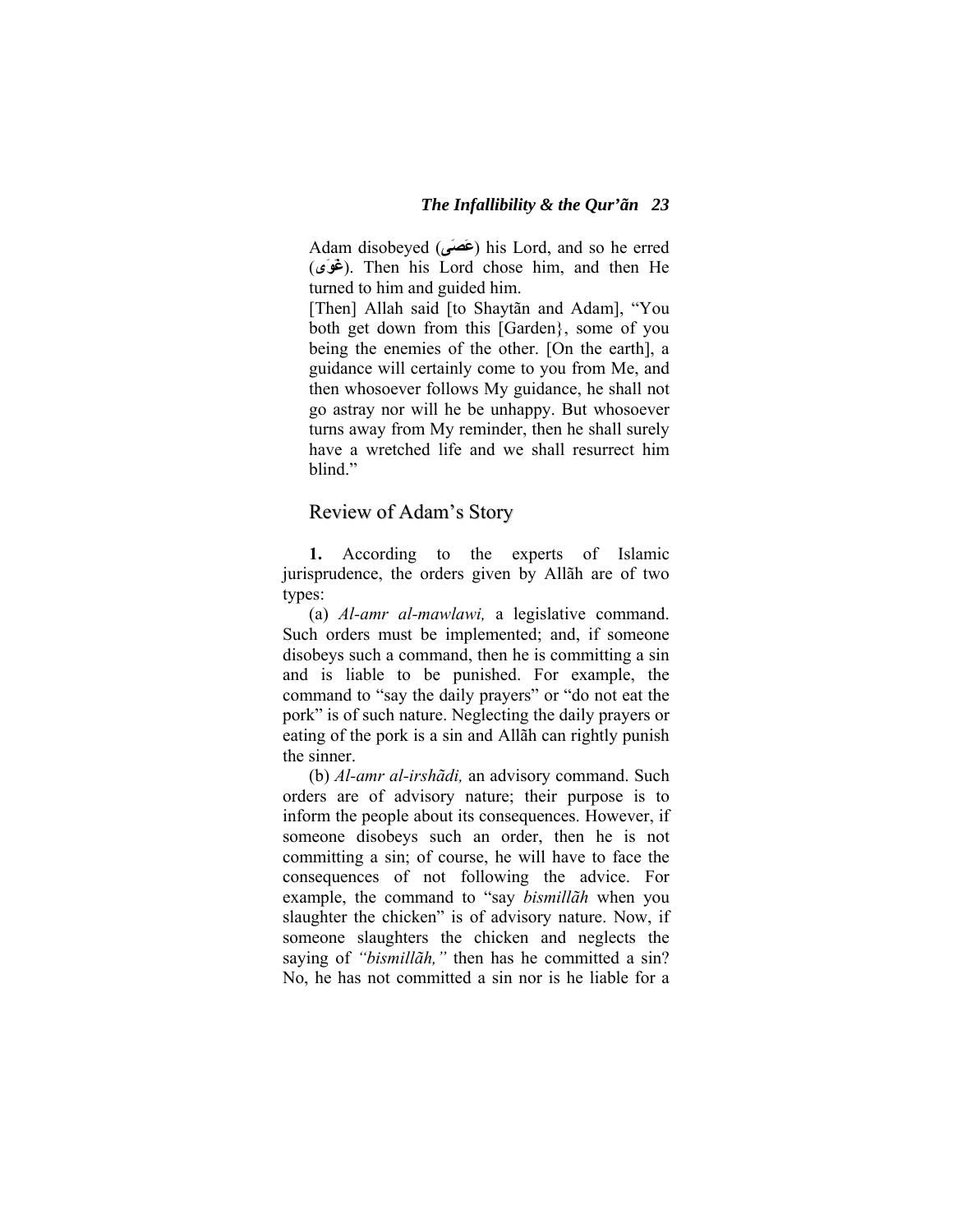punishment for not saying the *"bismillãh"* at that time. However, he will lose the right to eat that chicken; that chicken cannot be eaten by a Muslim. Another example: a person comes to his doctor complaining of cough. The doctor advises his patient to drink a certain medicine, a cough syrup. Now if the patient ignores that advice, then he is not committing a sin or a crime; but he will surely suffer the consequence — his illness will be prolonged and his health might deteriorate.

 Conclusion: not all commands of Allãh are of obligatory or prohibitive nature. The advice given to Adam and Hawwa was not of the legislative nature. It was not that that particular tree and its fruit themselves were forbidden. The prohibition of going near that tree and eating its fruit was *al-amr al-irshãdi.* And going against such an order is not a sin; at most, the doer will have to face the consequences of ignoring that advice. In case of Adam and his wife, the consequence they faced was cancellation of their tenure as guests of Allãh in the Paradise and its comforts. Remember that they were not supposed to stay in the Paradise forever; they were created for the earth, and their stay in the Paradise was meant to be temporary.

**2.** The Garden/Paradise is not **the place for test and trial.** It is this earth on which human beings have been destined to go through test and trial by obeying the commands of Allãh. The concept of sinning in case of human beings is connected to the worldly life.

 In the story of Adam itself, Allãh makes this point clear when He orders Adam to go to the earth—He said, "You both get down from this [Garden], some of you being the enemies of the other. *[On the earth], a guidance will certainly come to you from Me, and then whosoever follows My guidance, he shall not go astray nor will he be unhappy. But whosoever turns away from My reminder, then he shall surely have a*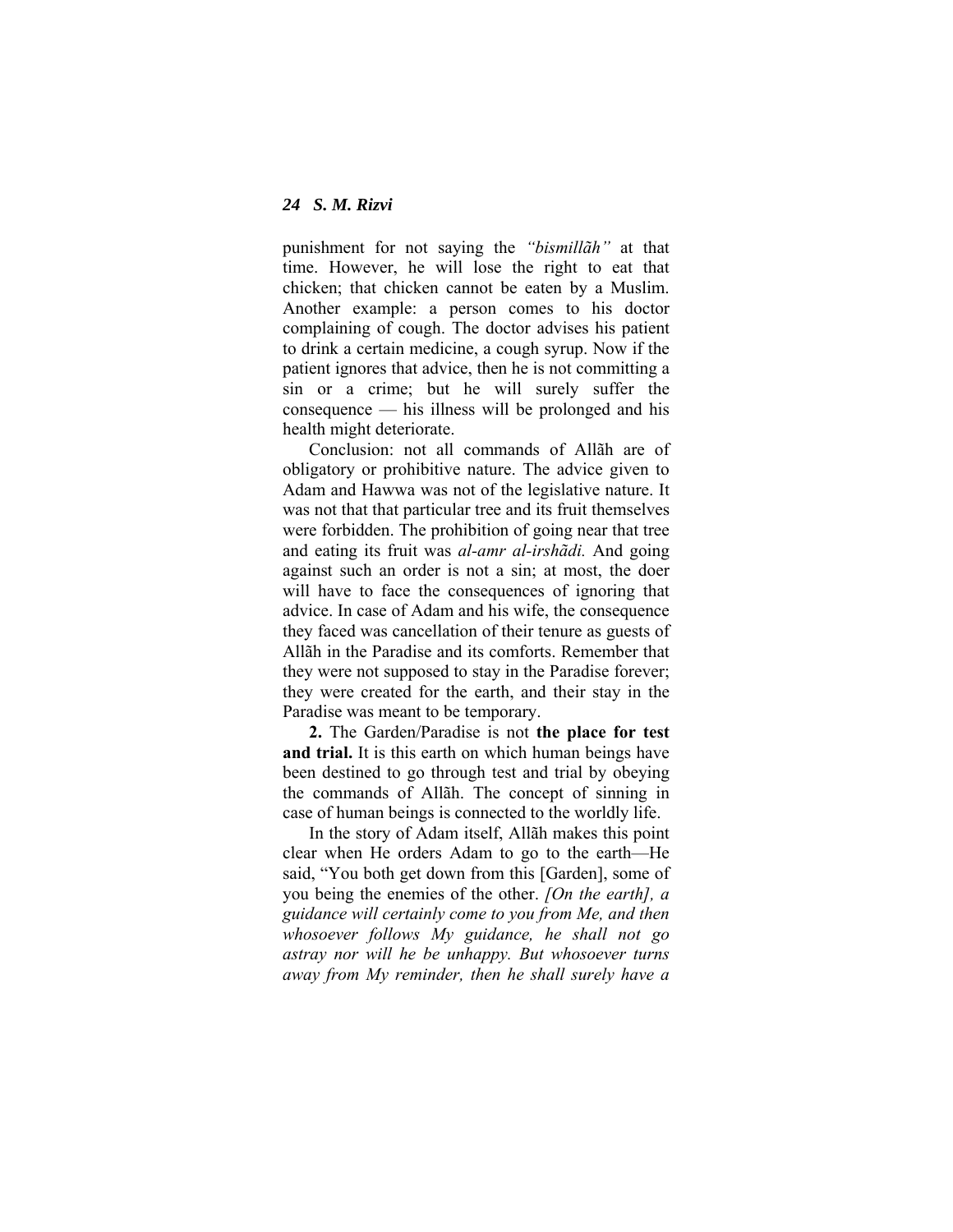*wretched life* and we shall resurrect him blind." (20:126)

 The order given to Adam in Heaven is not same as the orders given to human beings in this world—it is disobedience of the orders given on this earth that constitutes sin.

 Finally, the Shaytãn himself knows that he does not have the power to mislead the prophets, the messengers, and those who are graced with purity by Almighty Himself. When he was given respite by Allãh, he declared the following: *"So I swear by Your Might (O Lord) that I will surely mislead them all together* except *the devoted servants of Your's from among them."* (38:82-3; 15:39-40) And Allãh responds to him by saying, *"…As for my servants, you have no power over them except those who follow you from among the misled people…"* (15:41) The Satan himself knew the limitation of his influence upon the chosen servants of Allãh in this world.

**3.** Those who believe that Adam committed a sin, describe the eating of the forbidden fruit as the "sin" and Adam's expulsion from the heaven as the "punishment". However, this **relationship between the sin and its punishment** is not valid because of two reasons:

 Firstly, Adam was destined to come to the earth anyway. Allãh had declared even before creating Adam that *"I want to place a vicegerent on the*  earth." So coming of Adam to the earth is not a punishment; whether or not he ate the forbidden fruit, Adam would have come to the earth anyway. So that was not a punishment.

 Secondly, if coming of Adam to the earth was a "punishment" of eating the forbidden fruit, then he should have been returned to the paradise after Allãh "forgave" him. Forgiveness means "canceling the punishment"—Adam should have been taken back to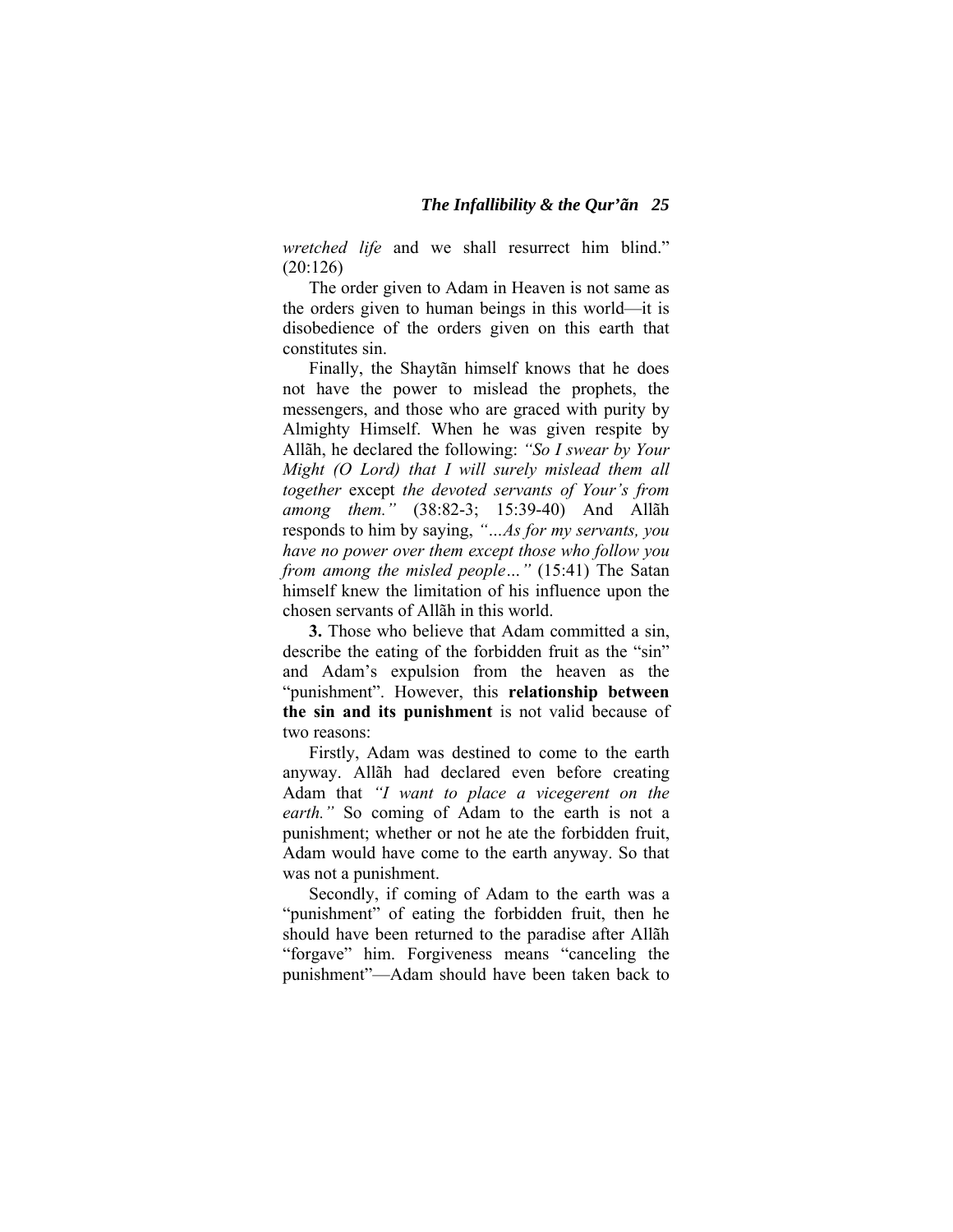the paradise. This did not happen, which proves that Adam's coming to the earth was not a "punishment"; and eating was not a "sin".

**4.** What about the words in the story Adam that imply that he committed sin?

 After studying the issue of *'i¥mah* from the Qur'ãnic point of view, if we come across such words we have to interpret them in a way that they are in harmony with the other verses of the Qur'ãn. Now let us look at three such words that have occurred in the story of Adam.

**ظُلْمٌ** . *ulm ¨*from is**" اَلظَّالِمِيْنَ** *ãlimeen* "*¨*word the *:First* This word has four meanings: (a) to put something in a wrong place; (b) to oppress; (c) to make haste; and (d) to come to harm.<sup>10</sup> We see that the last two meanings of the word are in harmony with what we explained about *'i¥mah.* For example, verse 2:35 would read like this:

We said, "O Adam, Dwell you and your wife in the Garden and eat from it [freely] as many [things] as you wish; but do not approach this tree, otherwise you will be *one of those who put themselves into harm*."

Here, "harm" would mean facing the difficulties of the earthly life and losing the comforts of the heaven.

or

"...otherwise, you will be *one of those who make haste*." Here, "making haste" would mean that they were eventually to go to the earth but by eating from the forbidden tree they hastened their departure to a place where they will lose the comforts of the Garden.

**الجور, وضع الشيء في غير موضعه, آل ما أعجلته عن أوانه ,** 

<sup>10</sup> See *al-Munjid*, the famous Arabic dictionary that gives following meanings to *a¨-¨ulm:*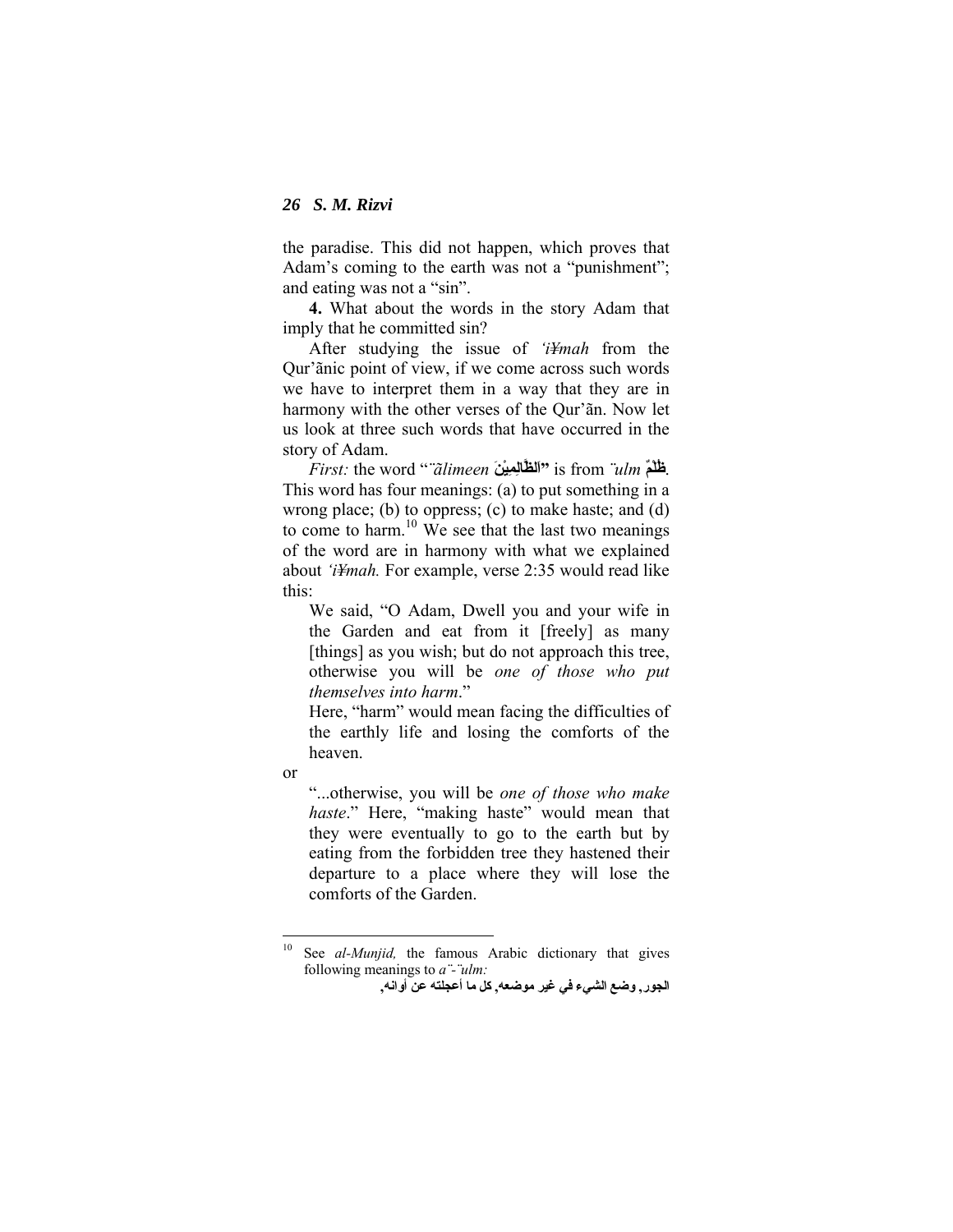This meaning of the word *¨ãlimeen* **َنْيِمِلظَّالَا** is supported by the next verse that says that the Shaytan "got them out from *the state [of comfort]* in which they had been." Also the verse 20:117 supports this interpretation: *"O Adam! this [Shaytãn] is an enemy to you and your wife. So do not let him expel you from the Garden, otherwise you will be uncomfortable: in it [i.e., the Garden] you shall neither be hungry nor naked, and you shall neither be thirsty therein nor struck by the sun's rays."* In other words, here food, clothing and shelter are readily provided for you; you will lose these comforts on the earth. Here everything is provided but there you will have to work for yourselves.

*Second:* the word **ىَصَع** means "disobeyed". This does not necessarily imply sin because disobedience can be attributed to two types of commands: *al-amr al-mawlawi* (a legislative command) or *al-amr alirshãdi* (an advisory command). If a person goes against the advisory command, then he has "disobeyed" but not "sinned". We have already explained that commands of Allah do not always have the force of obligation or prohibition. And, by keeping in mind those verses which prove the *'i¥mah,* we have no choice but to interpret this word as "disobeyed the advisory command".

*Third:* Similarly, the word غَوَى means "he erred". But this does not necessarily mean sin. It can easily be applied to *at-tarku 'l-awla* which is possible for a prophet to do. *At-tarku 'l-awla* ( means **لىْوُالأ ُكْلتَّرَا(** "leaving the more appropriate behaviour". "Adam erred" would mean that even if the command of Allah did not carry the force of legislative prohibition, still Adam should have obeyed it. In disregarding the advisory command of Allah, Adam is guilty not of a sin but of not living up to the appropriate behaviour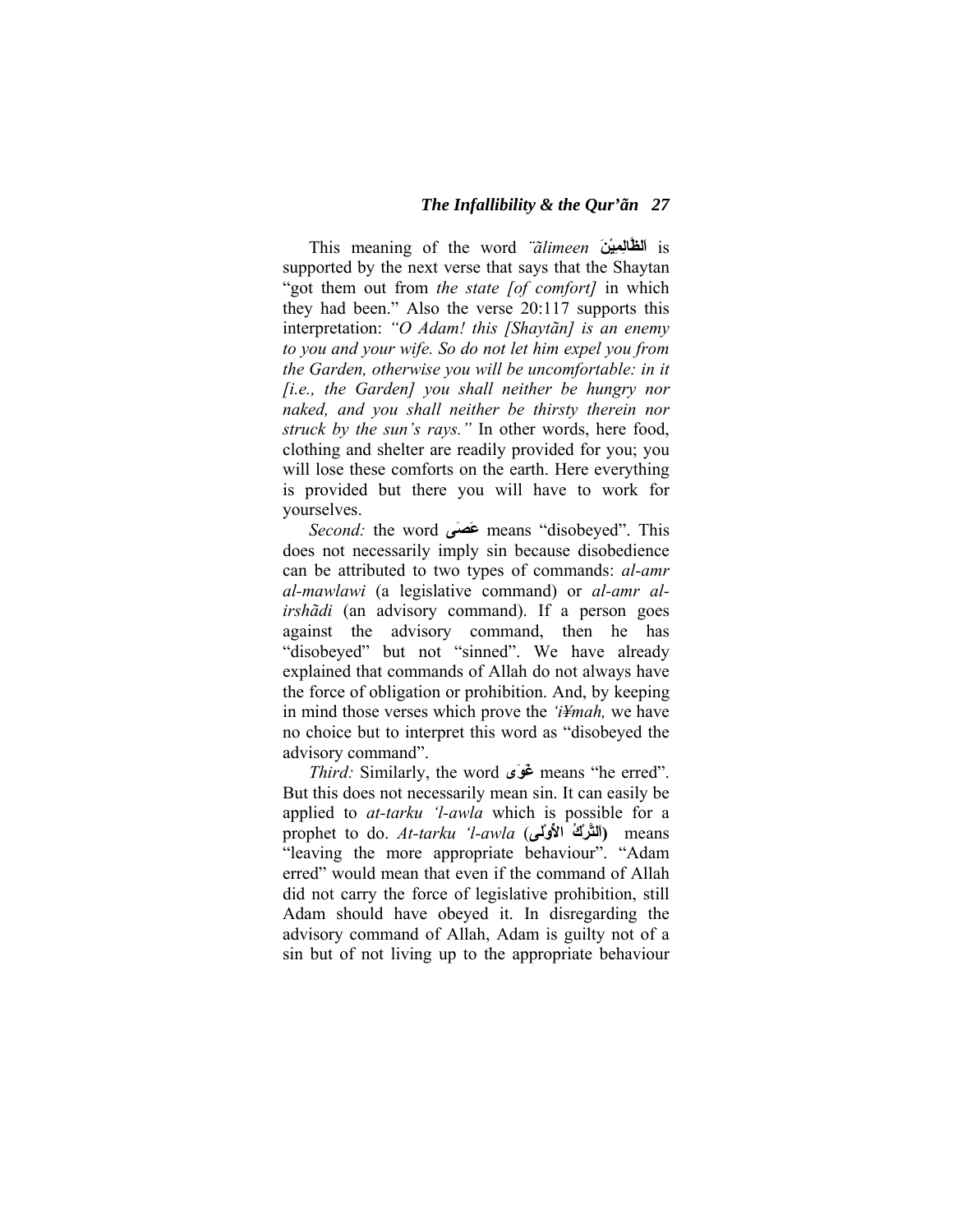which is expected from a prophet or messenger of God.

**5.** If Adam did not commit a sin, then why does Allãh talk about **repentance for Adam** and forgiveness from Himself, and uses so strong words as ?etc **عصى** and **الظالمين**

 Firstly, When a prophet like Adam commits *attarku 'l-awla,* it is quite appropriate for him to ask Allãh for pardon—not necessarily for a sin but for an inappropriate behaviour. So "repenting" does not necessarily mean that Adam must have committed a sin; it is quite appropriate rather advisable even after committing *at-tarku 'l-awla.*

 Secondly, the use of harsh words by Allah in describing the story of Adam is acceptable by keeping in mind the status of Adam. Although Adam did not commit a sin, it was improper for him to adopt an inappropriate behaviour. The people with high ranks are expected to live by the standard that is higher than that of the normal human beings. As the saying goes: the virtuous deeds of the pious are considered 'sins' by those who are nearest to God — *¦asanâtu 'l-abrâr sayyi'âtu 'l-muqarrabīn.* 

## 7. The Case of Prophet Ibrãhim (a.s.)

 There are some verses in the Qur'ãn that apparently attribute sins and wrong doings to Prophet Ibrãhim (a.s.). We shall look at the three most important such examples.

#### *Chapter 6 (al-An'ãm) verses 75-80:*

[Remember] when Ibrãhim said to his uncle, Ãzar, "Do you take idols for gods? Surely I see you and your people in manifest error." Thus We were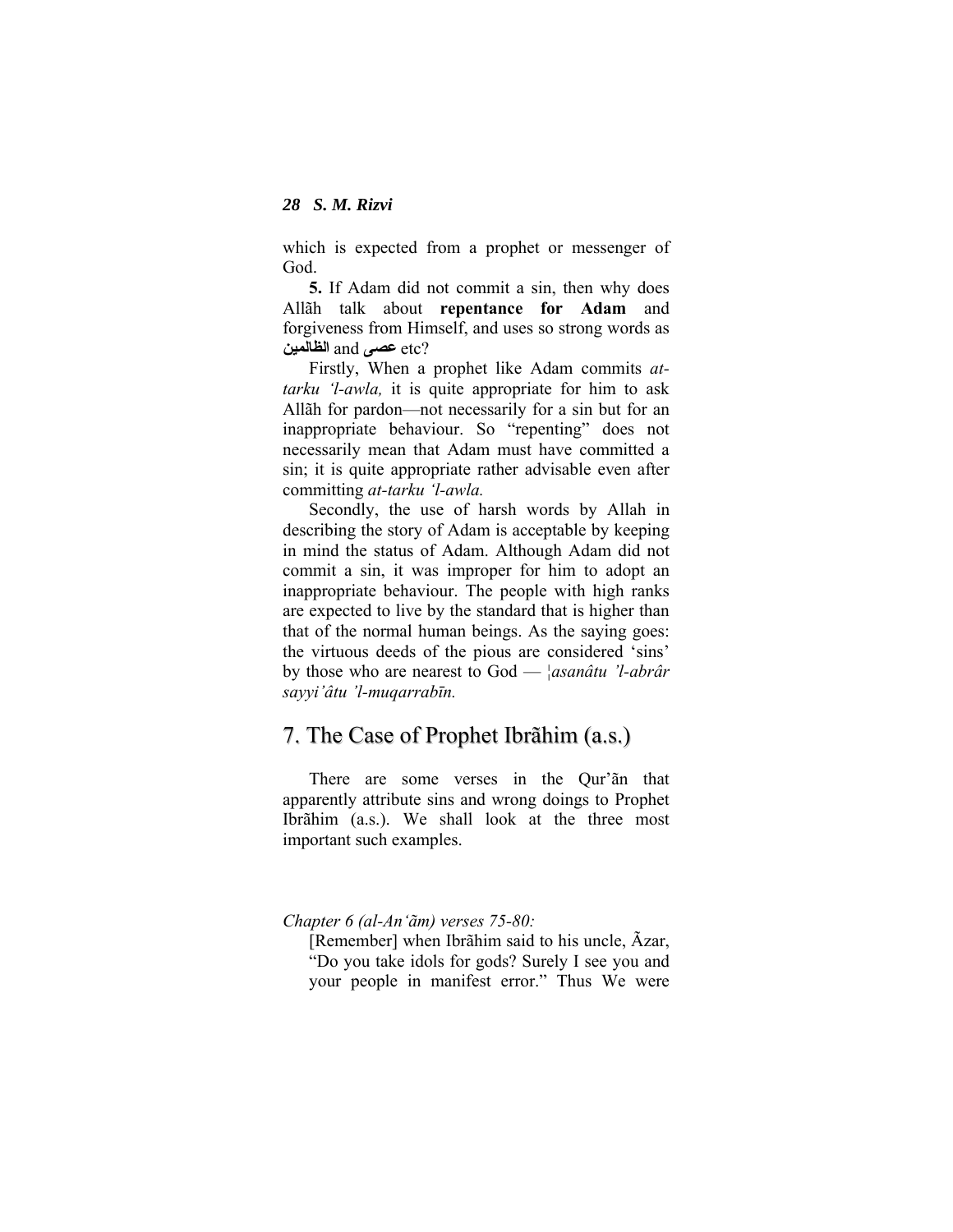showing Ibrãhim the kingdom of the heavens and the earth so that he might be of *(al-muqinin)* those who are sure [of their faith].

So when the night outspread over Ibrãhim, he saw a star; he said, "This is my Lord." But when the star set [in the morning,] he said, "[This cannot be my Lord because it has passed away,] I do not like the transitory [gods]."

[On the next night,] when he saw the moon rising, he said, "This is my Lord." But when the moon set he said, "If my Lord had not guided me, then I shall surely be of *(a¤-¤ãliyn)* the people who have gone astray."

[In the morning,] when Ibrãhim saw the sun rising, he said, "This must be my Lord [because] this is greater [than the star and the moon!]" But when the sun set, he said, "O my people, surely I am free from what you associate [with Allah.] I have sincerely turned myself to Him who originated the heavens and the earth, and I am not one of the polytheists."

 Many historians of religion take Ibrãhim as the founder of the monotheistic idea. This definitely goes against the Islamic view that monotheism was the original faith of mankind from the days of Adam (a.s.), and that later on people became polytheists.

 The Qur'ãnic statements quoted above have been used as a proof of the evolutionary phases in Ibrãhim from polytheism to monotheism. This is, obviously, an incorrect reading of the Qur'ãn.

**1.** This entire passage quoted above actually shows that Prophet Ibrãhim was actively engaged in combating idol- and nature-worshipping. Reading the whole passage does not raise any problem about the *'i¥mah* of Prophet Ibrãhim. He did not raise the possibility of the star, the moon and the sun being gods as a fact; it was raised only as a part of his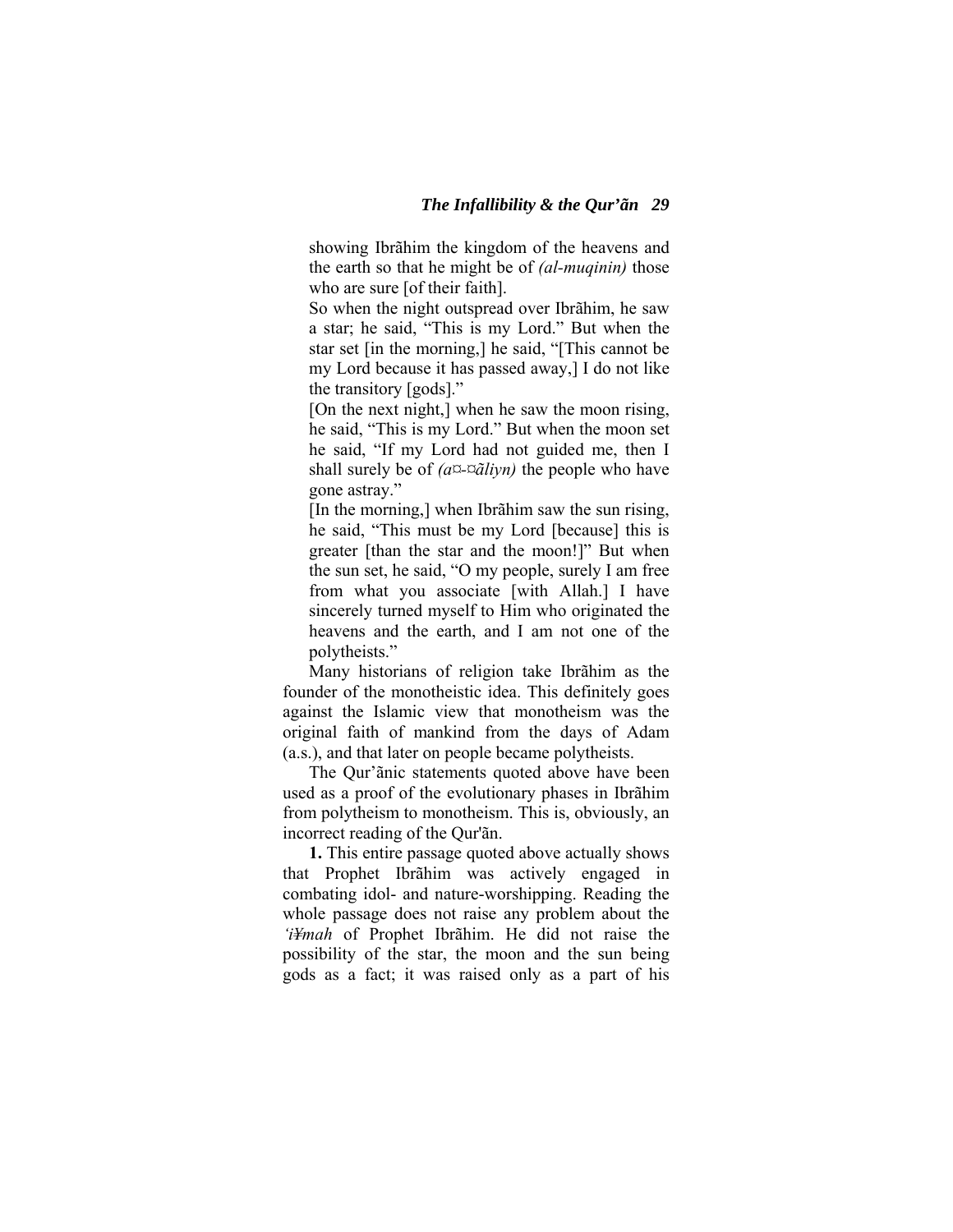method of disproving such a possibility. In debates, it is quite common to initially accept the view of your opponent in order to lead him to your own view.

 If you read the first part of the passage where Ibrãhim is disputing with his own uncle $^{11}$  against idolworshipping and also Allãh's statement that "We were showing…so that he might be of those who are sure [of their faith]," it shows that he was a true believer before he engaged in debate with the idol- and natureworshippers.

**2.** Even the passage where he says, "If my Lord had not guided me, then I shall surely be of the people who have gone astray," is a conditional statement. It says "if" and "then". And since the first part did not take place, therefore the second part is not relevant.

#### *Chapter 21 (al-Anbiyã') verses 62-63:*

 In pursuant of his mission against idolworshipping, Ibrãhim one day smashed all the all idols of the temple except the big one. Then the Qur'ãn says:

[The idol-worshippers] said, "Who has done this to our gods? He surely must be one of the unjust people." [Some of them] said, "We have heard a youth speaking [ill] of them, and he is known as Ibrãhim."...

[When Ibrãhim was brought to the king,] he said, "Rather it was this their leader that has done it ask the [smashed idols] if they can speak."

\* \* \*

 $11$ 11 The Qur'ãn uses the word *"ab"* for Ãzar who was an idolworshipper. He was not father of Ibrãhim; he was his uncle. Look at the following verse where he eventually disassociates himself from  $\tilde{A}$ zar: 9:114. On the other hand, we see that Ibrãhim, at the last stage of his life, prays for his *"wãlid,"* a word that is used for the real father. See verse 14:41.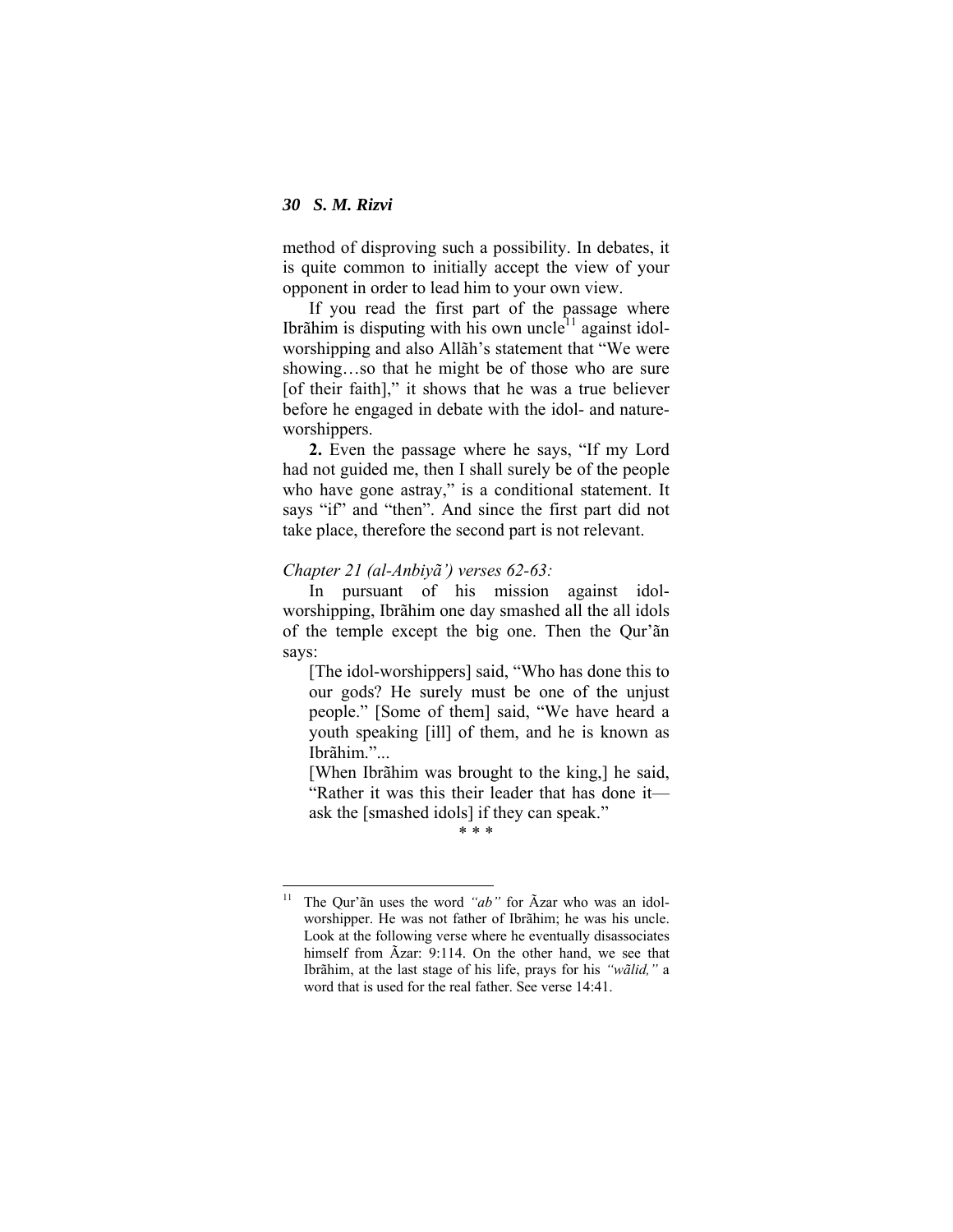The objection against *'i¥mah* is that if Ibrãhim was *ma'¥um,* how could he lie? Again, if we look at the entire passage, we see that Ibrãhim wanted to make his people realize that idols are not worth worshipping—if they cannot defend themselves or even talk, then how can they help you.

 Secondly, Ibrâhím's answer is conditional: "...if they can speak." Ibrâhím's answer was rhetorical and intended to force the people to think. This becomes clearer from the following verse: 21:65-66

...They said, "You know that the idols do not speak." Ibrãhim said, "Well then, do you worship, besides Allah, [the idols] that neither benefit you in any way nor harm you."

#### *Chapter 2 (al-Baqarah) Verse 260*

And [remember] when Ibrãhim said, "My Lord! Show me how You give life to the dead." Allah said, "What, do you not believe [in resurrection]?" He answered, "Certainly [I believe, I am asking this] so that my heart may be at ease." Allah said, "Take four of the birds...."

 Some people use this incident as a proof that Ibrãhim did not believe in resurrection. This is absolutely incorrect. The question and answer are themselves very obvious that he believed. "Certainly [I believe]."

 Then why did he ask for a demonstration of resurrection? Firstly, Ibrãhim surely believed in God's power of giving life to dead. However, this was a belief based on the revelation of Allãh just as we believe in it based on the information reached to us through the prophets and the Imams.

 Secondly, Ibrãhim wanted to elevate the level of his belief from "information" to "demonstration". According to traditions, one day Ibrãhim saw a dead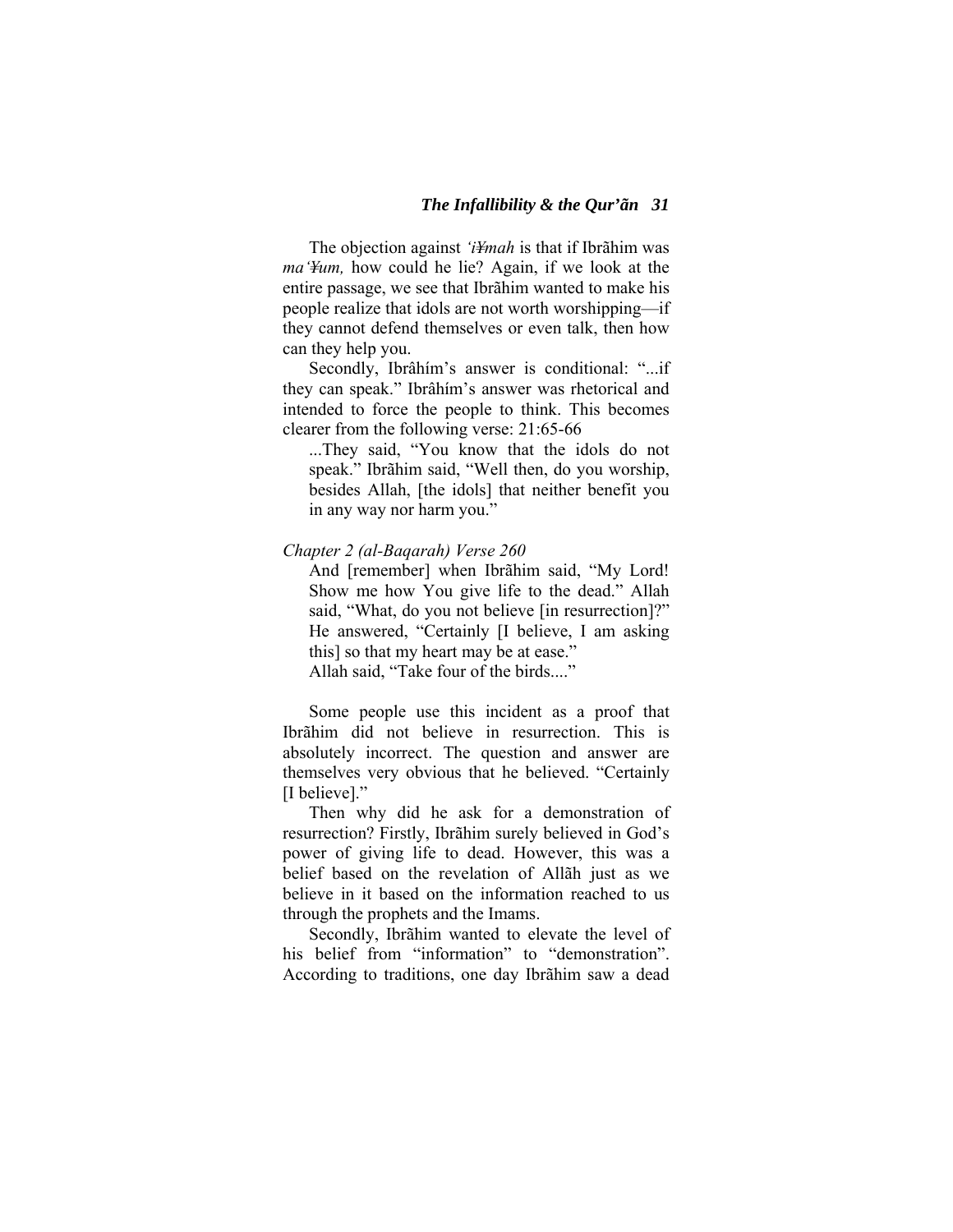fish, half in the water, the other half outside the water. He also saw that sea creatures were eating away one half of the fish and land animals were eating away the other half. This incident made Ibrãhim wonder about the issue of resurrection. We are using the word "wonder" not "doubt". This is when he had the desire of seeing a demonstration of Allãh's power of resurrection, and this also explains the way Allah asked him to kill and mix the parts of the four birds.

 In conclusion, Ibrãhim believed in resurrection before as well as after this event. The difference is that his belief prior to this event was based on the information about the future revealed to him by God; whereas after this event, his belief in resurrection was based on visual demonstration done by him with Allãh's permission. This is similar to a Muslim who has been to hajj: before his journey, he believed that the Ka'bah existed; but the basis of his belief changed after his journey—now he has seen the Ka'bah with his own eyes.

## (C) The Case of Prophet Músã (a.s.)

#### *Chapter 28 (al-Qa¥a¥) Verses 15-16*

And he entered the city at a time when its people were not aware [of his presence], and found therein two men fighting: one was from his party and the other was from his enemies. [When] the one who was his follower [saw Músã, he] cried out to him for help against the one who was from his enemies. So Músã [went and] struck him with his fist and killed him.

[Then Músã] said, "This is Shaytãn's deed (ِ**انَطْالشَّي ِلَمَع** ;(surely he is an open enemy who leads [others] astray." [Músã] said, "My Lord! I surely have been (خَلَلْمُتُ نَفْسِى) unjust to myself; **غَفَرَ** ) [Allah [So" .me forgive) **فَاغْفِرْ لِى**) therefore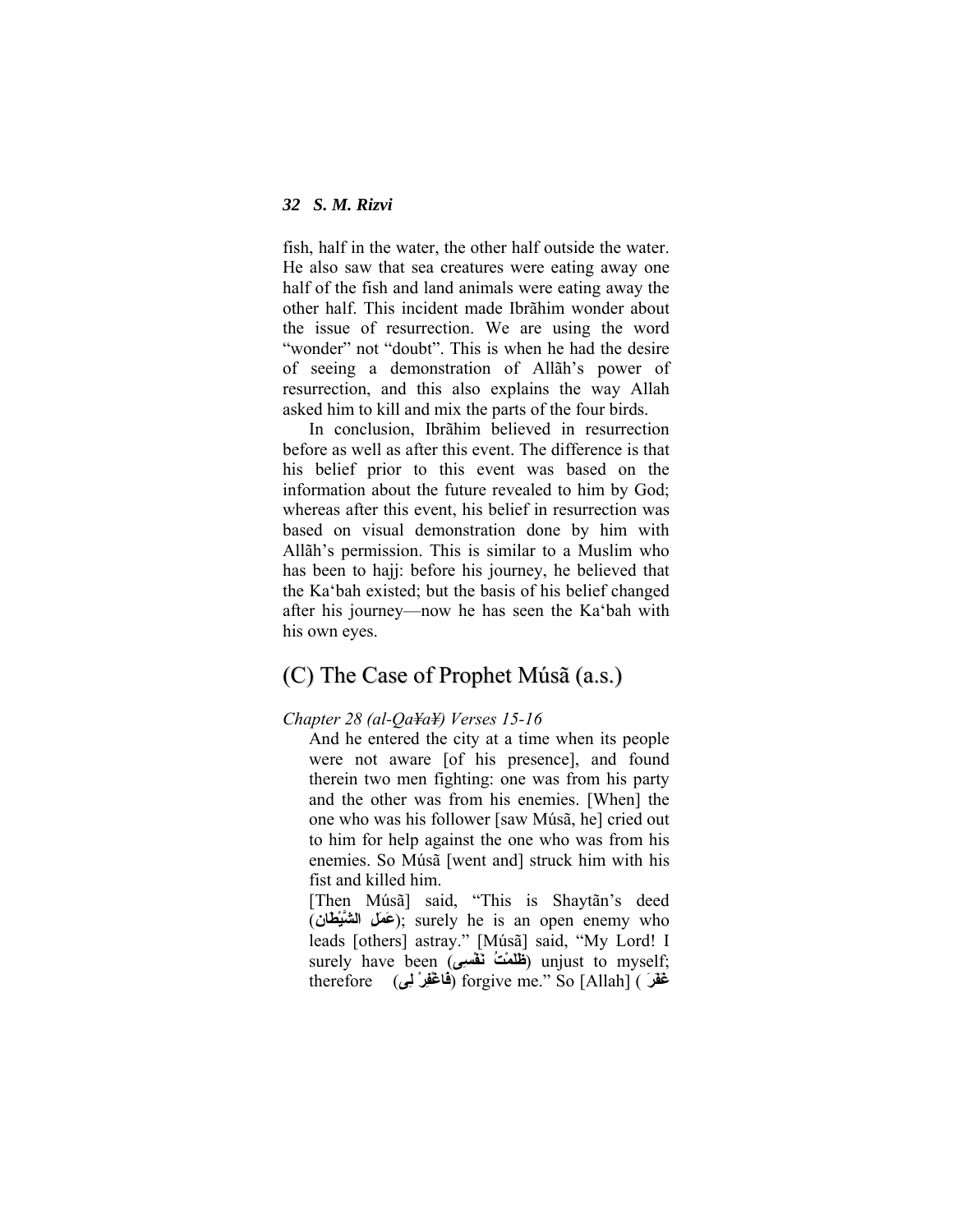**ُهَل** (forgave him; He is the Forgiving, the Merciful."

 The common translation of the last verse combined with the statement about the Shaytãn creates conflict with the concept of *'i¥mah,* infallibility.

 When reading these verses, keep the following points in mind:

**1.** What Músã did was not a crime; he went to help an oppressed person and, in the process, struck a blow with his fist at the oppressor. This ended, unexpectedly, in the death of the oppressor. Helping an oppressed person is a praiseworthy act in itself. The death of the oppressor, at most, can be labeled as accidental death that is not a crime or a sin.

**2.** Músã's words that "This is Shaytãn's deed" does not necessarily refer to his own action. Remember that the Shaytãn himself knew his limits; he says to Allah, "...I will certainly mislead them all together except the devoted servants of Your's from among them." (38:82-83) And Allãh says to the Shaytãn, "...As for my servants, you have no power over them except those who follow you from among the misled people...." (15:41) And Músã surely was not among the misled servants of Allãh!

 So the sentence that "this is Shaytãn's deed" refers to the mischief started by the oppressor himself.

**3.** As for the sentence that "My Lord I have surely been unjust to myself," this must be interpreted in light of the meaning of *¨ulm* explained in the case of Prophet Adam (a.s.). Its correct translation would be: "My Lord I surely have put myself into harm" — after the accidental death of the oppressor, Músã was pursued by the people of Fir'awn.

**4.** Then how do you explain the sentence after that which says that *"ighfir lī*" which means "forgive me"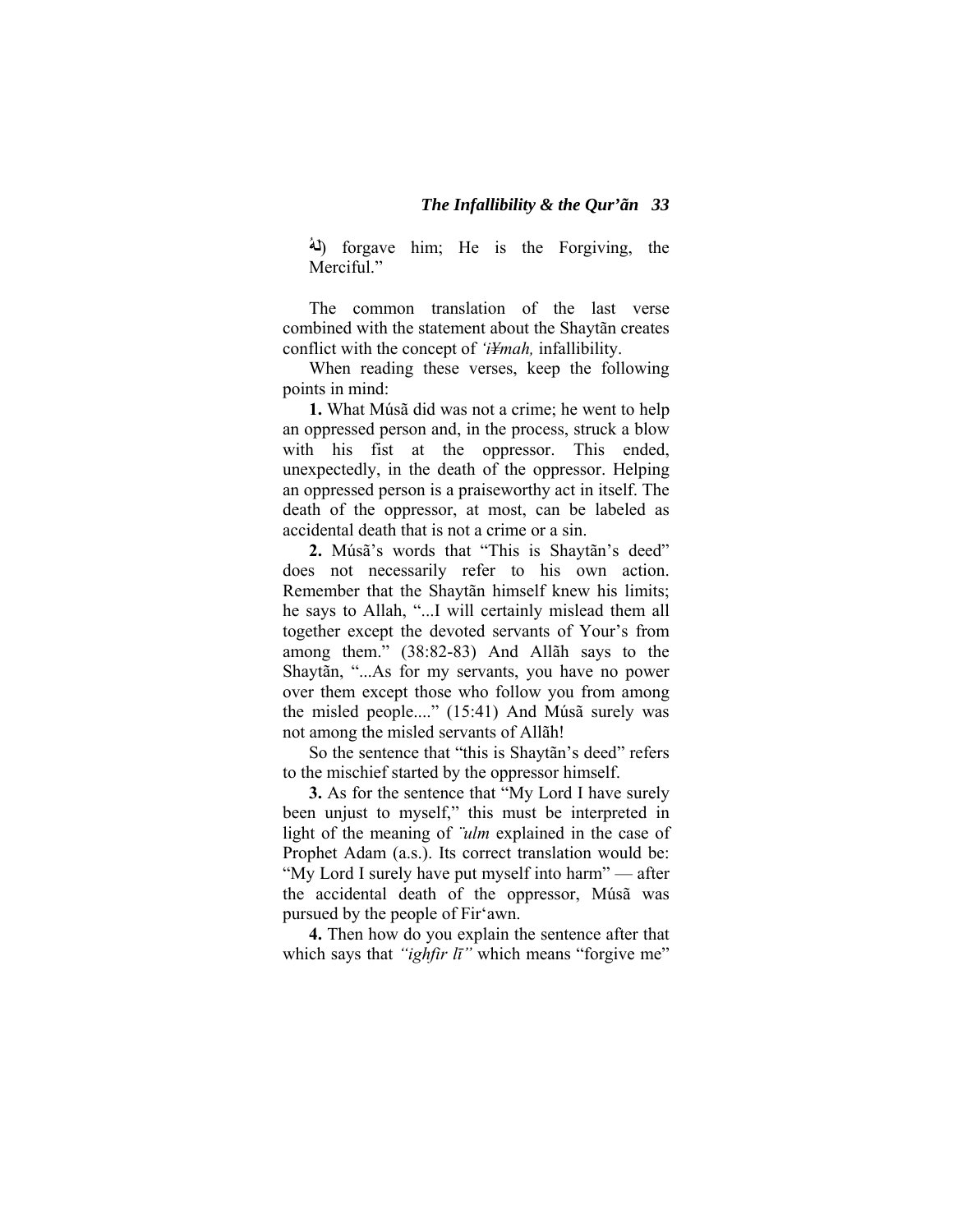and *"ghafara"* which means that Allah "forgave him"?

 Again, the common meaning of *ghafara* (forgiving) is not applicable here. The word *"ghafara"* also means "to watch over someone" or "to guard someone" or "to cover something [i.e., protect it]". This second meaning does not imply any sin; it just means that by accidentally killing the oppressor, Músã found himself in harm and trouble from the people of Fir'awn; and, therefore, he prays "...therefore, guard me and Allah guarded him."

 This meaning of the last sentence is also supported by another verse of the Qur'ãn which quotes Allãh saying to Músã that, "...when you killed an [Egyptian] man [accidentally and were being pursued by Fir'awn's people], We delivered you from the worry..." (20:40) So the *¨ulm* is explained in this verse as "worry"; and *"ghafara"* is explained as "delivered".

#### \* \* \*

## (D) The Case of Prophet Yúnus (a.s.)

 Another verse which is considered to be incompatible with the concept of *'i¥mah* is about Prophet Yúnus (a.s.).

#### *Chapter 21 (al-Anbiyã') verses 87-88:*

And (remember) Yúnus, when he went away in anger; and he thought that We would never have power over him *(naqdira)*. Then he called in the darkness [of night, sea, and fish]: "There is no god but You, glory be to Thee; surely I am one of the unjust *(¨ãlimeen)*.

So We responded to him and delivered him from the grief, and thus do We deliver the believers.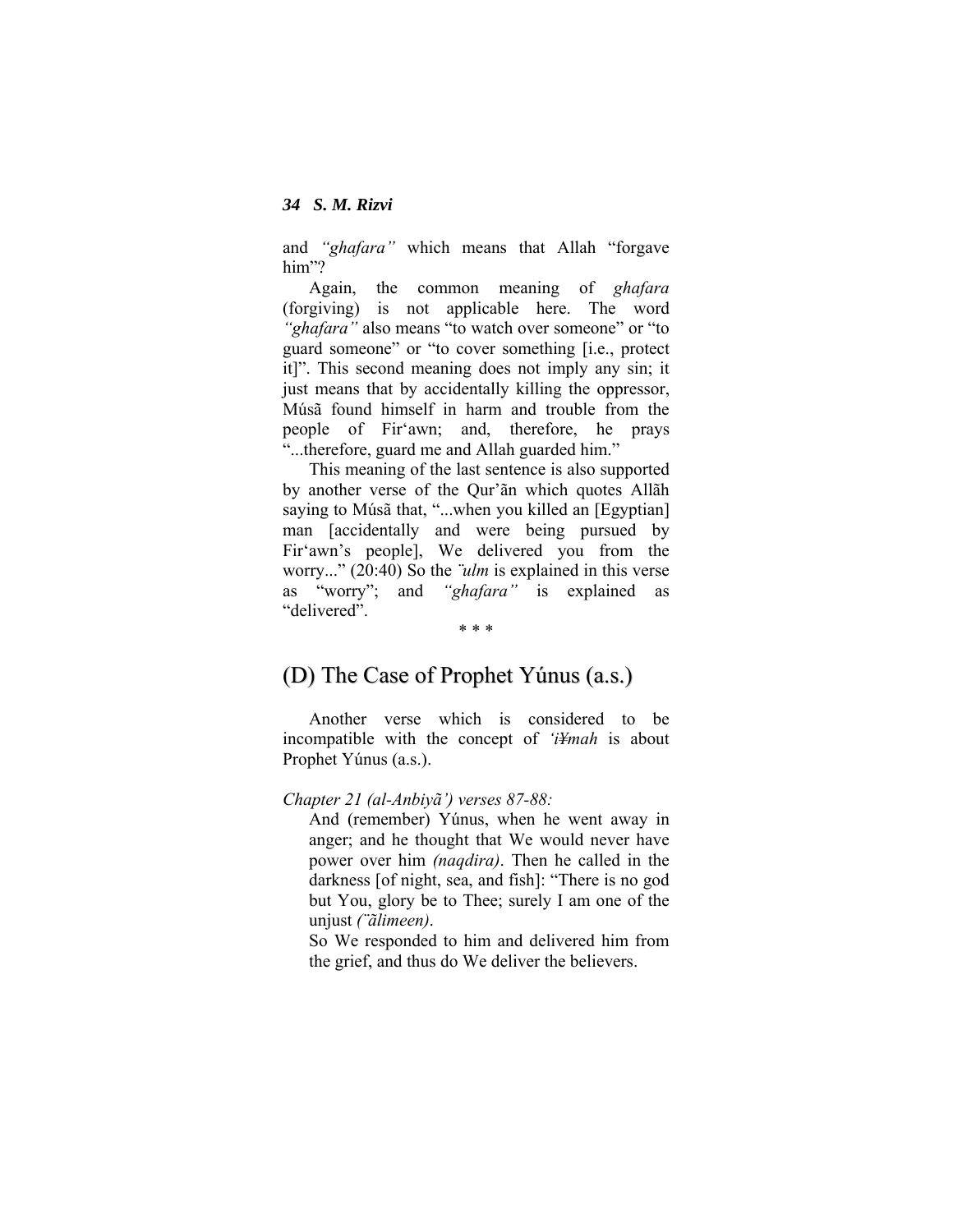The common translation of the words *naqdira* and *¨ãlimeen* make these two verses incompatible with the concept of *'i¥mah*.

**1.** The first question against *'i¥mah* in this passage is about the action of Prophet Yúnus: he left his people when the punishment subsided without him knowing about it. Was Yúnus angry at Allãh?

 The most that this verse says is that Yúnus went away in anger; it does not say that he was angry with Allãh. So we have no choice but to interpret this verse by saying that Yúnus left the people while he was angry with them for not believing him.

**2.** The second question is about the sentence: "He thought that We would never have power *(naqdira)* over him." Some people have taken the word *naqdira* in the meaning of "having power," thus imply that Yúnus went away in anger thinking that God "would never have power over him".

 Firstly, if this meaning is to be taken seriously, then Yúnus would become a *kãfir,* an unbeliever!

 Secondly, the word *naqdira* (which is from *qadr*) has been used many times in the Qur'ãn for "restricting of the provision" by Allãh. For example, in chapter 13, verse 26, Allãh says, "Allãh expands and straitens *(yaqdiru)* the provision for whomsoever He pleases." Or, for instance, in chapter 89, verses 15- 16, Allãh says: "As for man: when his Lord tries him by treating him with honour and giving him an easy life, he says 'My Lords honours me.' But when He tries him by straitening *(qadara)* his provision for him he says, 'My Lord has disgraced me.'"

 In conclusion, we can say that the first sentence of the passage under discussion means: And (remember) Yúnus, when he went away in anger; and he thought that We would never straiten [the provision] over him." This, at most, means that Yúnus thought that because he was God's prophet, his Lord would never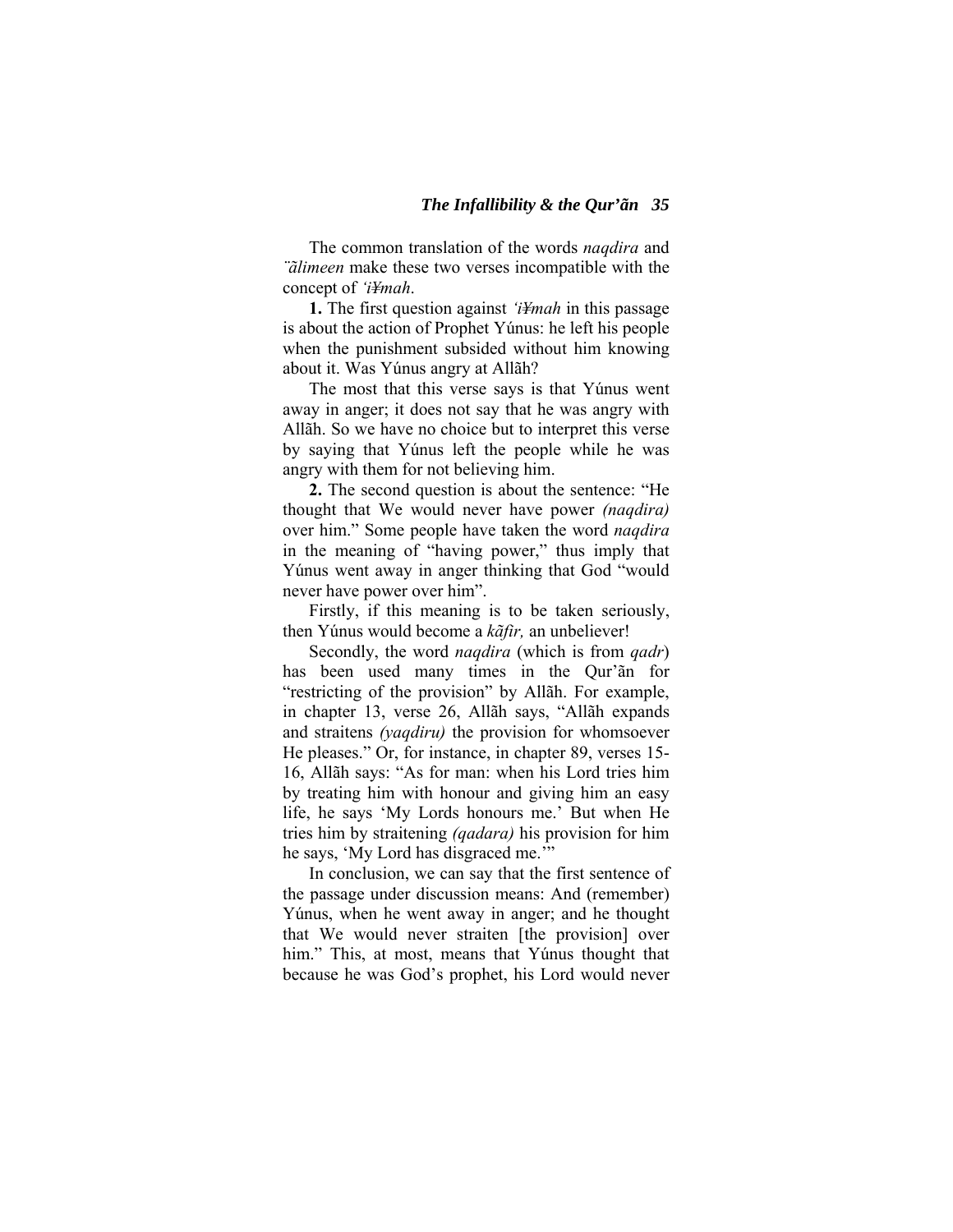straiten his provision for him; he had taken Allãh's provision for granted. It has nothing to do with issue of Allãh having no power over him.

**3.** If Yúnus had committed no sin by leaving his people, then why did he say that, "surely I am one of the *¨ãlimeen,* the unjust"?

 As mentioned earlier in the case of Prophet Adam (a.s.), the word *¨ulm* does not necessarily imply "injustice" and "sin". It also means "to make haste" and "to come to harm". Any of these two meanings are compatible with the concept of *'i¥mah* and also correct in the case of Prophet Yúnus.

 The verse would then mean as follows: "There is no god but You, glory be to Thee; surely I am one of those who make haste" or "There is no god but You, glory be to Thee; surely I am one of those who come to harm".

 This explanation is further supported by the next verse in which Allãh says, "So We responded to him and delivered him from the grief, and thus do We deliver the believers." The *¨ulm* mentioned in the prayer of Yúnus is explained by Allãh as "*alghamm*—grief", and not as sin or injustice; that is why Allah said "*najjaynã*—delivered" and not "forgiven".

## (E) The Case of Prophet Mu¦ammad  $(s.a.w.)$

 Before we proceed further, it is advisable to refresh your memory by reading the first part of the discussion on '*i¥mah*, especially the verses which prove the infallibility of the prophets in general.

*1st Verse: Chapter 93 (az-Zuha) verse 7:*

Did He not find you an orphan and so gave shelter? And find you *¤ãlan* and so He guided? And find you in need and so made rich?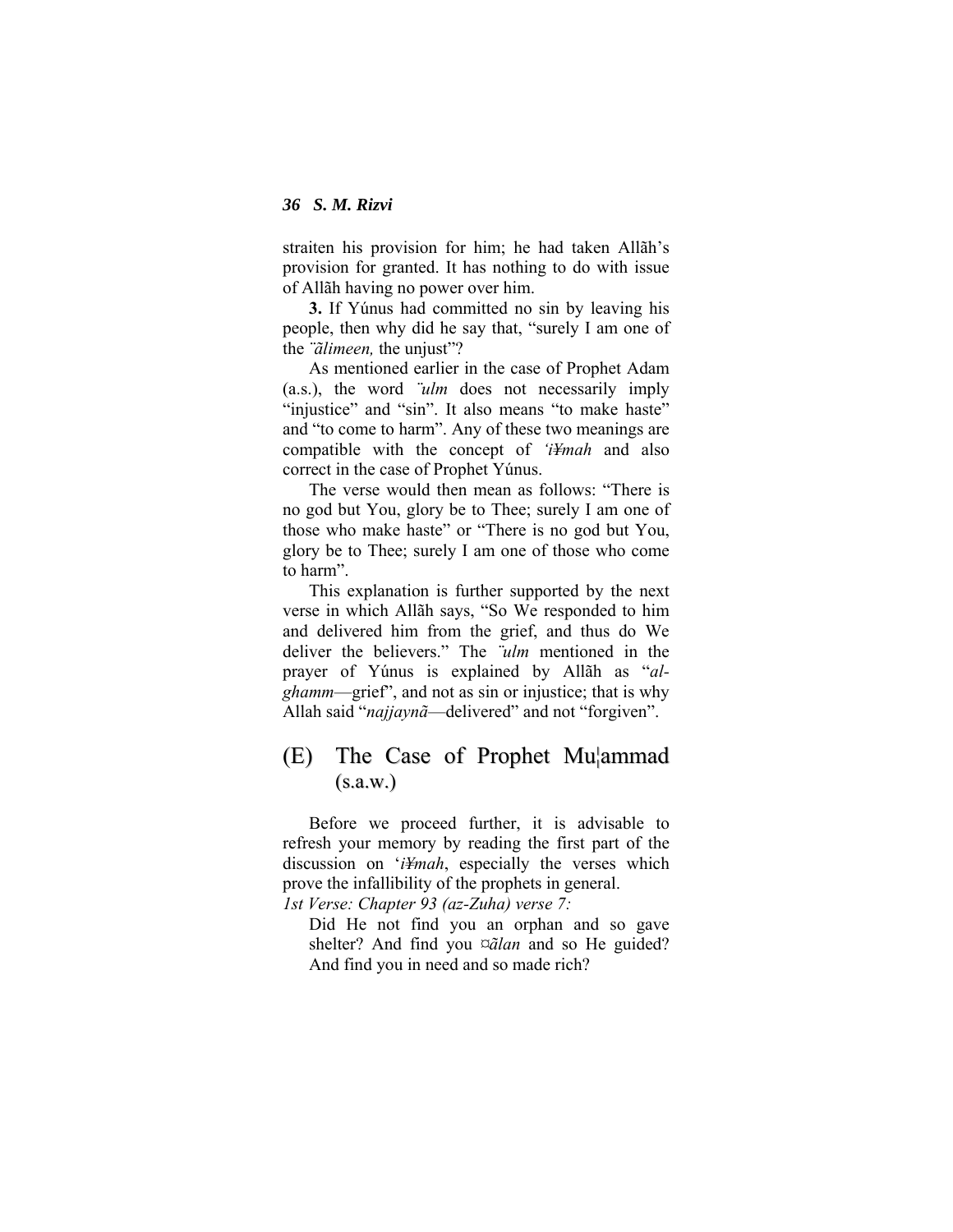If the Prophet of Islam is infallible *(ma'¥ûm),* then why does Allãh say that He found him *¤ãlan* which normally means "one who has gone astray" or "one who strays from the right path" or "one who is lost"?

 First of all, the common meaning is not applicable here. In the normal usage of the word, it is applied for non-believers. But this meaning is negated by another verse of the Qur'ãn where Allãh says, "I swear by the star when it goes down, that your companion [i.e., Mu¦ammad] has not gone astray *(mã ¤alla),* nor does he err..." (53:1-2)

 Secondly, even if we take it in the meaning of "lost" or "gone astray", it could be interpreted without denying the 'i¥mah of the Prophet: you can say that he was wandering in search of revelation.

 Finally, the idea of being "lost" does not always have a negative sense to it. Read the following two sentences carefully: (1) "I was lost." (2) "The ring was lost." In the first sentence, there is a negative sense; but in the second sentence, there is no negative connotation to the ring that is lost. If we use the word "lost" for the Prophet in the second sense, then there should be no problem at all. We can then explain the verse as follows: "And [did not God] find you lost [among your people], and so He guided [them to you]."

 The last interpretation is supported by 'Abdullãh ibn 'Abbãs, a close companion of the Prophet, and also by Imam 'Ali ar-Ri¤ã (a.s.).

*2nd Verse: Chapter 48 (al-Fath) verses 2-3:*

Verily We granted thee a manifest victory; so that God may

[1] forgive thee thy sins of the past and those to follow,

[2] fulfill His favour to thee,

[3] and guide thee on the straight path,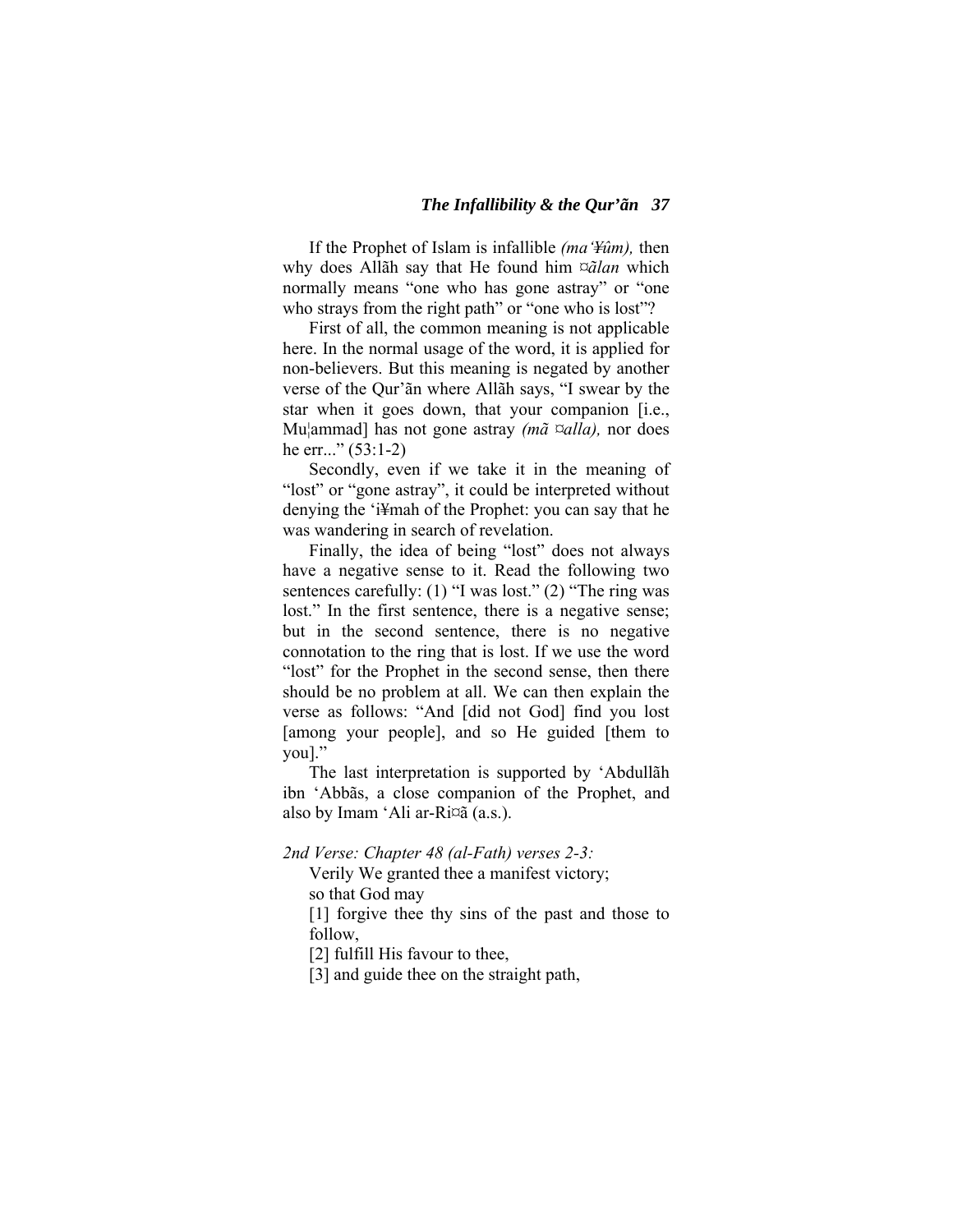[4] and that God may help thee with powerful help.

 These verses were revealed in reference to the Treaty of °udaybiyya in which the Prophet made peace with unbelievers of Mecca in the year 6 A.H. The Prophet had gone with only 1400 lightly armed Muslims with the intention of doing the minor pilgrimage ('*umrah*). The idol-worshippers of Mecca barred them from entering Mecca; after much discussion, they agreed to a ten years peace treaty with the Prophet.

 Allãh described this peace treaty as a "manifest victory". Then He goes on to explain why He gave this "manifest victory" to the Prophet. He gives three reasons: The first reason is very interesting as well as controversial.

"So that God may forgive thee thy sins

of the past and those to follow."

 This clearly implies that Prophet Mu¦ammad had committed sins in past and could commit sins in future; he was not a *ma'¥ûm*.

#### \* \* \*

 The problem is that this interpretation of the verse creates other problems:

 1. It goes against the verses we discussed earlier about '*i¥mah* in general.

 2. The first reason, as commonly translated, seems out of place and irrelevant to the issue of the peace treaty. There is no clear connection between granting a manifest victory and forgiving of sins. Moreover, it would seem ridiculous to help a messenger to spread the word of Islam ("to submit to God's laws") and then grant absolute license for committing sins to that very messenger!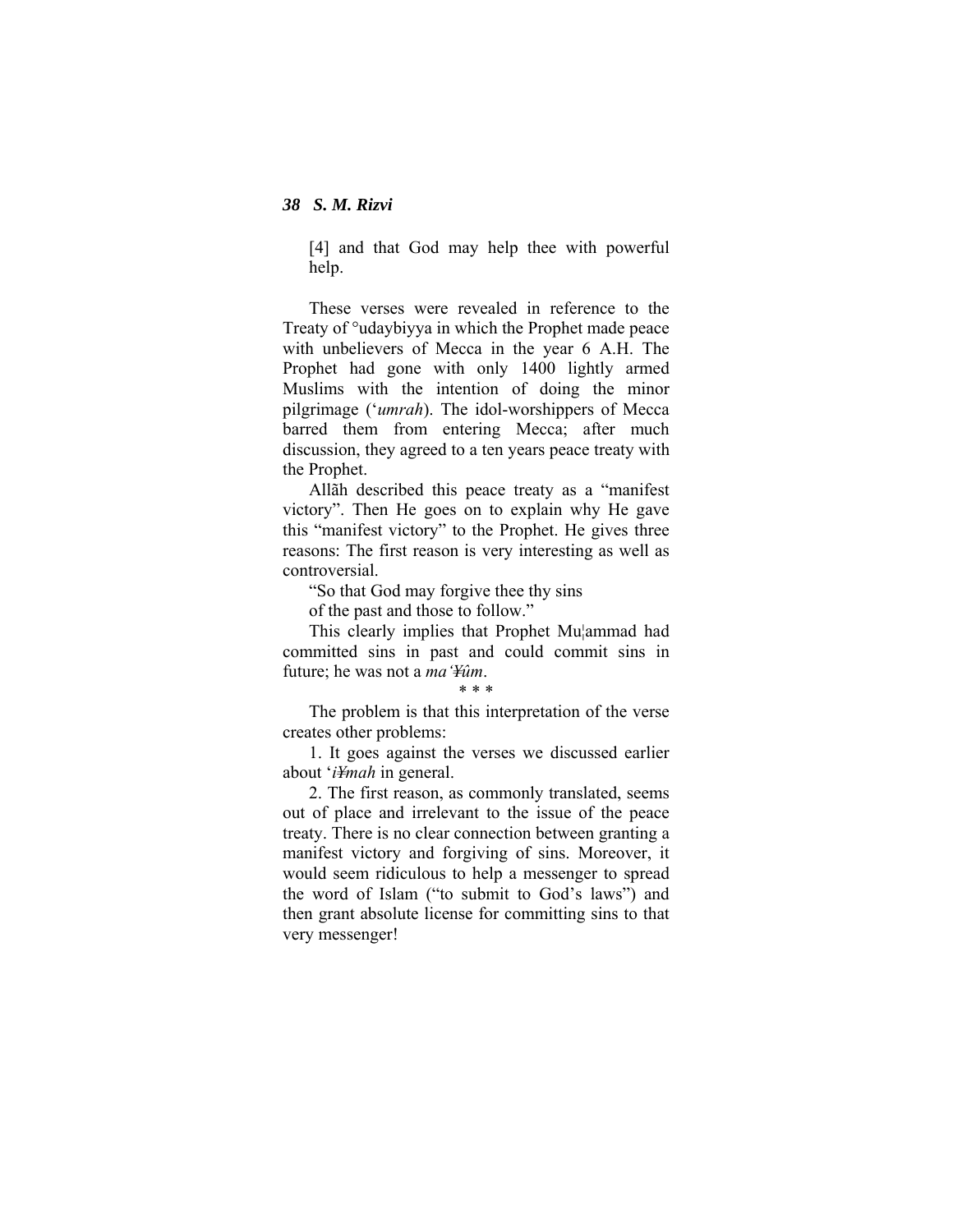3. It would seem that in Islam, the Prophet is above the law: we are forbidden from committing sins but he is allowed!

#### \* \* \*

 In light of these problems with the common translation, many exegetists have attempted other interpretations: 1. Some say it means "sins of Adam and sins of the Muslims"; 2. Others say it means "past sins of your *ummah* are forgiven and their future sins will be forgiven by your intercession"; 3. Yet others say it means "your past and future *at-tarku 'awla* is forgiven".

 Besides lacking any credible basis, such interpretations fail to relate the particular sentence to the event of Treaty of °udaybiyyah.

\* \* \*

 The best interpretation that I have seen is of 'Allãmah a§-±abã§abã'i in his *al-Mizãn.* A§- ±abã§abã'i goes to the literal meaning of the words: *dhanb* which is commonly used for "sin" and *ghafara* which is commonly used for "forgiving".

 The word *dhanb* is from the verb-form *dhanaba* which means "to follow"; its noun form *dhanab* means "tail; something that follows". So the main idea in the word *dhanb* is the concept of something following the other. "Sin" is known as "*dhanb*" because it is an act that entails evil consequence in form of Allãh's displeasure and punishment.

 The word *ghafara* actually means "to cover or conceal something" which also implies the meaning of protecting something. This word is used in its original meaning in our *¦adīth* literature. For example, a ¦adīth say "*Ghaffir ash-shayb bi 'l-khidhãb*" which means "Cover the white hair by dyeing" or "Conceal the old age by dyeing." "Forgiving" is known as "*ghafara*" because by forgiving, Allãh covers the evil consequence of sins, and protects the sinner from it.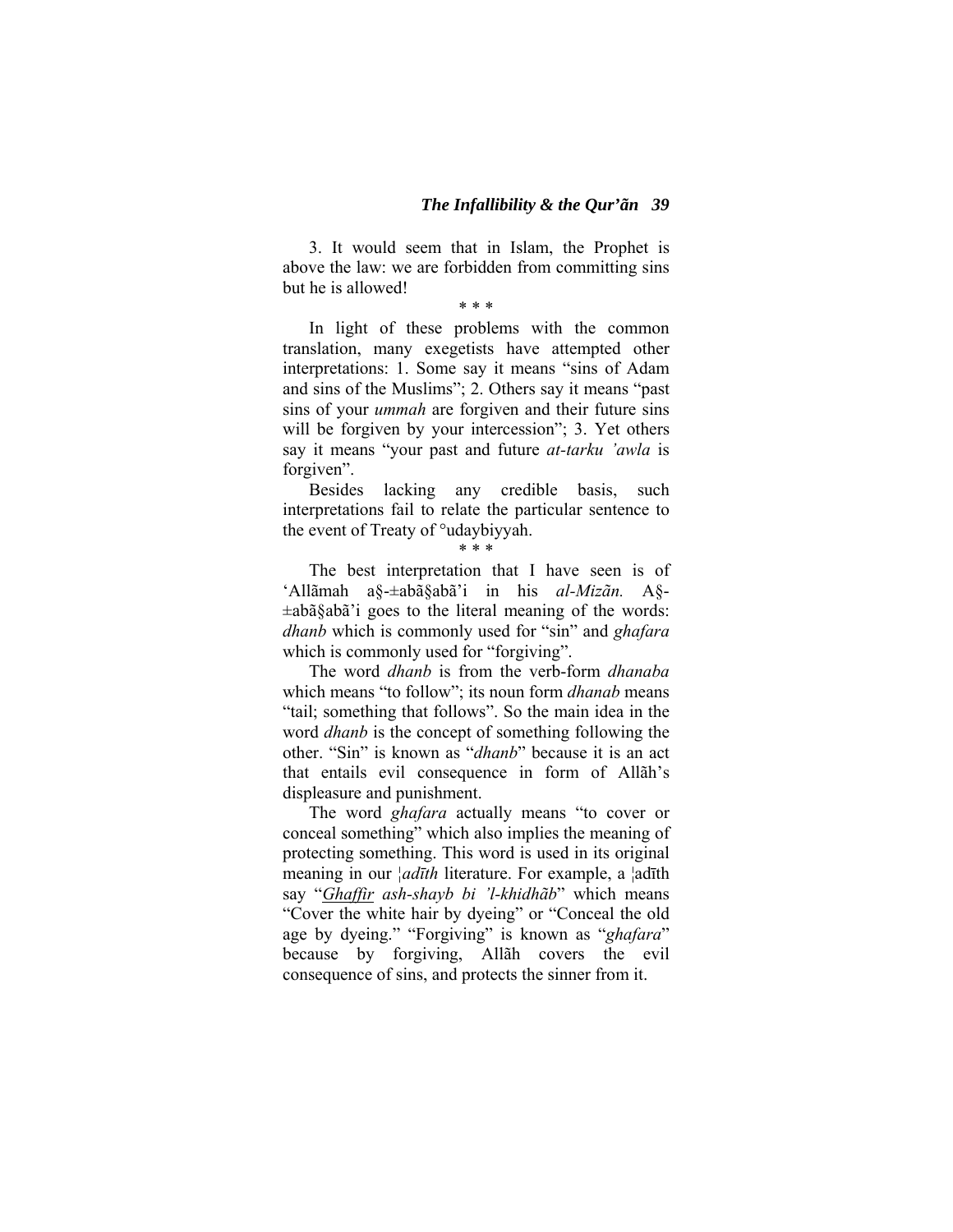With the literal meanings of the two crucial words in the verse: *dhanb* and *yaghfira*, the entire passage under discussion becomes more meaningful and relevant to the Treaty of °udaybiyya. The verses would now read as follows:

Verily We granted thee [in the Treaty of °udaybiyya] a manifest victory; so that God may protect you from the past and future consequences of your [policy with the Meccans].

 Prophet Mu¦ammad's mission had angered the idol-worshippers of Mecca to the extent that they planned to kill him and when they failed, they waged war after war against him. This had greatly limited the missionary activities of the Muslims outside Medina. With the peace-treaty of <sup>o</sup>udaybiyya, the Prophet got the chance to peacefully convey his message to all people of the Arabian Peninsula and outside it. History shows that within three years of the peace treaty of °udaybiyya, almost all of Arabia had come into the fold of Islam — the year 9 AH is known as the "Year of Delegations" since many delegations of Arab tribes came to Medina and accepted Islam. It was this peace treaty that laid the ground for the fall of Mecca at the hands of the Muslims.

 So Almighty Allãh fulfilled His promise by saying that He gave a great victory through the treaty of °udaybiyya: Through this treaty, He protected the Prophet from evil consequence of unbelievers' reaction to what Mu¦ammad (s.a.w.) had done before and whatever he did after the peace treaty.

 Thus the verse is connected to the treaty of °udaybiyya and our belief in the '*i¥mah* of the Prophet of Islam (may peace and blessings of Allãh be upon him) is also intact.

#### *3rd Verse: Chapter 80 ('Abasa) 1-10:*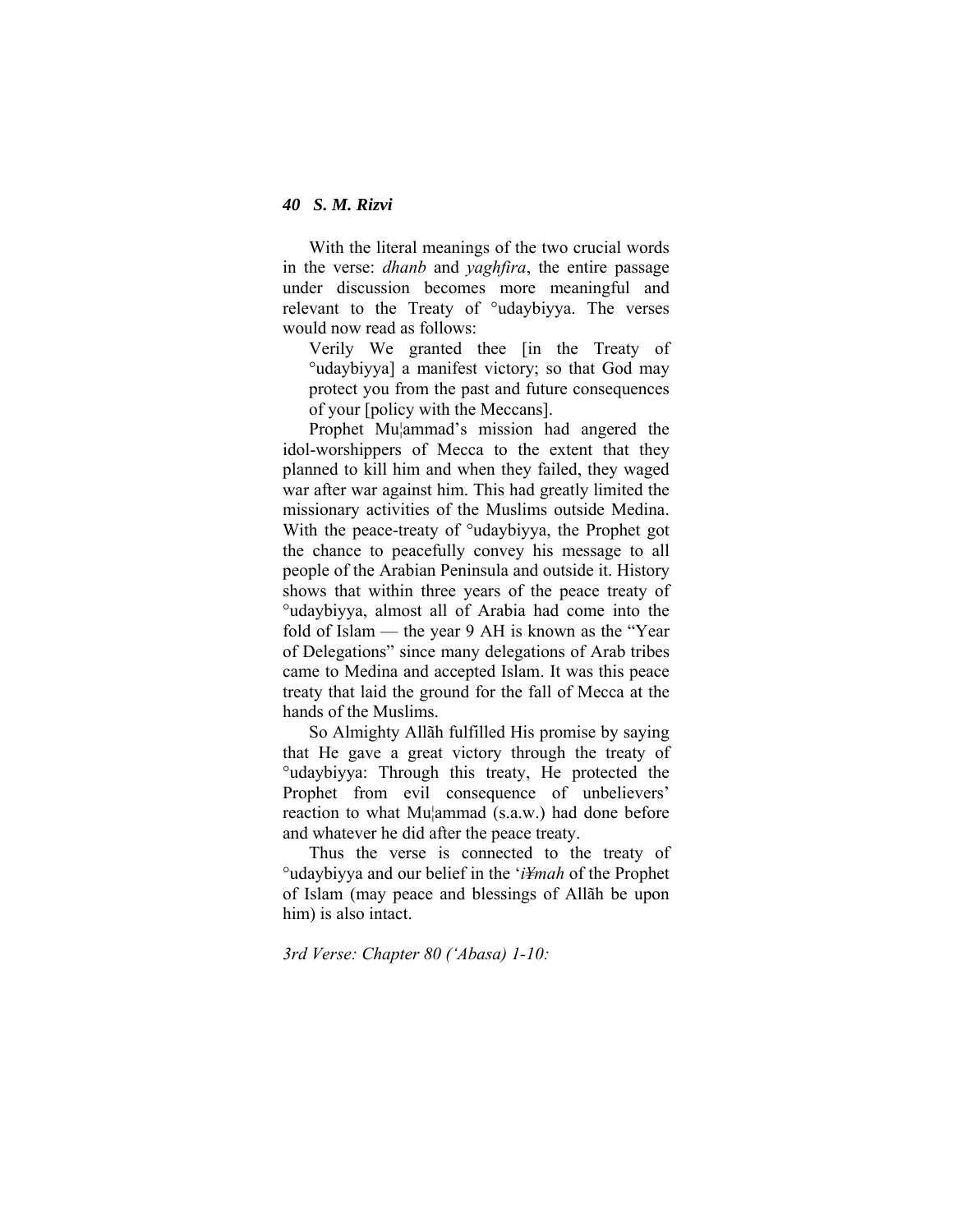He frowned and turned (his) back because there came to him a blind man. And what would make you know that he may purify himself; or he may be reminded and the reminding would benefit him?

But when a free from need (i.e., rich person come to you), then you address yourself to him...

But when a hard-working person comes to you (and he also fears), then you turn away from him?!

 The Event: These verses refer to an incident in Mecca, when 'Abdullãh bin Umm Maktúm, a blind man, came to a gathering where the Prophet was talking to some people among whom were some leaders of Quraysh ('Atba bin Rabí'a, Abu Jahl, 'Abbãs, Ubayy bin Khalaf, Umayya bin Khalaf) were also present. When 'Abdullãh bin Umm Maktúm came to that gathering, **someone** frowned and turned away from him.

 The Problem: Who frowned and turned away from the blind man? The Qur'ãn does not give the name. There are two versions of this story.

 1st View: Sunni sources and a few Shī'í sources say that it was the Prophet of Islam who frowned and turned away from the blind man.

 2nd View: Most Shī'í sources, following the teachings of the Imams of Ahlu 'l-Bayt (who obviously knew the Prophet better than others), say that it was one of the Umayyid leaders of Quraysh who frowned and turned away from the blind man.

#### \* \* \*

 We accept the second view because there is an internal proof from the Qur'ãn that it was well below the character of Prophet Mu¦ammad to behave in this way.

**(a)** Allãh addresses the Prophet: "*Nun*. I swear by the pen and what [the angels] write that you are not,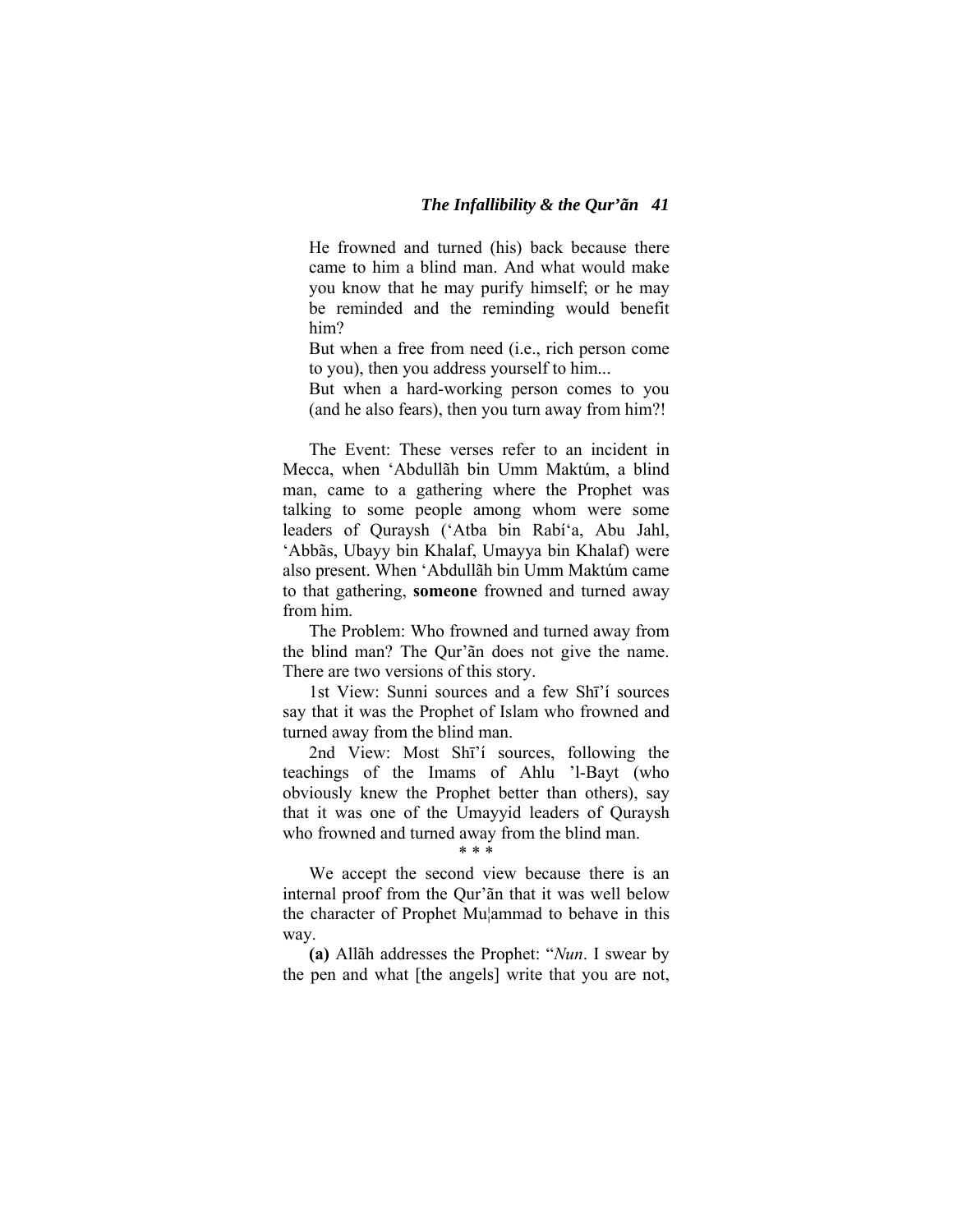by the grace of your Lord, a lunatic; and that surely you shall have a perpetual reward [for your work]; and *most surely you are on the sublime [level] of morality*." (68:1-4)

 This testimony about the Prophet's character was revealed after súrah al-Iqra and before súrah an-Najm; i.e., before the revelation of the verses under discussion. How can a person described so highly by Allãh allegedly behave in such a repelling manner!

**(b)** In the very early stage of his mission, the Prophet was clearly told how to behave in conveying his message to the people: "And warn thy nearest relatives; and *be kind to* him who follows you of *the believers*." (26:214-215) In another verse, Allãh says, "Therefore, declare openly what you have been ordered, and *turn away from the polytheists*." (15:94)

 It seems improbable that a Prophet praised so highly in the previous verse and told to be kind to the believers, would frown when approached by a blind person.

**(c)** The character of the Prophet and his criterion of preference have historically been proved by the following event: Many early converts to Islam were the oppressed and weak people of Mecca like Bilãl, 'Ammãr, Sãlim Maula Abi °udhayfa, Ibn Mas'ûd, Miqdãd and others. The Qurayshi leaders once told the Prophet that, "Why do you sit among these people? If you turn them away from yourself, we might accept you as our leader." The Prophet refused. And Allãh confirmed the Prophet's response by revealing the following verse: "And do not drive away those who call upon their Lord at morning and evening desiring His favour. Nothing of their account falls upon you, and nothing of your account falls upon them. So if you drive them away, you will become one of the unjust. In this way, We try some of them by others. [Because of their spiritual perfection, Allah exalted those poor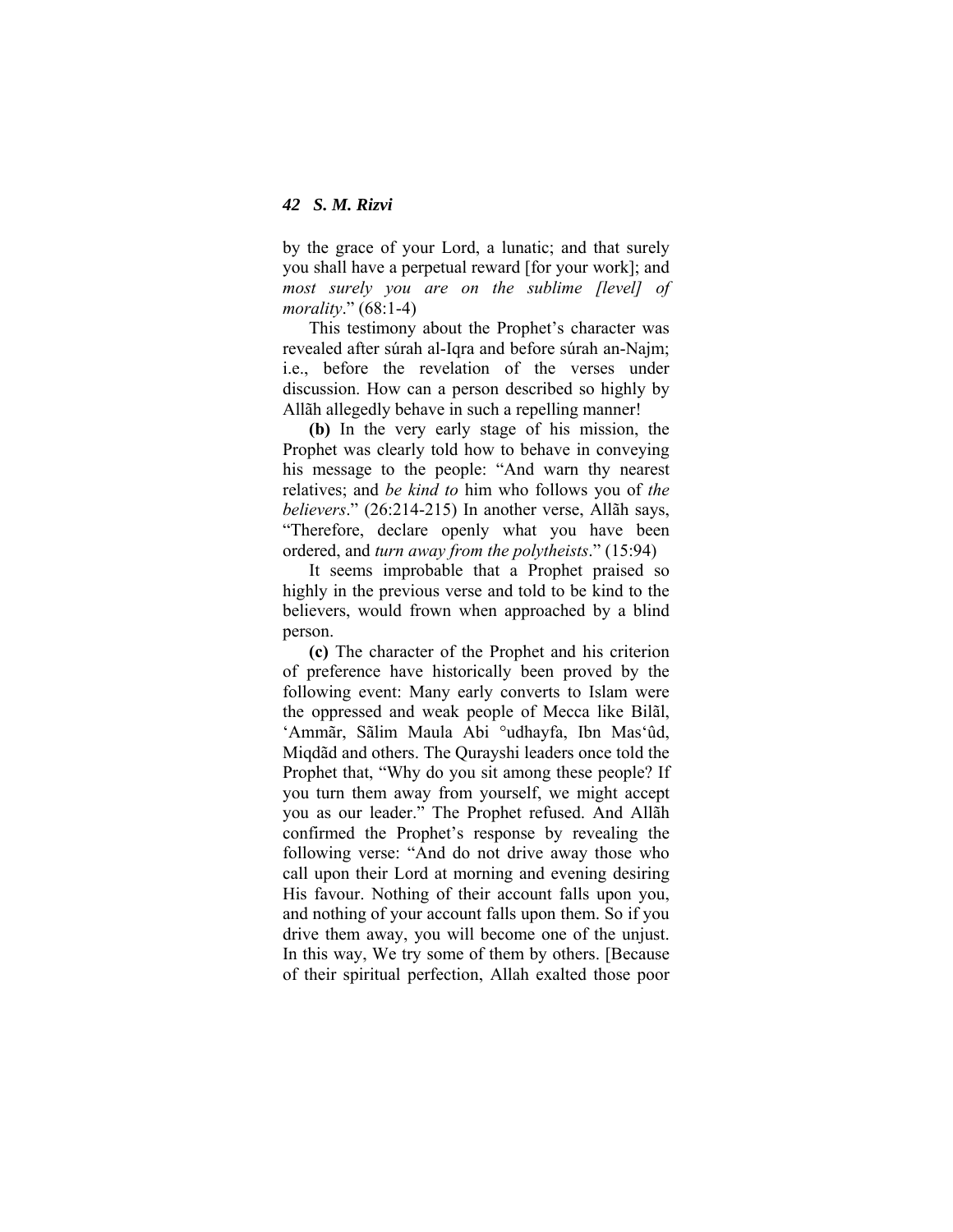persons, and thus He tries those rich people who lack faith and] who say, 'Are these [poor people] the ones upon whom Allah has been gracious to among us?' Does not Allah know very well the grateful [servants]?" (6:52-53)

 In conclusion, ascribing the act of frowning and turning away from the blind man cannot be ascribed to the holy Prophet of Islam.

#### *4th Verse: Chapter 66 (at-Ta¦rīm) Verses 1-12:*

1. O Prophet! Why do you forbid (for yourself) what God has made lawful for you? You seek to please your wives; and God is Most Forgiving, the Most Merciful. 2. Indeed, God has made lawful for you the dissolution of your oaths (in such cases), and God (alone) is your Lord. And He is Allknowing, the Wise.

3. When the Prophet confided to one of his wives (°af¥a) a matter, but when she divulged it (to  $\hat{A}$ 'isha) and God apprised him about it — he made known a part of it (i.e., the talk between °af¥a and 'Ã'isha) and avoided a part of it. So when he informed her (°af¥a) about it, she said, "Who informed you of this?" He said, "Informed me, the All-Knowing, the All-Aware."

4. If you two ('Ã'isha and °af¥a) turn (in repentance) unto Allah, then indeed your hearts are inclined (to righteousness) but if you two back up each other against him, then verily God is his Protector; and Jibraīl, the most virtuous among the believers, and the angels will thereafter back him up.

5. Happly his Lord, if he (Mu¦ammad) divorces you, will give in your place wives better than you (who will be) submissive, faithful, obedient, repentant, prayerful, observers of fast, widows and virgins...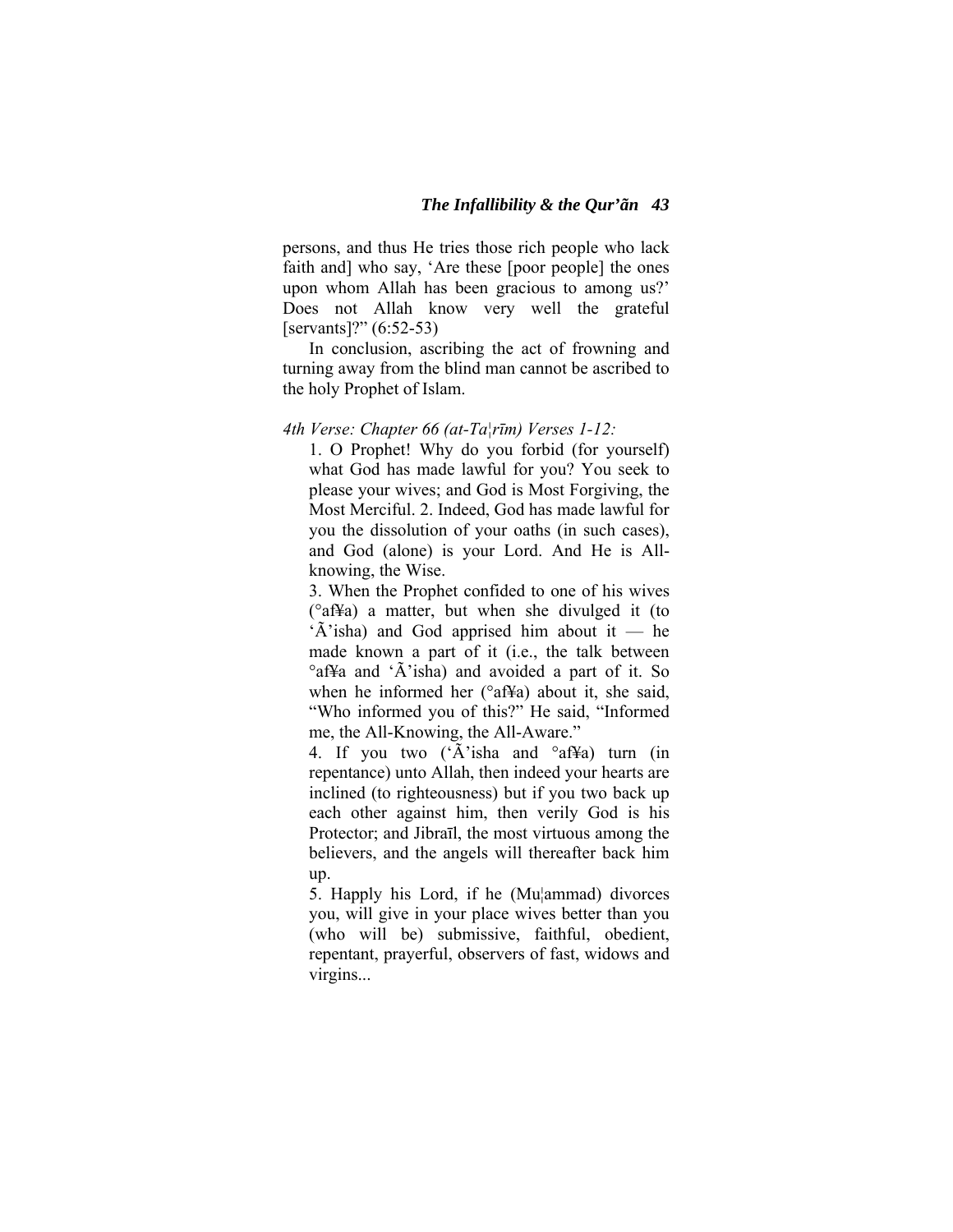10. God set forth the similitude of those who disbelieve the wife of Nú¦ and the wife of Lút: they both were under two of Our righteous servants, but they were unfaithful and they (i.e., their husbands) availed them nothing against God; and it was said to them (the two wives): "Enter you both the fire with those who enter it."

11. God set forth the similitude of those who believe [1] the wife of Fir'awn, when she said, "O My Lord! Build for me a house in the Garden and deliver me from Fir'awn and his doing, and deliver me from the unjust people." 12. And [2] Maryam, the daughter of 'Imrãn, who guarded her chastity; and We breathed into her Our spirit (i.e., 'Isa), and she testified the truth of the words of her Lord and His scriptures, and she was of the obedient ones.

 This chapter was revealed in regard to °af¥a and 'Ã'isha, the wives of the Prophet. Besides Khadījah, the only wife of the Prophet who bore child for him was Mãriya Qib§iyya, the Egyptian slave gifted to him by the Egyptian King. After the birth of Ibrãhim (the Prophet's son from Mãriya), 'Ã'isha and °af¥a became very jealous of Mãriya.

 There are many views on the occasion for the revelation of this chapter. The narrations are different but most relate to the jealousy of °af¥a and 'Ã'isha against Mãriya and/or Zaynab bint Jahash. A version of the event considered authentic by some of our scholars is as follows: °af¥a entered her room and found the Prophet with Mãriya; she became very upset with the Prophet. The Prophet, in order to calm °af¥a, took an oath that he would not see Mãriya again. He also asked °af¥a to keep the issue of his oath to herself and not divulge it to anyone.

 Another version says that in order to change the Prophet's love for Zaynab bint Jahash, °af¥a and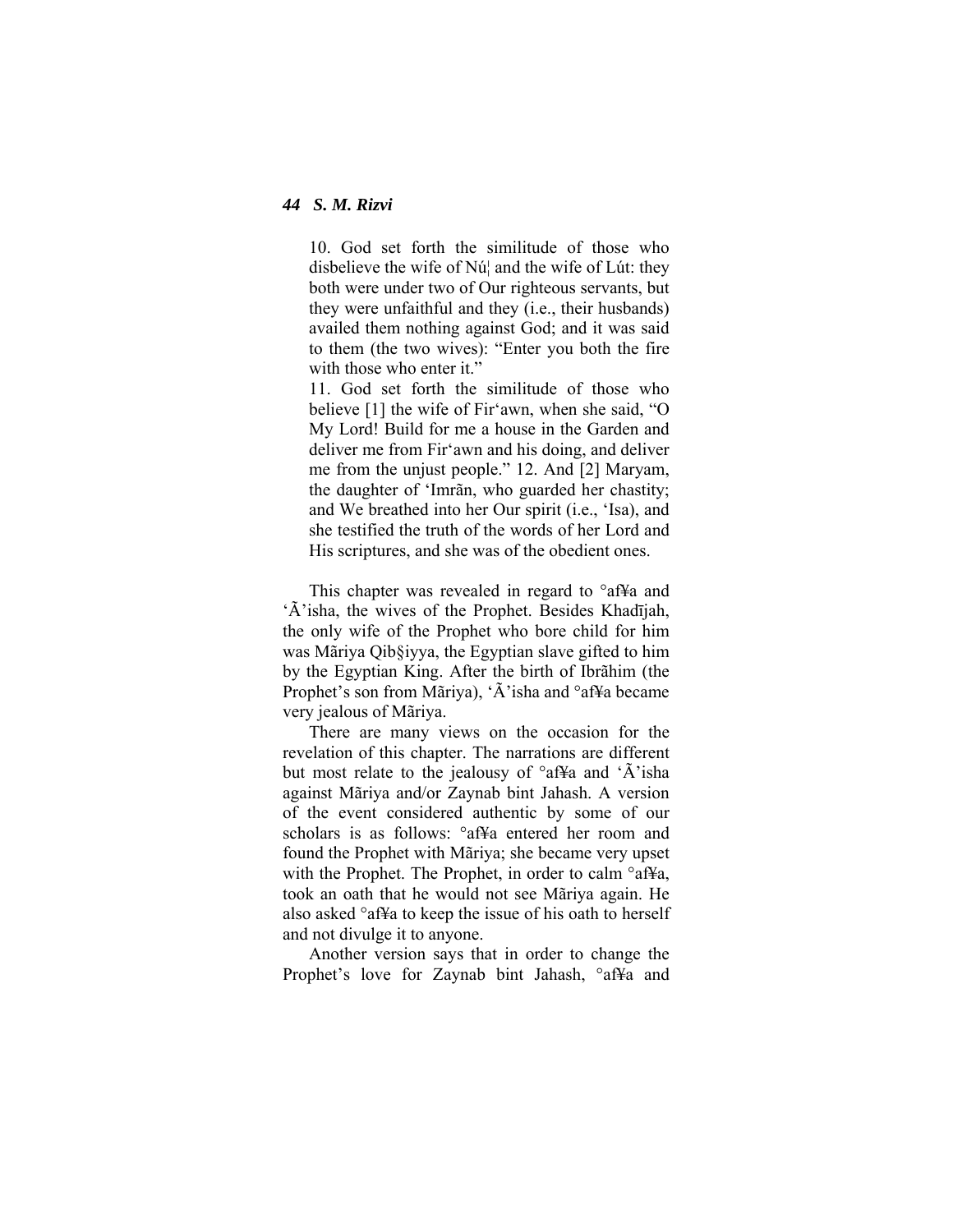'Ã'isha made a plan that whenever the Prophet came from Zaynab, they both would say that his mouth is smelling bad—and attribute the bad smell to a drink of honey (*maghãfír*) which Zaynab always made for the Prophet. The Prophet took an oath not to partake the honey-drink that Zaynab made for him. He also asked °af¥a to keep the issue of his oath to herself and not divulge it to anyone. $^{12}$ 

 Did the Prophet commit a sin by making an oath that he will no longer see his slave-girl, Mãriya Qib§iyyah or no longer drink the honey-drink made by Zaynab?

 The chapter as a whole is mostly directed to the attitude of the wives who conspired against the Prophet: it talks about God willingly to replace those two wives with better wives and asks them to repent. The opening verse, at most, is a friendly rebuke by God to the Prophet for imposing un-necessary deprivation upon himself. There is no prohibition in making an oath to abstain from a thing that is permissible. If a person makes such an oath and then indents to nullify it, then he is permitted to do so after paying expiation for it. (See 5:89)

 So these verses cannot be used against the concept of infallibility of the Prophet of Islam, Mu¦ammad, peace be upon him and his progeny.

\* \* \*

 $\overline{a}$ 

<sup>\* \* \*</sup> 

<sup>12</sup> For various version of the event, see a§-±abã§abã'i, *al-Mizãn fi Tafsiri 'l-Qur'ãn,* vol. 19 (Tehran: Darul Kutub, 1362 [solar]) p. 391-395; Abu 'l-Ma'lã Mawd-d¢, *Tafh¢mu 'l-Qur'ãn,* vol. 6 (Lahore: Idãra-e Tarjumãnu 'l-Qur'ãn, 1994) p. 16-17; Fakhru 'd-D¢n ar-Rãzi, *Mafãt¢¦u 'l-Ghayb,* vol. 30 (Beirut: Dãru 'l-Kutub, 1990) p. 37.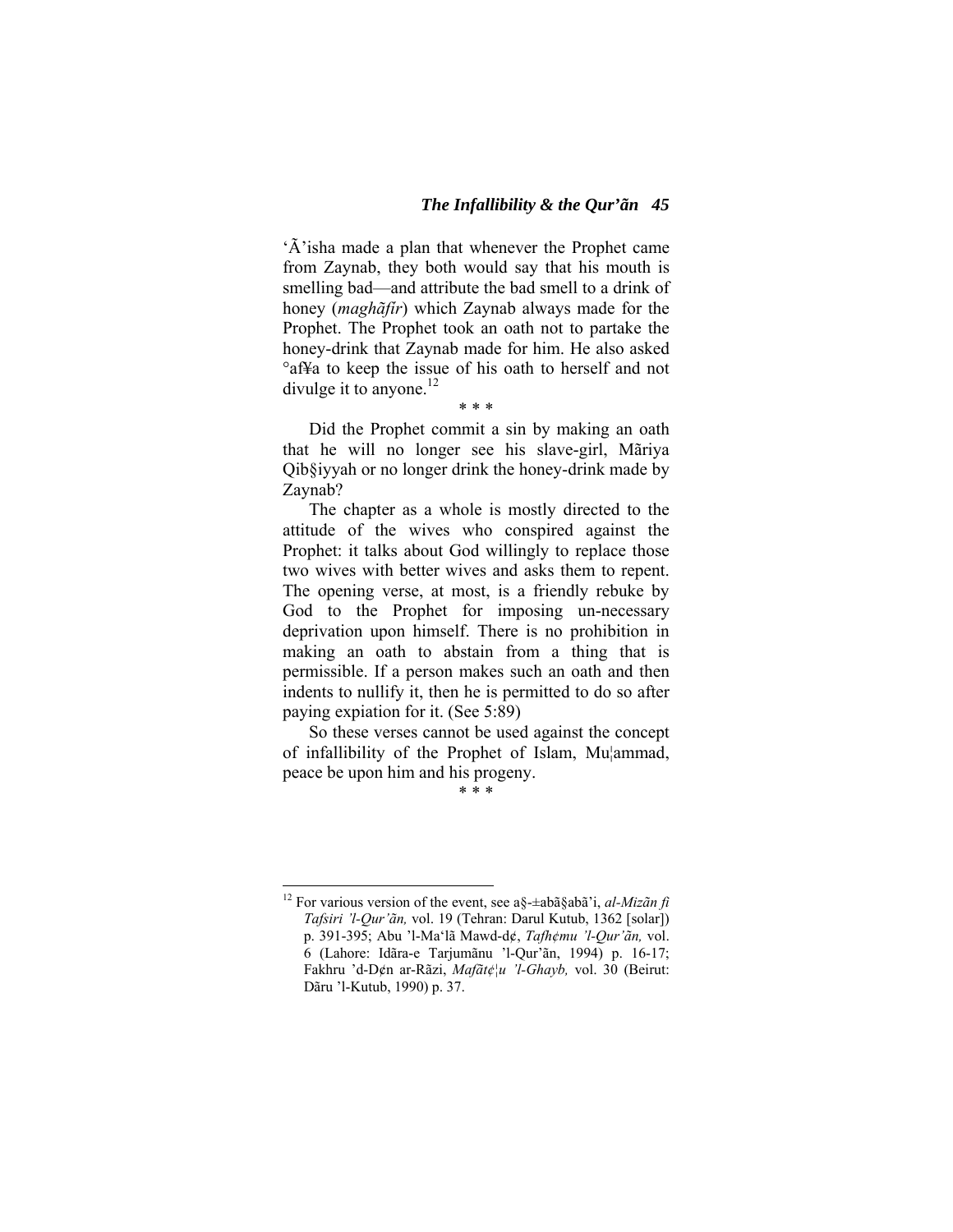## **OUR ENGLISH PUBLICATIONS**

- 1. A Lecture on Nahjul Balagha *By: Allamah Sayyid Saeed Akhtar Rizvi*
- 2. Bibi Fatmah (a.s.) *By: M.M.Dungarsi*
- 3. Bilal's Bedtime Stories Part I *By: A. Sheriff / A. Aloo*
- 4. Bilal's Bedtime Stories Part II *By: A. Sheriff / A. Aloo*
- 5. Bilal's Bedtime Stories Part III *By: Zishane Fatima*
- 6. Basic Principles of Islam *By: Muntazir*
- 7. Day of Judgment *By: Allamah Sayyid Saeed Akhtar Rizvi*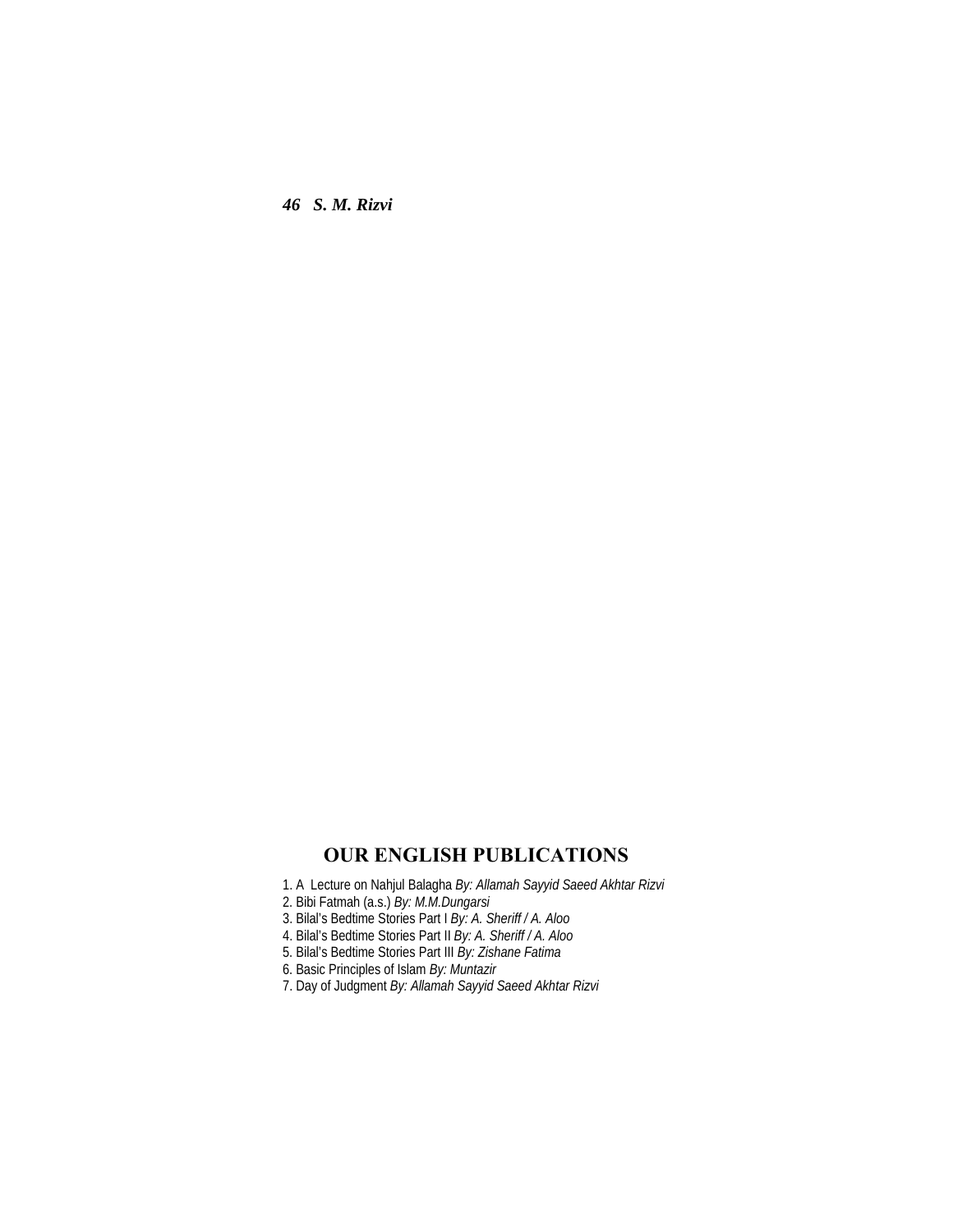#### *The Infallibility & the Qur'ãn 47*

8. Daily Duas of Ramadhan

9. Dua-e-Kumeil *By: Hussein A. Rahim*

10. Elements of Islamic Studies *By: Allamah Sayyid Saeed Akhtar Rizvi*

11. Family life of Islam *By: Allamah Sayyid Saeed Akhtar Rizvi*

12. Fast *By: Allamah Sayyid Saeed Akhtar Rizvi*

13. Fadak *By: Allamah Sayyid Saeed Akhtar Rizvi*

14. Four Californian Lectures *By: Allamah Sayyid Saeed Akhtar Rizvi*

15. Focus On Bilal's Eye Camps

16. God: An Islamic Perspective *By: Allamah Sayyid Saeed Akhtar Rizvi*

17. God of Islam *By: Allamah Sayyid Saeed Akhtar Rizvi*

18. Guidance from Qur'an *By: H. Rahim & Ali Sheriff*

19. Hijab *By: Allamah Sayyid Saeed Akhtar Rizvi*

20. Highlights of Bilal

21. Imamate *By: Allamah Sayyid Saeed Akhtar Rizvi*

22. Inner Voice *By: Allamah Sayyid Saeed Akhtar Rizvi*

23. Islam *By: Allamah Sayyid Saeed Akhtar Rizvi*

24. In Defence of Islamic Laws *By: Allamah Sayyid Saeed Akhtar Rizvi*

25. Imam Ali (a.s.) *By: M.M.Dungarsi*

26. Imam Hassan (a.s.) *By: M.M.Dungarsi*

27. Imam Hussein (a.s.) *By: M.M.Dungarsi*

28. Imam Ali bin Hussein (a.s.) *By: M.M.Dungarsi*

29. Imam Muhammad Al-Baqir (a.s.) *By: M.Dungarsi*

30. Imam Jaffar As-Sadiq (a.s.) *By: M.M.Dungarsi*

31. Imam Mussa bin Jaffar (a.s.) *By: M.M.Dungarsi*

32. Imam Ali bin Mussa Reza (a.s.) *By: M.M.Dungarsi*

33. Imam Muhammad Taqi (a.s.) *By: M.M.Dungarsi*

34. Imam Ali Naqi (a.s.) *By: M.M.Dungarsi*

35. Imam Hassan Askari (a.s.) *By: M.M.Dungarsi*

36. Imam Zamana (a.s.) *By: Mulla Sheriff Dewji*

37. Justice of God *By: Allamah Sayyid Saeed Akhtar Rizvi*

38. Leadership By Divine Apointment *By: A. Sheriff*

39. Muhammad is the Last Prophet

 *By: Allamah Sayyid Saeed Akhtar Rizvi*

40. Meaning & Origin of Shi'ism *By: Allamah Sayyid Saeed Akhtar Rizvi*

41. Moral Stories Part I *By: Ahmed Sheriff*

42. Moral Stories Part II *By: Ahmed Sheriff*

43. Muwaddatul Qurba By: Syed A.Rizvi

44. Music and Its Effects *By: Ahmed Sheriff*

45. Need of Religion *By: Allamah Sayyid Saeed Akhtar Rizvi*

46. On to the Right Path *By: Allamah Sayyid Saeed Akhtar Rizvi*

47. Prophethood *By: Allamah Sayyid Saeed Akhtar Rizvi*

48. Prophecies About The Holy Prophet of Islam in Hindu, Christian,

Jewish, & Parsi Scriptures *By: Allamah Sayyid Saeed Akhtar Rizvi*

49. Prophecies About The Occaltation of Imam Al-Mahdi

*By: Allamah Sayyid Saeed Akhtar Rizvi*